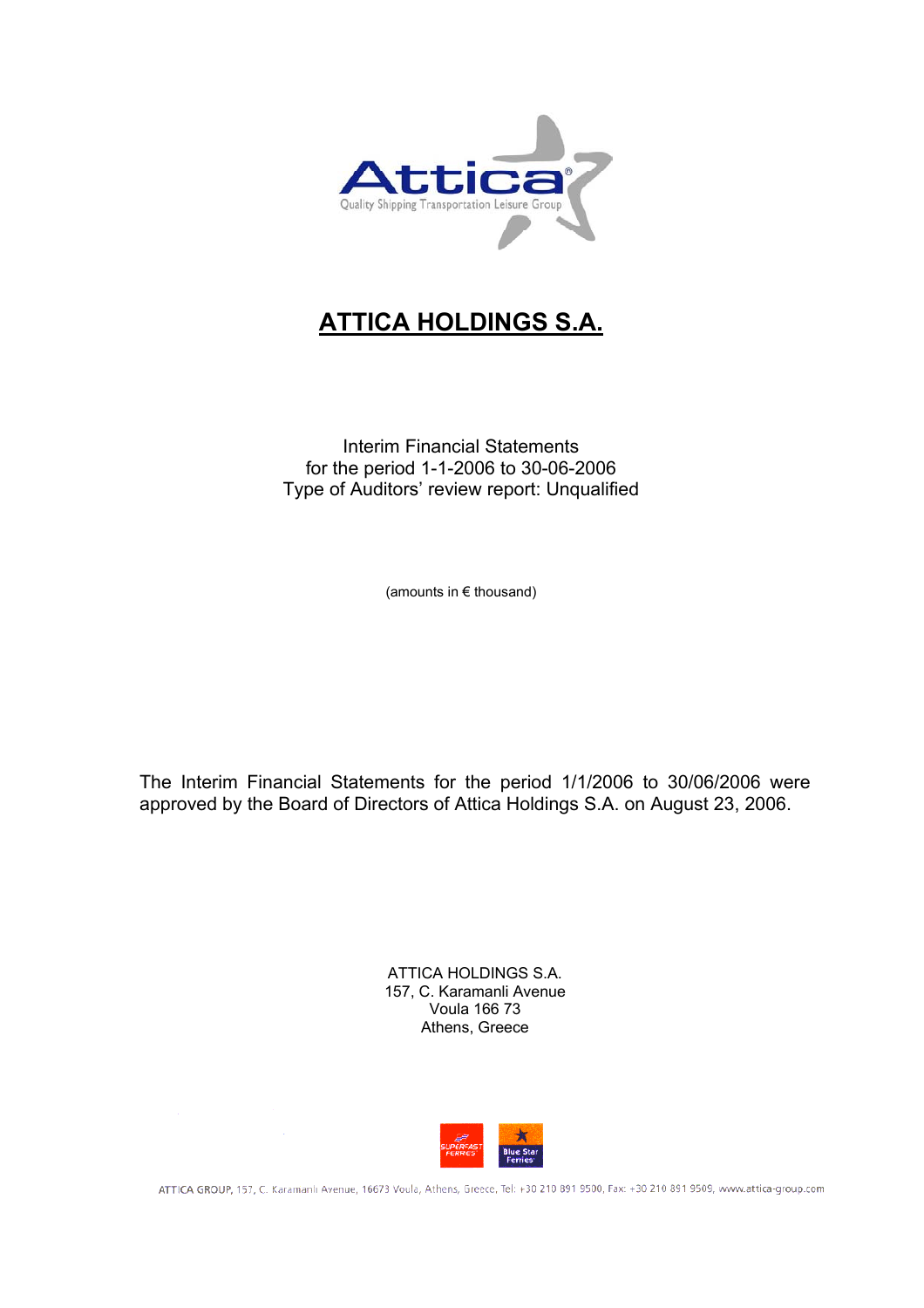

|    | <b>Auditors' Review Report</b> |                                                                    | $\mathbf 3$             |
|----|--------------------------------|--------------------------------------------------------------------|-------------------------|
|    |                                | <b>Income Statement of the Group</b>                               | $\overline{\mathbf{4}}$ |
|    |                                | <b>Income Statement of the Company</b>                             | 5<br>6<br>7             |
|    | <b>Balance Sheet</b>           |                                                                    |                         |
|    |                                | Statement of Changes in Equity (period 1-1 to 30-06-2006)          |                         |
|    |                                | Statement of Changes in Equity (period 1-1 to 30-06-2005)          | ${\bf 8}$               |
|    | <b>Cash Flow Statement</b>     |                                                                    | $\mathbf{9}$            |
|    |                                | Review of Financial Results for the Six Months Ending 30 June 2006 | $10 - 14$               |
|    |                                | <b>Notes to the Interim Financial Statements</b>                   | 15                      |
| 1. |                                | <b>General Information</b>                                         | 15                      |
| 2. |                                | <b>Significant Group accounting policies</b>                       | $15 - 16$               |
| 3. |                                | <b>Consolidation</b>                                               | $16-17$                 |
| 4. |                                | <b>Related party disclosures</b>                                   | 17                      |
|    | 4.1.                           | Intercompany transactions                                          | $17 - 24$               |
|    | 4.2.                           | Participation of the members of the Board of Directors             |                         |
|    |                                | to the Board of Directors of other companies                       | 24                      |
|    | 4.3.                           | Board of Directors and Executive Directors' Fees                   | 24                      |
| 5. |                                | <b>Financial Statements Analysis</b>                               | 24                      |
|    | 5.1.                           | Revenue analysis and geographical segment reporting                | $24 - 27$               |
|    | 5.2.                           | Cost of sales                                                      | 28                      |
|    | 5.3.                           | <b>Other Operating Income</b>                                      | 28                      |
|    | 5.4.                           | <b>Administrative Expenses</b>                                     | 28                      |
|    | 5.5.                           | <b>Distribution Expenses</b>                                       | 29                      |
|    | 5.6.                           | Depreciation                                                       | 29                      |
|    | 5.6.1.                         | Reclassified items - Change in Presentation                        | 29-30                   |
|    | 5.7.                           | <b>Financial Results</b>                                           | $30 - 31$               |
|    | 5.8.                           | Profit / (Loss) from vessels' disposal                             | 31                      |
|    | 5.9.                           | Income taxes                                                       | 32                      |
|    | 5.10.                          | Tangible assets                                                    | $32 - 35$               |
|    | 5.11.                          | Intangible assets                                                  | $35 - 36$               |
|    | 5.12.                          | Investments in subsidiaries - associated companies                 | 37                      |
|    | 5.13.                          | <b>Other Financial Assets</b>                                      | 37                      |
|    | 5.14.                          | Non-current receivables                                            | 37                      |
|    | 5.15.                          | Inventories                                                        | 38                      |
|    | 5.16.                          | Trade receivables and prepayments                                  | 38                      |
|    | 5.17.                          | Tax receivables                                                    | 38                      |
|    | 5.18.                          | Other receivables                                                  | 39                      |
|    | 5.19                           | Financial assets held for trading                                  | 39                      |
|    | 5.20.                          | Cash and cash equivalents                                          | 39                      |
|    | 5.21.                          | Deferred expenses - accrued income                                 | 39                      |
|    | 5.22.                          | Non-current assets classified as held for sale                     | 40                      |
|    | 5.23.                          | Share capital - Reserves                                           | 40                      |
|    | 5.24.                          | Secured Ioans                                                      | 40-41                   |
|    | 5.25.                          | <b>Unsecured loans</b>                                             | 41                      |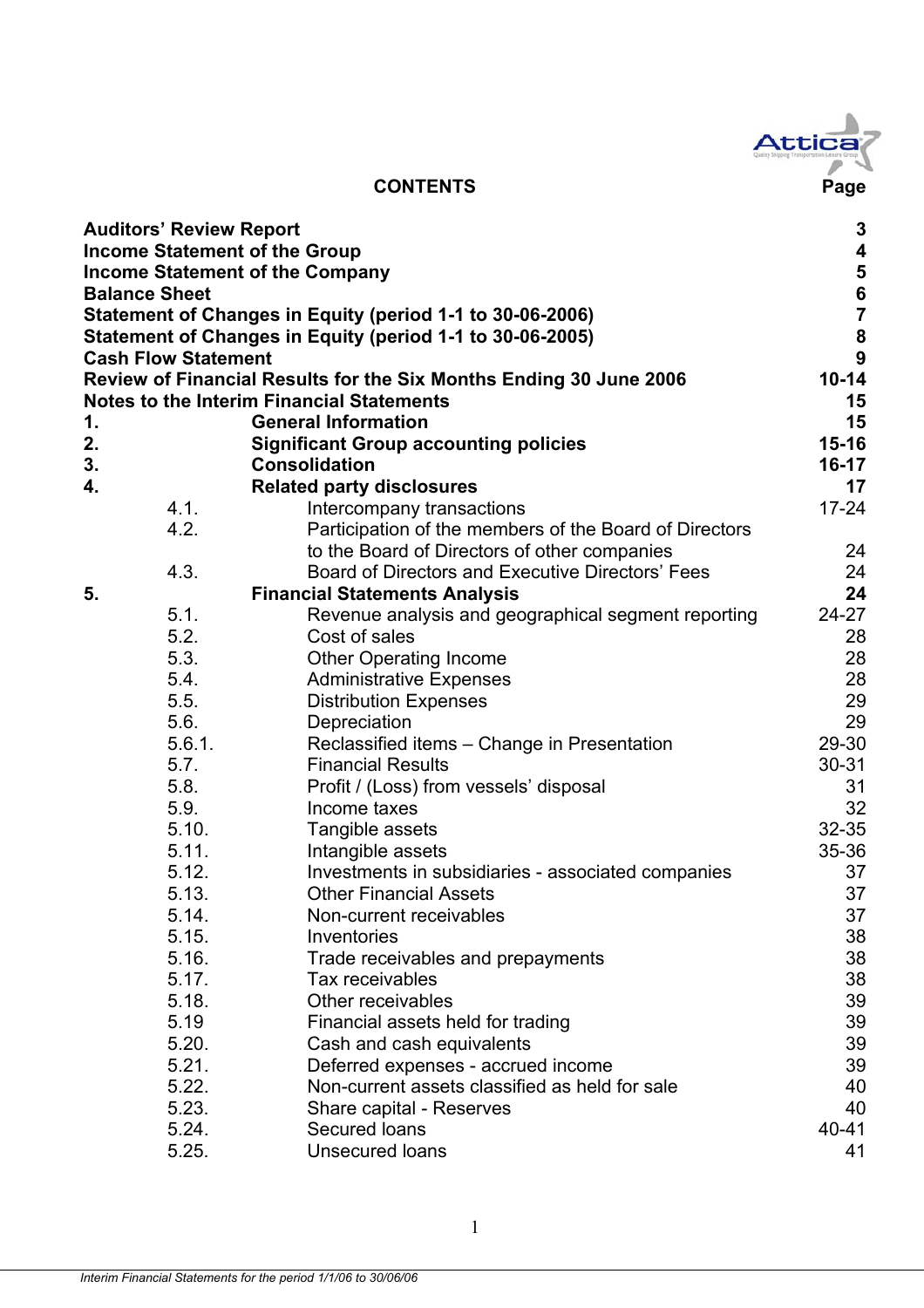

|    | 5.26. | <b>Finance Leases</b>                                   | 41    |
|----|-------|---------------------------------------------------------|-------|
|    | 5.27. | Deferred tax liabilities                                | 42    |
|    | 5.28. | Retirement benefit provisions                           | 42    |
|    | 5.29. | Other provisions                                        | 42-43 |
|    | 5.30. | Bank loans and overdrafts                               | 43    |
|    | 5.31. | Trade and other payables                                | 43    |
|    | 5.32. | <b>Tax liabilities</b>                                  | 43    |
|    | 5.33. | Deferred Income - Accrued expenses                      | 44    |
|    | 5.34. | Liabilities directly associated with non current assets |       |
|    |       | classified as held for sale                             | 44    |
| 6. |       | Events after the balance sheet date                     | 44    |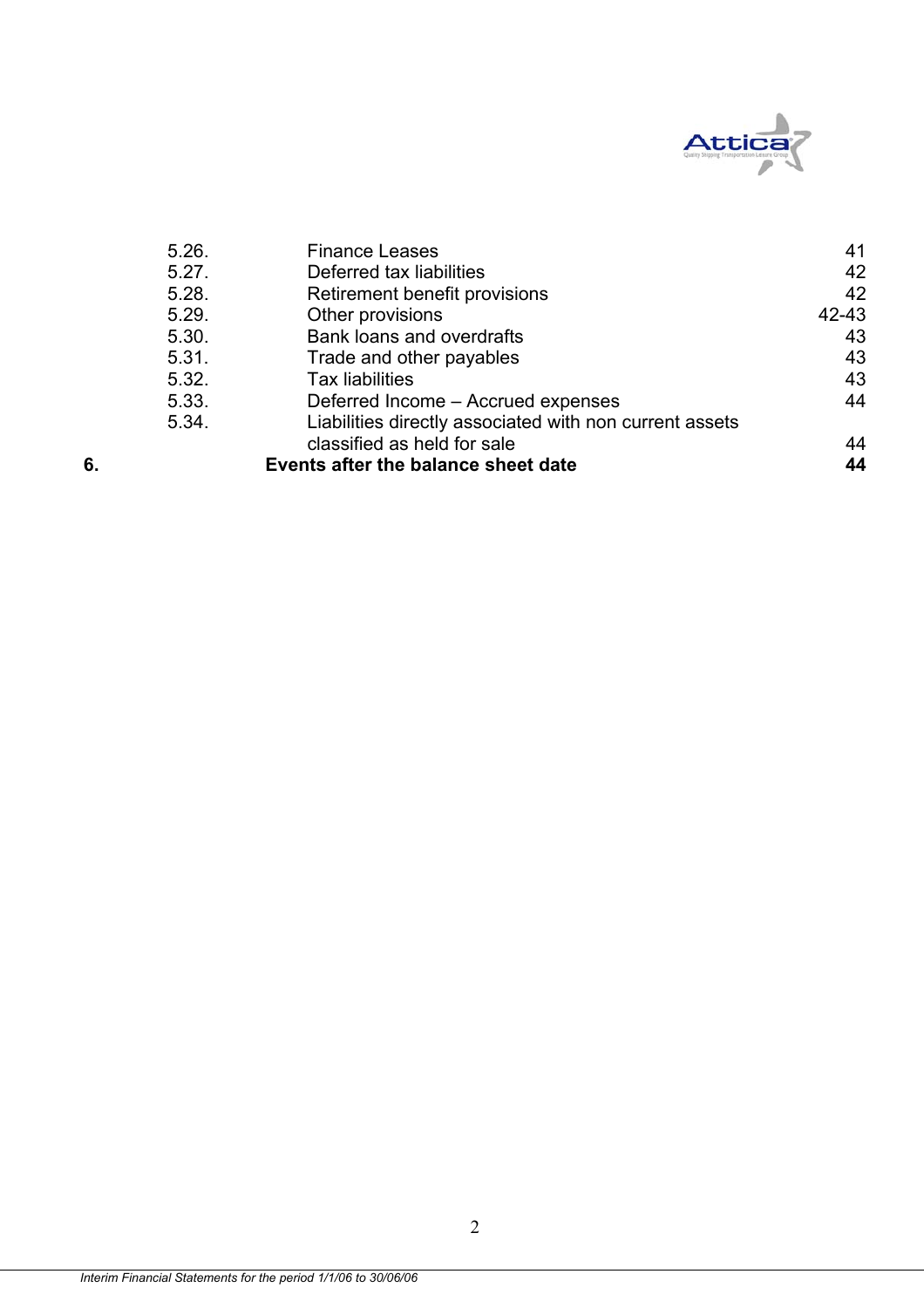# **DRM Stylianou SA**

**Certified Public Accountants Management Consultants** 

### **REVIEW REPORT To the Shareholders of Attica Holdings SA**

We have reviewed the accompanying interim condensed financial statements of ATTICA HOLDINGS SA (the "Company") as well as the interim condensed consolidated financial statements of the Company and its subsidiaries (the "Group"), for the six months ended 30 June 2006. These interim condensed financial statements are the responsibility of the Company's management. Our responsibility is to issue a report on these interim condensed financial statements based on our review. We have not performed a separate review of the income statement for the second quarter of 2006.

We conducted our review in accordance with the International Standard on Review Engagements 2400 as provided by the Greek Auditing Standards. This Standard requires that we plan and perform the review to obtain moderate assurance as to whether the interim condensed financial statements are free of material misstatement. A review is limited primarily to inquiries of company personnel and analytical procedures applied to financial data and thus provides less assurance than an audit. We have not performed an audit and, accordingly, we do not express an audit opinion.

Based on our review, nothing has come to our attention that causes us to believe that the accompanying interim condensed financial statements of the Company as well as the accompanying interim condensed consolidated financial statements do not give a true and fair view in accordance with the International Financial Reporting Standards that have been adopted by the European Union (IAS 34).

> Athens, 24 August 2006 The Certified Public Accountant

Athos Stylianou SOEL Reg. no: 12311 DRM Stylianou SA (Reg. no: 104)

Kifissias & Ethnikis Antistaseos 84, GR 152 31 Athens

Accountants of Greece

DRM Stylianou SA is a Tel: (+30 210) 6717733 e-mail : DRM Stylianou SA is an member of the Institute 6747819 for an and the context of the Institute 6747819 member of the Institute 6747819<br>of Certified Public Fax: (+30 210) 6726099

of Certified Public Fax: (+30 210) 6726099 http://www.drm.gr firm of RSM International,<br>Accountants of Greece an affiliation of independent accounting and consulting firms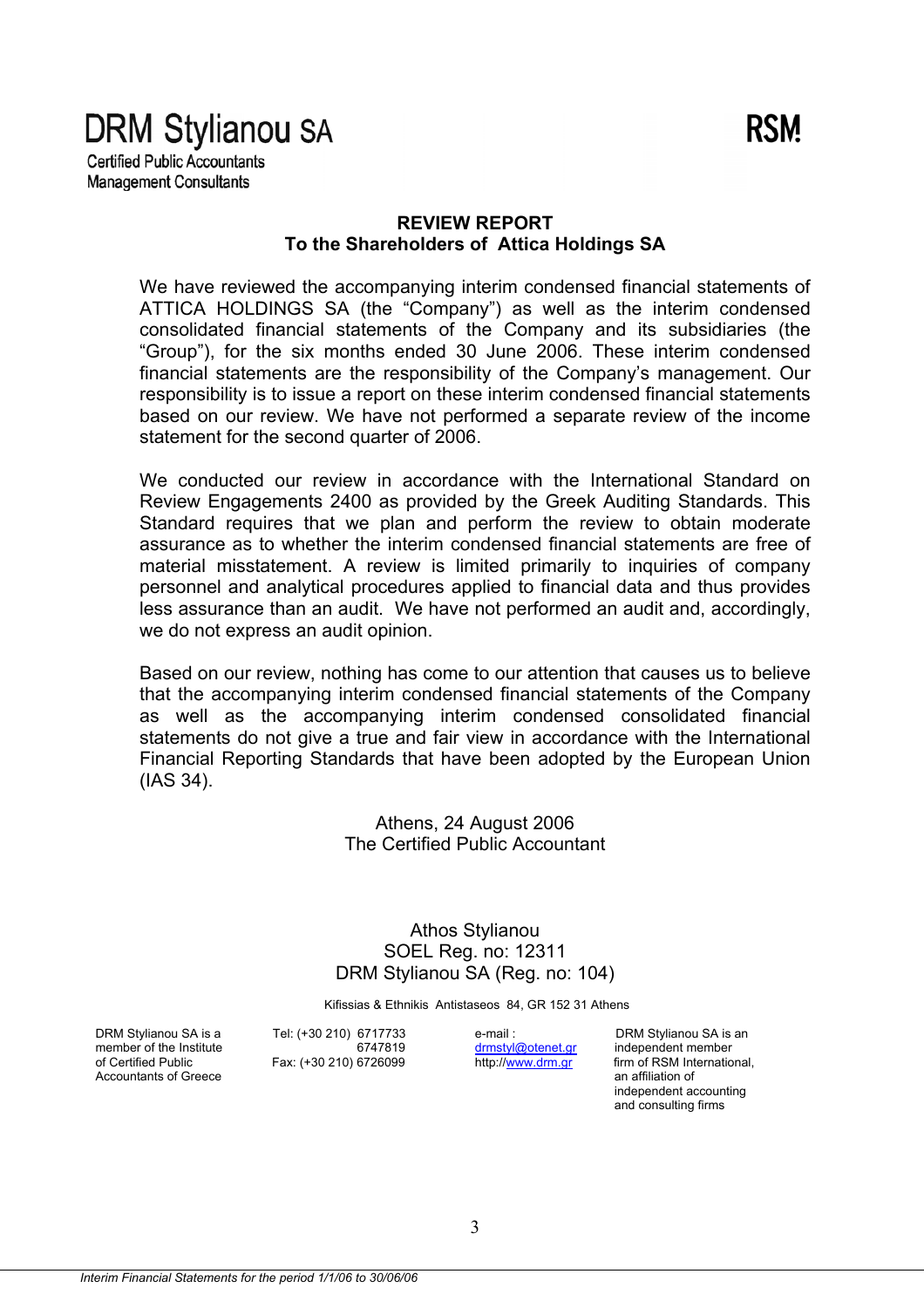#### **INCOME STATEMENT**

For the period ending at June 30 2006 & 2005 and for the quarterly period 1/4 - 30/6 2006 & 2005

|                                                         |              | <b>GROUP</b> |              |           |              |            | <b>GROUP</b> |          |                |  |
|---------------------------------------------------------|--------------|--------------|--------------|-----------|--------------|------------|--------------|----------|----------------|--|
|                                                         | <b>Notes</b> |              | 1/1-30/06/06 |           | 1/1-30/06/05 |            | 1/4-30/06/06 |          | 1/4-30/06/05   |  |
|                                                         |              | Continuing   | Discontinued |           |              | Continuing | Discontinued |          |                |  |
|                                                         |              | operations   | operations   | Total     |              | operations | operations   | Total    |                |  |
| Revenue                                                 | (5.1)        | 133.072      | 18.060       | 151.132   | 165.021      | 81.715     | 921          | 82.636   | 101.880        |  |
| Cost of sales                                           | (5.2)        | (103.505)    | (19.400)     | (122.905) | (124.410)    | (55.908)   | (2.171)      | (58.079) | (69.912)       |  |
| <b>Gross Profit/(loss)</b>                              |              | 29.567       | (1.340)      | 28.227    | 40.611       | 25.807     | (1.250)      | 24.557   | 31.968         |  |
| Other operating income                                  | (5.3)        | 535          | 253          | 788       | 1.555        | 408        | 40           | 448      | 391            |  |
| Administrative expenses                                 | (5.4)        | (12.995)     | (1.603)      | (14.598)  | (13.316)     | (7.473)    | (836)        | (8.309)  | (7.536)        |  |
| Distribution expenses                                   | (5.5)        | (9.116)      | (2.793)      | (11.909)  | (14.586)     | (6.585)    | (192)        | (6.777)  | (9.707)        |  |
| Earnings before taxes, investing and financial          |              |              |              |           |              |            |              |          |                |  |
| results                                                 |              | 7.991        | (5.483)      | 2.508     | 14.264       | 12.157     | (2.238)      | 9.919    | 15.116         |  |
| Profit from sale of investments                         | (5.7)        | 7.066        |              | 7.066     | 450          |            |              |          |                |  |
| Interest & other similar income                         | (5.7)        | 1.354        | 342          | 1.696     | 1.546        | 823        | 338          | 1.161    | 533            |  |
| Interest and other financial expenses                   | (5.7)        | (11.721)     | (1.915)      | (13.636)  | (14.675)     | (6.011)    | (171)        | (6.182)  | (6.490)        |  |
| Income/expense (net)                                    | (5.7)        |              |              |           | 724          |            |              |          | 363            |  |
| Foreign exchange differences                            | (6.7)        | 197          | (21)         | 176       | 1.319        | 32         | 2            | 34       | $\overline{2}$ |  |
| <b>Financial results</b>                                |              | (3.104)      | (1.594)      | (4.698)   | (10.636)     | (5.156)    | 169          | (4.987)  | (5.592)        |  |
| Profit/(loss) from vessels' disposal                    | (5.8)        | 1.022        | 11.961       | 12.983    |              | (54)       | 11.961       | 11.907   |                |  |
| Profit/(loss) before taxes                              |              | 5.909        | 4.884        | 10.793    | 3.628        | 6.947      | 9.892        | 16.839   | 9.524          |  |
| Taxes                                                   | (5.9)        | (848)        | (28)         | (876)     | (698)        | (371)      |              | (371)    | (560)          |  |
| Profit/(loss) after taxes                               |              | 5.061        | 4.856        | 9.917     | 2.930        | 6.576      | 9.892        | 16.468   | 8.964          |  |
| Attributable as follows:                                |              |              |              |           |              |            |              |          |                |  |
| Company shareholders                                    |              | 1.867        | 4.856        | 6.723     | 2.342        | 2.333      | 9.892        | 12.225   | 6.133          |  |
| Minority interests in subsidiaries                      |              | 3.194        |              | 3.194     | 588          | 4.243      |              | 4.243    | 2.831          |  |
| Earnings after taxes Per Share - basic (in $\epsilon$ ) |              | 0,02         | 0,04         | 0,06      | 0,02         | 0,02       | 0, 10        | 0,12     | 0,06           |  |

The discontinued operations concern the Group's ro-pax service in the Baltic Sea, which after the sale of SUPERFAST VII, SUPERFAST VIII and SUPERFAST IX was terminated. Group's activity in the North Sea is included in the continuing operations, because despite the fact that the Group agreed to sell the vessel SUPERFAST X, intends to continue its operation in the North Sea.

The Notes on pages 15 to 44 are an integral part of these Interim Financial Statements.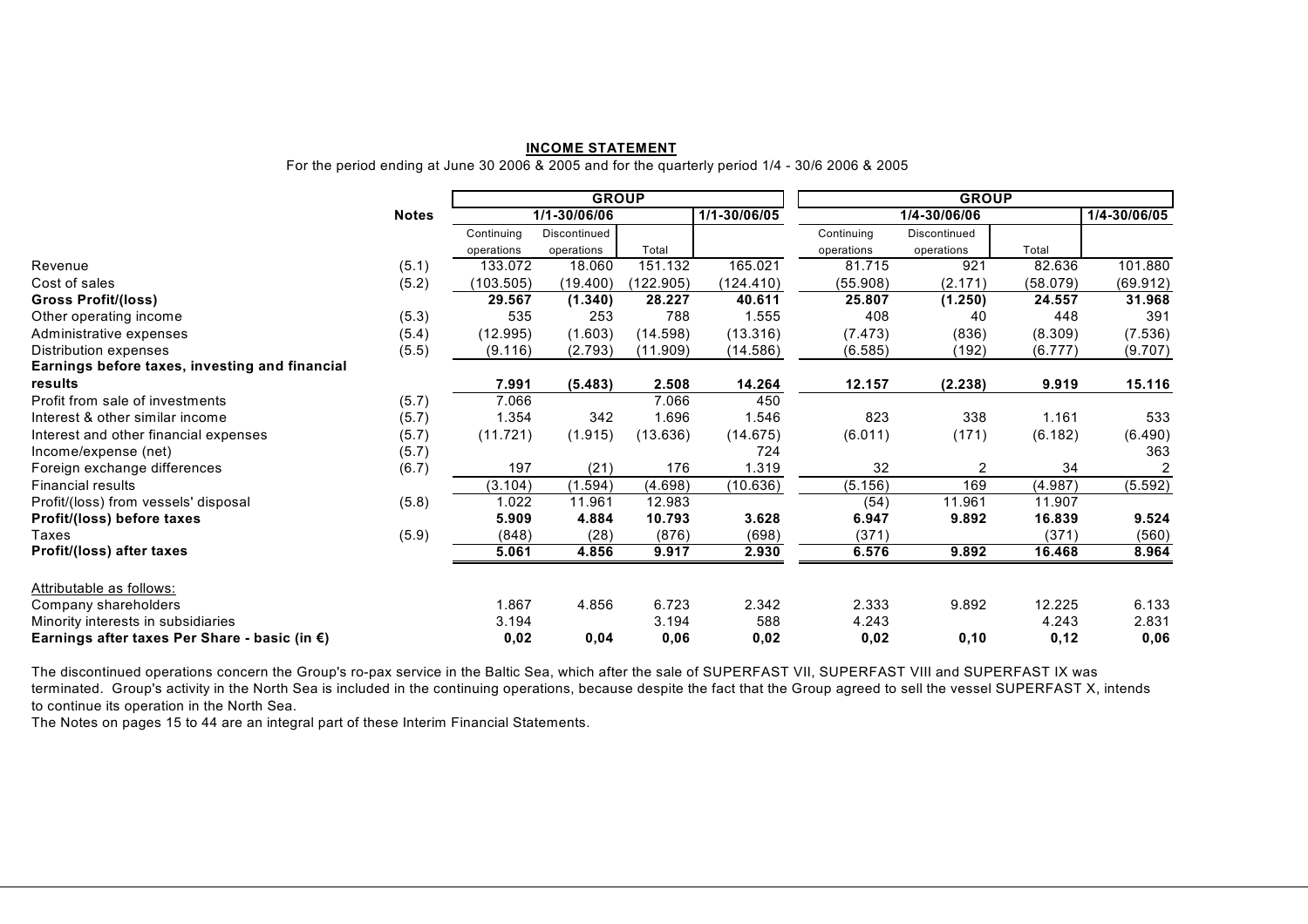

#### **INCOME STATEMENT**

For the period ending at June 30 2006 & 2005 and for the quarterly period 1/4 - 30/6 2006 & 2005

|                                                         |              |              | <b>COMPANY</b> | <b>COMPANY</b> |                           |  |
|---------------------------------------------------------|--------------|--------------|----------------|----------------|---------------------------|--|
|                                                         | <b>Notes</b> | 1/1-30/06/06 | 1/1-30/06/05   |                | 1/4-30/06/06 1/4-30/06/05 |  |
| Revenue                                                 |              |              |                |                |                           |  |
| Cost of sales                                           |              |              |                |                |                           |  |
| <b>Gross Profit/(loss)</b>                              |              |              |                |                |                           |  |
| Other operating income                                  |              |              |                |                |                           |  |
| Administrative expenses                                 | (5.4)        | (739)        | (395)          | (417)          | (211)                     |  |
| Distribution expenses                                   |              |              |                |                |                           |  |
| Earnings before taxes,                                  |              |              |                |                |                           |  |
| investing and financial results                         |              | (739)        | (395)          | (417)          | (211)                     |  |
| Profit from sale of investments                         | (5.7)        | 24.190       | 450            | 17.124         |                           |  |
| Interest & other similar income                         | (5.7)        | 525          | 43             | 423            | (43)                      |  |
| Interest and other financial expenses                   | (5.7)        | (930)        | (1.409)        | (477)          | (466)                     |  |
| Foreign exchange differences                            |              |              |                |                |                           |  |
| <b>Financial results</b>                                |              | 23.785       | (916)          | 17.070         | (509)                     |  |
| Profit/(loss) from vessels' disposal                    |              |              |                |                |                           |  |
| Profit/(loss) before taxes                              |              | 23.046       | (1.311)        | 16.653         | (720)                     |  |
| Taxes                                                   | (5.9)        | (344)        |                |                |                           |  |
| Profit/(loss) after taxes                               |              | 22.702       | (1.311)        | 16.653         | (720)                     |  |
| Attributable as follows:                                |              |              |                |                |                           |  |
| Company shareholders                                    |              | 22.702       | (1.311)        | 16.653         | (720)                     |  |
| Minority interests in subsidiaries                      |              |              |                |                |                           |  |
| Earnings after taxes Per Share - basic (in $\epsilon$ ) |              | 0,22         | (0, 01)        | 0,16           | (0, 01)                   |  |

The Notes on pages 15 to 44 are an integral part of these Interim Financial Statements.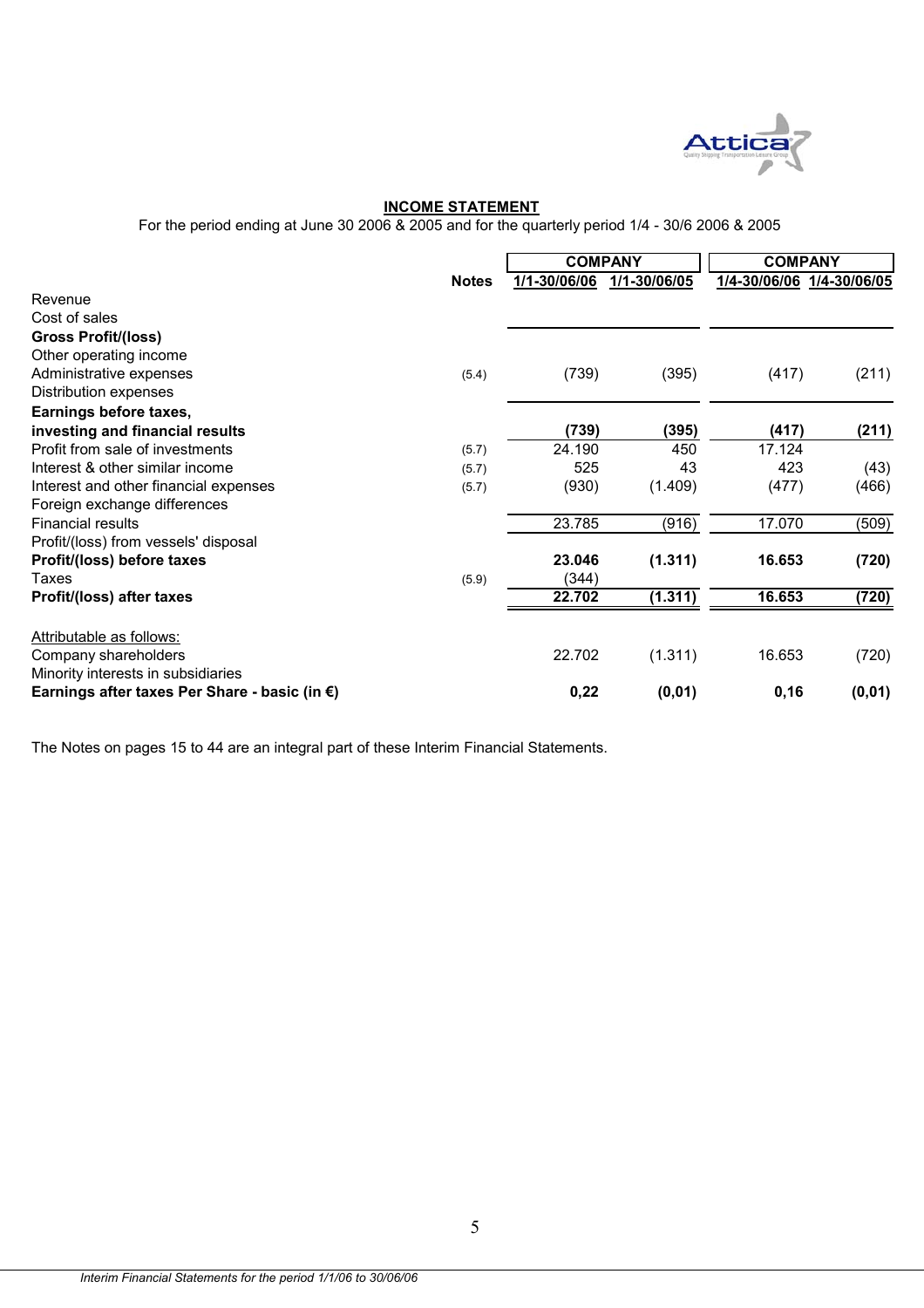

#### **BALANCE SHEET**

| As at 30st of June 2006 and at December 31, 2005 |  |  |  |
|--------------------------------------------------|--|--|--|
|                                                  |  |  |  |

|                                                                    | 2000 and at December 91, 2009 | <b>GROUP</b>   |                  | <b>COMPANY</b> |            |  |
|--------------------------------------------------------------------|-------------------------------|----------------|------------------|----------------|------------|--|
|                                                                    | <b>Notes</b>                  | 30/06/2006     | 31/12/2005       | 30/06/2006     | 31/12/2005 |  |
| <b>ASSETS</b>                                                      |                               |                |                  |                |            |  |
| Non-current assets                                                 |                               |                |                  |                |            |  |
| Tangible assets                                                    | (5.10)                        | 712.394        | 1.116.915        | 1              |            |  |
| Intangible assets                                                  | (5.11)                        | 3.089          | 3.240            | 86             | 86         |  |
| Investments in subsidiaries-associated companies                   | (5.12)                        |                |                  | 115.505        | 168.434    |  |
| Other financial assets                                             | (5.13)                        | 26.643         | 26.643           | 26.643         | 26.643     |  |
| Non-current receivables                                            | (5.14)                        | 164            | 135              |                |            |  |
|                                                                    |                               | 742.290        | 1.146.933        | 142.235        | 195.163    |  |
| <b>Current assets</b>                                              |                               |                |                  |                |            |  |
| Inventories                                                        | (5.15)                        | 3.833          | 4.194            |                |            |  |
| Trade receivables and prepayments                                  | (5.16)                        | 71.225         | 60.224           |                |            |  |
| Tax receivables                                                    | (5.17)                        | 931            | 1.496            | 582            | 581        |  |
|                                                                    |                               |                |                  | 3.586          |            |  |
| Receivables from subsidiaries-associated companies                 |                               |                |                  | 255            |            |  |
| Other receivables                                                  | (5.18)                        | 5.527          | 6.449            |                | 219        |  |
| Financial assets held for trading                                  | (5.19)                        | 588            | 16.545           | 588            | 16.517     |  |
| Cash and cash equivalents                                          | (5.20)                        | 192.979        | 92.558           | 91.250         | 3.251      |  |
| Deferred expenses                                                  | (5.21)                        | 6.980          | 5.079            |                |            |  |
| Accrued income                                                     | (5.21)                        | 22             | 1.218            |                | 2          |  |
|                                                                    |                               | 282.085        | 187.763          | 96.261         | 20.570     |  |
| Non-current assets classified as held for sale                     | (5.22)                        | 98.285         |                  |                |            |  |
| <b>Total assets</b>                                                |                               | 1.122.660      | 1.334.696        | 238.496        | 215.733    |  |
| <b>EQUITY AND LIABILITIES</b>                                      |                               |                |                  |                |            |  |
|                                                                    |                               |                |                  |                |            |  |
| <b>Equity</b>                                                      | (5.23)                        | 62.504         | 93.756           | 62.504         | 93.756     |  |
| Share capital                                                      | (5.23)                        | 257.986        |                  | 43.717         | 75.293     |  |
| Reserves                                                           |                               |                | 289.644          |                |            |  |
| <b>Retained Earnings</b>                                           | (5.23)                        | 4.069          | 5.680            | 25.287         | 10.939     |  |
| <b>Total Sharholders equity</b>                                    |                               | 324.559        | 389.080          | 131.508        | 179.988    |  |
| Minority interests in subsidiaries                                 |                               | 102.157        | 102.726          |                |            |  |
| <b>Total equity</b>                                                |                               | 426.716        | 491.806          | 131.508        | 179.988    |  |
| <b>Non-current liabilities</b>                                     |                               |                |                  |                |            |  |
| Secured loans                                                      | (5.24)                        | 409.913        | 677.965          |                |            |  |
| <b>Unsecured loans</b>                                             |                               | 25.000         | 25.000           | 25.000         | 25.000     |  |
| Finance leases                                                     | (5.25)                        | 595            | 202              |                |            |  |
|                                                                    |                               |                |                  |                |            |  |
| Deferred tax liabilities                                           | (5.26)                        | 335            | 295              | 267            | 267        |  |
| Retirement benefit provisions                                      | (5.27)                        | 1.108          | 1.017            | 54             | 54         |  |
| Other provisions                                                   | (5.28)                        | 355<br>437.306 | 2.482<br>706.961 | 25.321         | 25.321     |  |
|                                                                    |                               |                |                  |                |            |  |
| <b>Current liabilities</b>                                         |                               |                |                  |                |            |  |
| Bank loans and overdrafts                                          | (5.29)                        | 9.931          | 12.150           | 9.931          | 9.931      |  |
| Current portion of long term liabilities                           |                               | 37.661         | 69.924           |                |            |  |
| Trade and other payables                                           | (5.30)                        | 113.133        | 35.722           | 70.873         | 81         |  |
| Payables to subsidiaries-associated companies                      | (5.31)                        |                |                  |                |            |  |
| <b>Tax liabilities</b>                                             | (5.32)                        | 4.004          | 3.908            | 65             |            |  |
| Deferred income                                                    | (5.33)                        | 11.977         | 2.864            |                |            |  |
| Accrued expenses                                                   | (5.33)                        | 13.339         | 11.361           | 798            | 412        |  |
|                                                                    |                               | 190.045        | 135.929          | 81.667         | 10.424     |  |
| Liabilities directly associated with non current assets classified |                               |                |                  |                |            |  |
| as held for sale                                                   | (5.34)                        | 68.593         |                  |                |            |  |
| <b>Total equity and liabilities</b>                                |                               | 1.122.660      | 1.334.696        | 238.496        | 215.733    |  |
|                                                                    |                               |                |                  |                |            |  |

The Notes on pages 15 to 44 are an integral part of these Financial Statements.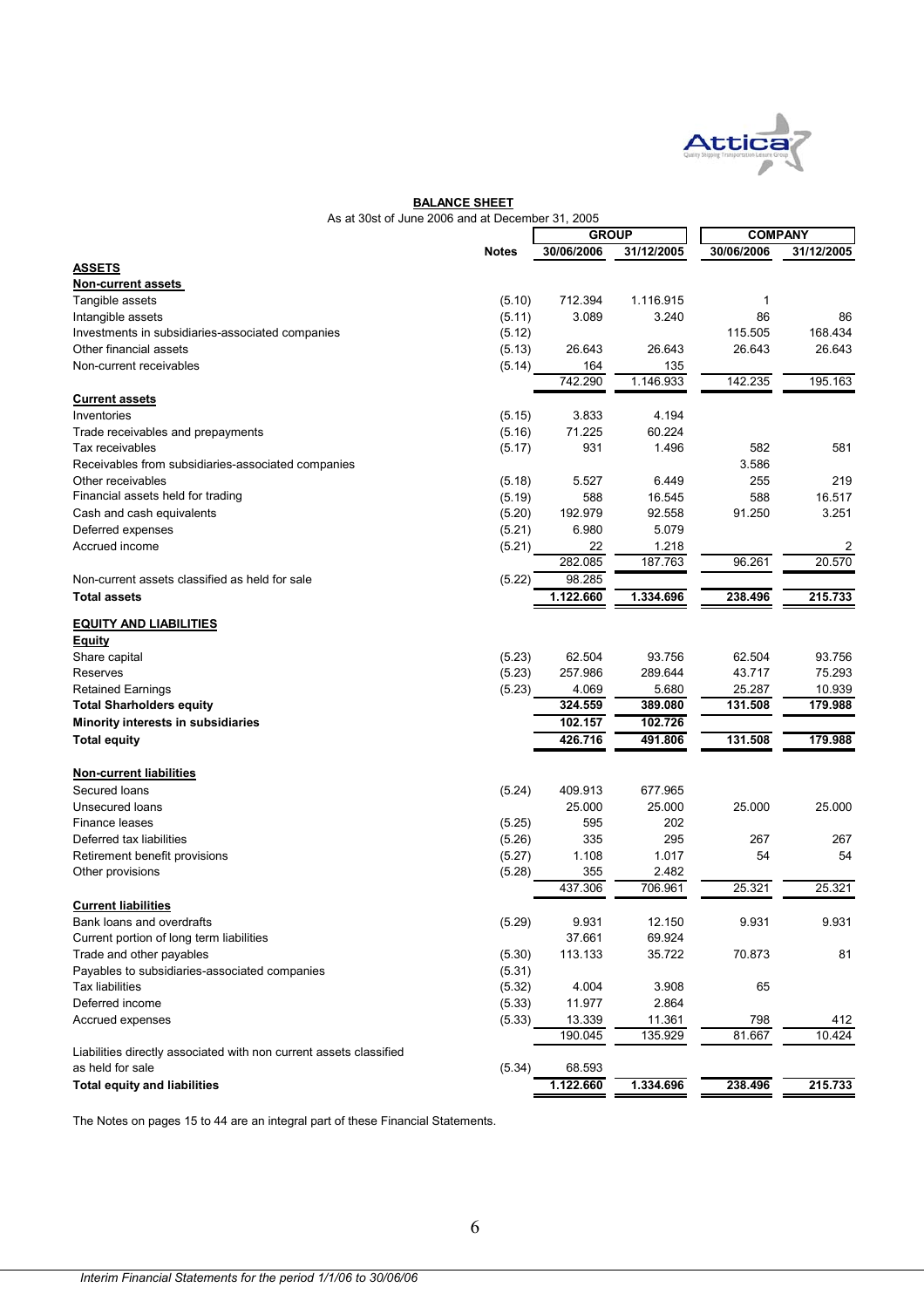#### **Statement of Changes in Equity**

For the Period 1/1-30/06/2006

#### **GROUP**

|                                             | Share<br>Capital | Share<br>Premium | Other<br>Reserves | Impairments | Retained<br>Earnings | <b>IFRS</b><br>Adjustment<br>Reserves | Total<br><b>Shareholders</b><br>Equity | Minority<br>interests in<br>subsidiaries | Total<br>Equity |
|---------------------------------------------|------------------|------------------|-------------------|-------------|----------------------|---------------------------------------|----------------------------------------|------------------------------------------|-----------------|
| <b>Balance at 1 Jannuary 2006</b>           | 93.756           | 239.244          | 46.832            | (6.601)     | 5.680                | 10.169                                | 389.080                                | 102.726                                  | 491.806         |
| Increase of Share Capital                   | 31.252           |                  |                   |             |                      |                                       | 31.252                                 |                                          | 31.252          |
| Decrease of Share Capital                   | (62.504)         | (31.252)         |                   |             |                      |                                       | (93.756)                               |                                          | (93.756)        |
| Expenses related to share capital increase  |                  | (344)            |                   |             |                      |                                       | (344)                                  |                                          | (344)           |
| Exchange differences on translating foreign |                  |                  |                   |             |                      |                                       |                                        |                                          |                 |
| operations                                  |                  |                  | (62)              |             |                      |                                       | (62)                                   |                                          | (62)            |
| Net Profit for the Period 1/1-30/06/2006    |                  |                  |                   |             | 6.723                |                                       | 6.723                                  | 3.194                                    | 9.917           |
| <b>Dividends</b>                            |                  |                  |                   |             | (8.334)              |                                       | (8.334)                                | (3.763)                                  | (12.097)        |
| Balance at 30 June 2006                     | 62.504           | 207.648          | 46.770            | (6.601)     | 4.069                | 10.169                                | 324.559                                | 102.157                                  | 426.716         |

#### **COMPANY**

|                                            | Share<br>Capital | Share<br>Premium | Other<br>Reserves | Impairments | Retained<br>Earnings | <b>IFRS</b><br>Adiustment<br><b>Reserves</b> | Гоtal<br><b>Shareholders</b><br>Equity | Minority<br>interests in<br>subsidiaries | Total<br>Equity |
|--------------------------------------------|------------------|------------------|-------------------|-------------|----------------------|----------------------------------------------|----------------------------------------|------------------------------------------|-----------------|
| <b>Balance at 1 Jannuary 2006</b>          | 93.756           | 225.936          | (4.362)           | (154.234)   | 10.919               | 7.973                                        | 179.988                                |                                          | 179.988         |
| Increase of Share Capital                  | 31.252           |                  |                   |             |                      |                                              | 31.252                                 |                                          | 31.252          |
| Decrease of Share Capital                  | (62.504)         | (31.252)         |                   |             |                      |                                              | (93.756)                               |                                          | (93.756)        |
| Expenses related to share capital increase |                  | (344)            |                   |             |                      |                                              | (344)                                  |                                          | (344)           |
| Net Profit for the Period 1/1-30/06/2006   |                  |                  |                   |             | 22.702               |                                              | 22.702                                 |                                          | 22.702          |
| <b>Dividends</b>                           |                  |                  |                   |             | (8.334)              |                                              | (8.334)                                |                                          | (8.334)         |
| <b>Balance at 30 June 2006</b>             | 62.504           | 194.340          | (4.362)           | (154.234)   | 25.287               | 7.973                                        | 131.508                                |                                          | 131.508         |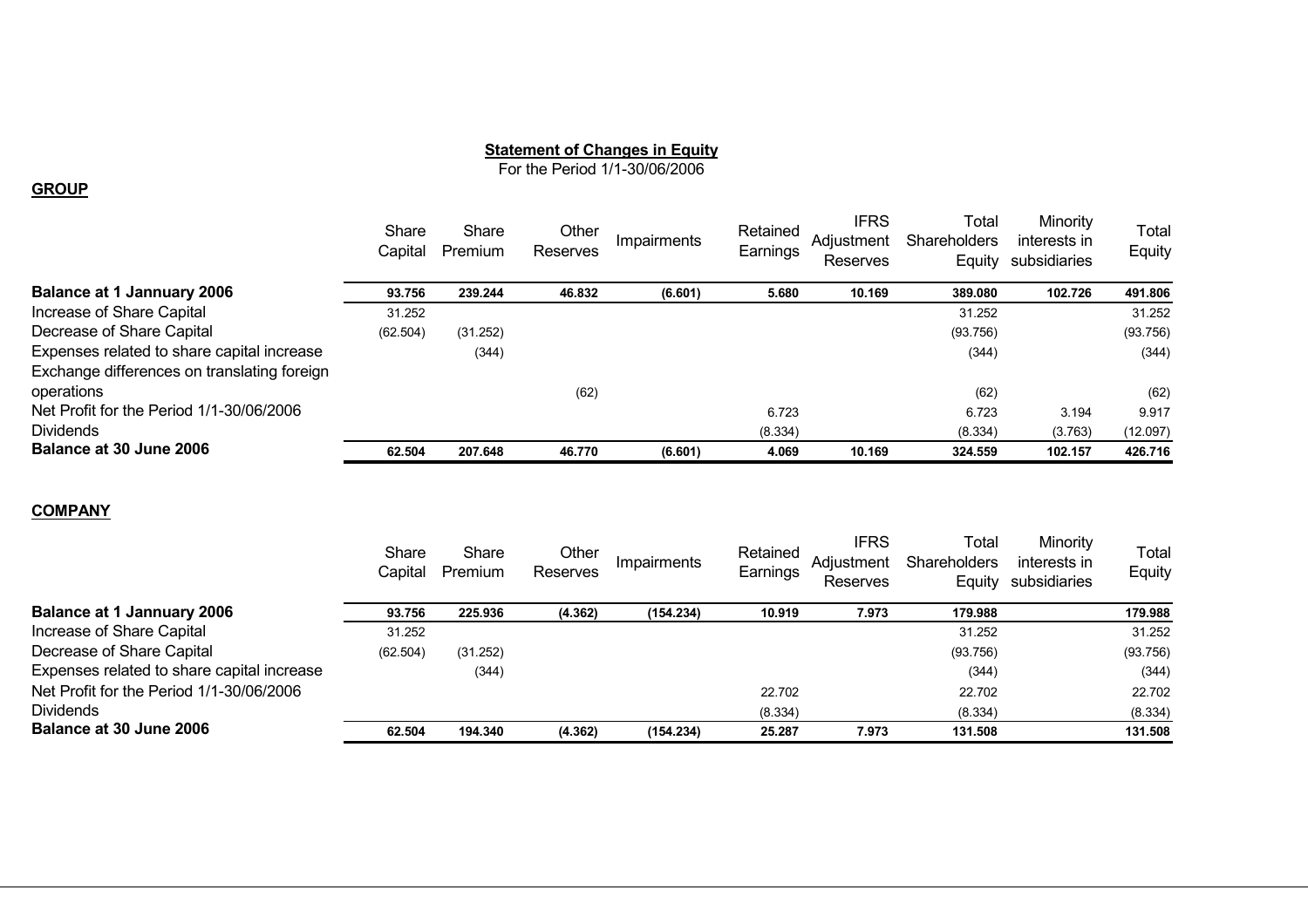#### **Statement of Changes in Equity**

For the Period 1/1-30/06/2005

#### **GROUP**

|                                                 | Share<br>Capital | Share<br>Premium | Other<br>Reserves | Impairments | Retained<br>Earnings | <b>IFRS</b><br>Reserves | Total<br>Adjustment Shareholders<br>Equity | Minority<br>interests in<br>subsidiaries | Total<br>Equity |
|-------------------------------------------------|------------------|------------------|-------------------|-------------|----------------------|-------------------------|--------------------------------------------|------------------------------------------|-----------------|
| <b>Balance at 1 Jannuary 2005</b>               | 93.756           | 239.244          | 32.562            | (6.355)     | 3.428                | 10.169                  | 372.804                                    | 94.084                                   | 466.888         |
| Changes in Equity for the Period 1/1-30/06/2005 |                  |                  |                   |             | (27)                 |                         | (27)                                       |                                          | (27)            |
| Net Profit for the Period 1/1-30/06/2005        |                  |                  |                   |             | 2.342                |                         | 2.342                                      | 588                                      | 2.930           |
| <b>Dividends</b>                                |                  |                  | (11.559)          |             |                      |                         | (11.559)                                   |                                          | (11.559)        |
| Balance at 30 June 2005                         | 93.756           | 239.244          | 21.003            | (6.355)     | 5.743                | 10.169                  | 363.560                                    | 94.672                                   | 458.232         |
| <b>COMPANY</b>                                  |                  |                  |                   |             |                      |                         |                                            |                                          |                 |
|                                                 | Share            | Share            | Other             |             | Retained             | <b>IFRS</b>             | Total                                      | Minority                                 | Total           |
|                                                 | Capital          | Premium          | Reserves          | Impairments | Earnings             |                         | Adjustment Shareholders                    | interests in                             | Equity          |
|                                                 |                  |                  |                   |             |                      | Reserves                | Equity                                     | subsidiaries                             |                 |
| <b>Balance at 1 Jannuary 2005</b>               | 93.756           | 225.936          | 3.972             | (156.957)   |                      | 7.973                   | 174.680                                    |                                          | 174.680         |
| Changes in Equity for the Period 1/1-30/06/2005 |                  |                  |                   |             | 28                   |                         | 28                                         |                                          | 28              |
| Net Profit for the Period 1/1-30/06/2005        |                  |                  |                   |             | (1.311)              |                         | (1.311)                                    |                                          | (1.311)         |

Dividends(8.334) (8.334) (8.334)

**Balance at 30 June 200593.756 225.936 (4.362) (156.957) (1.283) 7.973 165.063 165.063**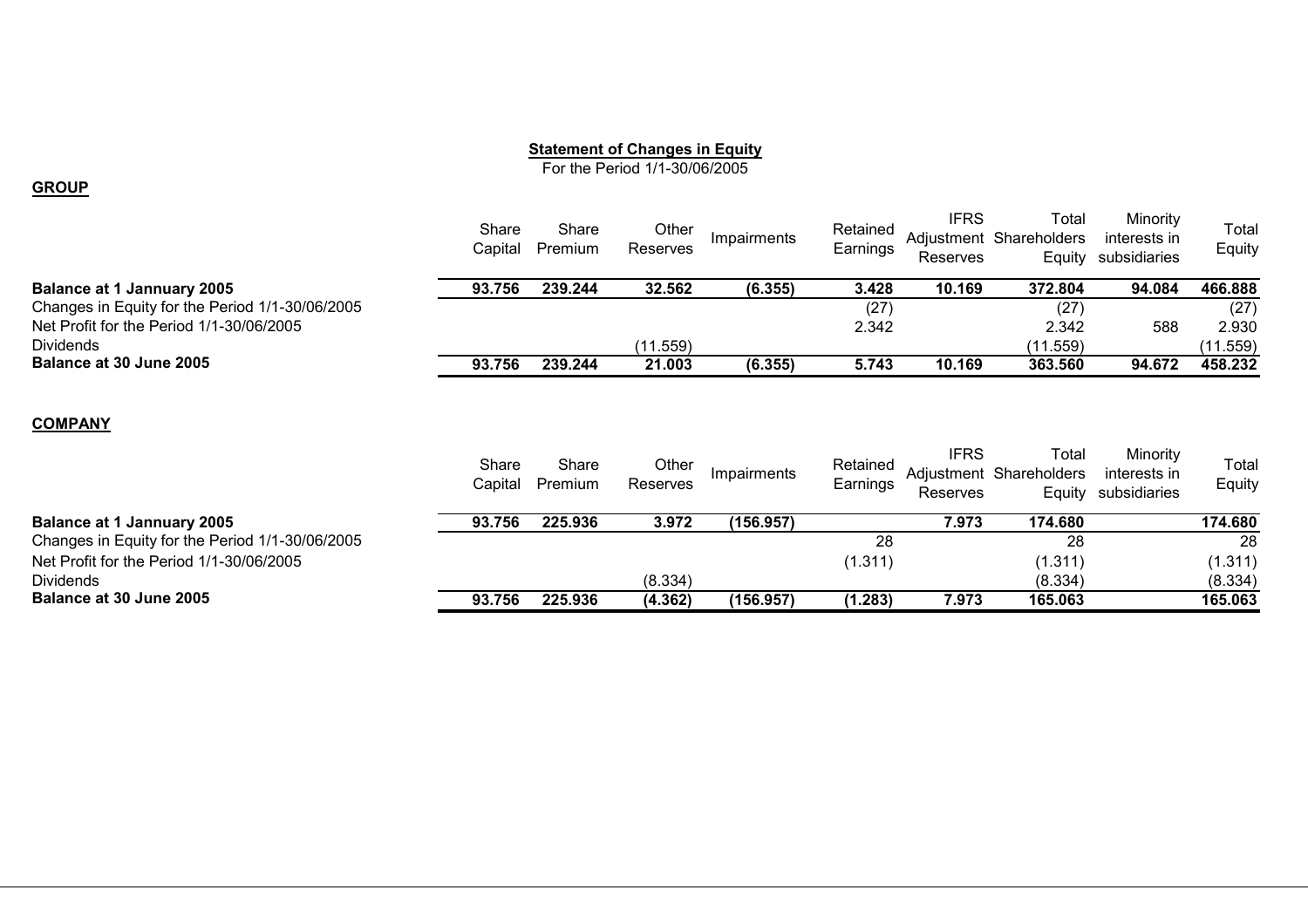

#### **CASH FLOW STATEMENT**

For the period 1/1 - 30/06 2006 & 2005

|                                                                                                                                                                                                     | <b>GROUP</b>              |                                      | <b>COMPANY</b>       |                              |  |
|-----------------------------------------------------------------------------------------------------------------------------------------------------------------------------------------------------|---------------------------|--------------------------------------|----------------------|------------------------------|--|
|                                                                                                                                                                                                     |                           | 1/1-30/06/2006 1/1-30/063/2005       | 1/1-30/06/2006       | 1/1-30/06/2005               |  |
| <b>Cash flow from Operating Activities</b>                                                                                                                                                          |                           |                                      |                      |                              |  |
| <b>Profit Before Taxes</b>                                                                                                                                                                          | 10.793                    | 3.628                                | 23.046               | (1.311)                      |  |
| <b>Adjustments for:</b>                                                                                                                                                                             |                           |                                      |                      |                              |  |
| Depreciation & amortization                                                                                                                                                                         | 16.514                    | 18.762                               | 6                    | 11                           |  |
| Deferred tax expense                                                                                                                                                                                |                           |                                      |                      |                              |  |
| Net (profit)/Loss from investing activities                                                                                                                                                         | (21.817)                  | (1.062)                              | (21.128)             | (493)                        |  |
| Provisions                                                                                                                                                                                          | 1.345                     | (19)                                 |                      |                              |  |
| Foreign exchange differences                                                                                                                                                                        | (176)                     | (2.070)                              |                      |                              |  |
| Interest and other financial expenses                                                                                                                                                               | 13.636                    | 14.675                               | 930                  | 1.409                        |  |
| Plus or minus for Working Capital changes :                                                                                                                                                         |                           |                                      |                      |                              |  |
| Decrease/(increase) in Receivables                                                                                                                                                                  | (10.650)                  | (8.397)                              | (3.621)              | 1.117                        |  |
| Decrease/(increase) in Inventories                                                                                                                                                                  | 361                       | (719)                                |                      |                              |  |
| (Decrease)/increase in Payables (excluding banks)<br>Less:                                                                                                                                          | 12.897                    | 13.527                               | 265                  | (272)                        |  |
| Interest and other financial expenses paid                                                                                                                                                          | (14.702)                  | (19.932)                             | (887)                | (1.414)                      |  |
| Taxes paid                                                                                                                                                                                          | (1.069)                   | (418)                                | (594)                |                              |  |
| Total cash inflow/(outflow) from operating activities (a)                                                                                                                                           | 7.132                     | 17.975                               | (1.983)              | (953)                        |  |
| ventures and other investments<br>Purchase of tangible and intangible assets<br>Proceeds from sale of tangible and intangible assets<br>Interest received                                           | (780)<br>326.596<br>1.696 | (38.806)<br>(15.669)<br>450<br>1.257 | (5)<br>75.925<br>525 | (20.597)<br>(4)<br>450<br>43 |  |
| Dividends received                                                                                                                                                                                  |                           |                                      | 13.537               |                              |  |
| Total cash inflow/(outflow) from investing activities (b)                                                                                                                                           | 327.512                   | (52.768)                             | 89.982               | (20.108)                     |  |
| <b>Cash flow from Financing Activities</b><br>Proceeds from issue of Share Capital<br>Proceeds from Borrowings<br>Payments of Borrowings<br>Payments of finance lease liabilities<br>Dividends paid | (233.941)<br>(282)        | 207.550<br>(231.048)<br>(277)        |                      |                              |  |
| Total cash inflow/(outflow) from financing activities (c)                                                                                                                                           | (234.223)                 | (23.775)                             |                      |                              |  |
| Net increase/(decrease) in cash and cash equivalents                                                                                                                                                |                           |                                      |                      |                              |  |
| $(a)+(b)+(c)$                                                                                                                                                                                       | 100.421                   | (58.568)                             | 87.999               | (21.061)                     |  |
| Cash and cash equivalents at beginning of period                                                                                                                                                    | 92.558                    | 143.008                              | 3.251                | 22.181                       |  |
| Cash and cash equivalents at end of period                                                                                                                                                          | 192.979                   | 84.440                               | 91.250               | 1.120                        |  |

The method used for the preparation of the above Cash Flow Statement is the Indirect Method.

Cash and cash equivalents analysis is presented in paragraph 5.20.

The Notes on pages 15 to 44 are an integral part of these Financial Stetements.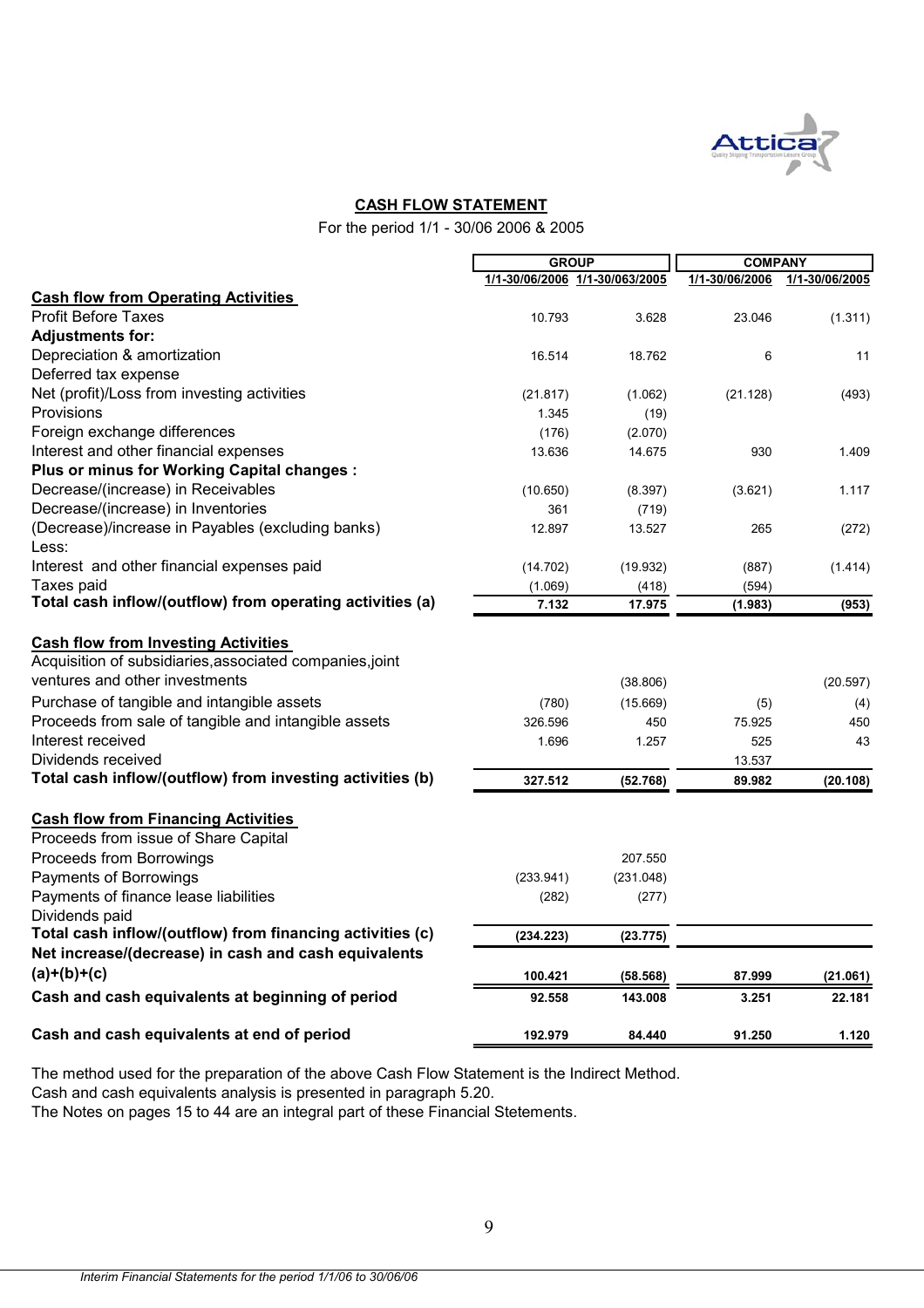

# **ATTICA HOLDINGS S.A.**

# **Review of First Half 2006 Financial Results**

#### Development of financial results

Total revenue of the Group for the first half of 2006 stood at Euro 151.1 mln, against Euro 165.0 mln in the first half of 2005, posting a decrease of 8.4% which is primarily due to the decrease in the number of sailings carried out compared to the same period of 2005. Earnings before taxes, investing and financial results, depreciation and amortization (EBITDA) stood at Euro 19.0 mln against Euro 33.0 mln while Net Profit after Tax and Minority Interests stood at Euro 6.7 mln against Euro 2.3 mln in the first half of 2005.

In detail, revenue per geographic segment evolved as follows:

#### Superfast Ferries

- Adriatic Sea: revenue decreased by 10.3% following a 9.3% decrease in the number of sailings.

- Baltic Sea: revenue decreased by 33.1% following a 13.8% decrease in the number of sailings.

- North Sea: revenue decreased by 23.9% following a 42.1% decrease in the number of sailings.

#### Blue Star Ferries

- Adriatic Sea: revenue increased by 11.5% following a 23.1% increase in the number of sailings.

- Greek Domestic Market: revenue increased by 11.6% following a 19.1% decrease in the number of sailings.

It must be noted that year-on-year comparison of the Baltic and North Sea operations of the Superfast Group is not possible due to:

- In April 2006, the Group sold vessels Superfast VII, Superfast VIII and Superfast IX which were employed in the Baltic Sea. Therefore, the financial performance of these vessels for the first half of 2006 is presented in a distinct section in the Income Statement under the heading "Discontinued Operations". Following the sale of these vessels, the Group remains active in the Baltic Sea with RoRo vessels m/v Nordia and m/v Marin.

This business decision was guided by the perception that competition will become sharper in the Baltic Sea and especially in the Germany-Finland and Finland-Estonia routes, with the advent in the near future of new tonnage from our competitors, whose scheduling and size coupled with high price of fuel oil could inevitably put pressure on our operations in that market.

- In the North Sea, the Group was active on the Rosyth, Scotland – Zeebrugge, Belgium route, with one Superfast vessel, Superfast X, compared to two vessels in the same period in 2005.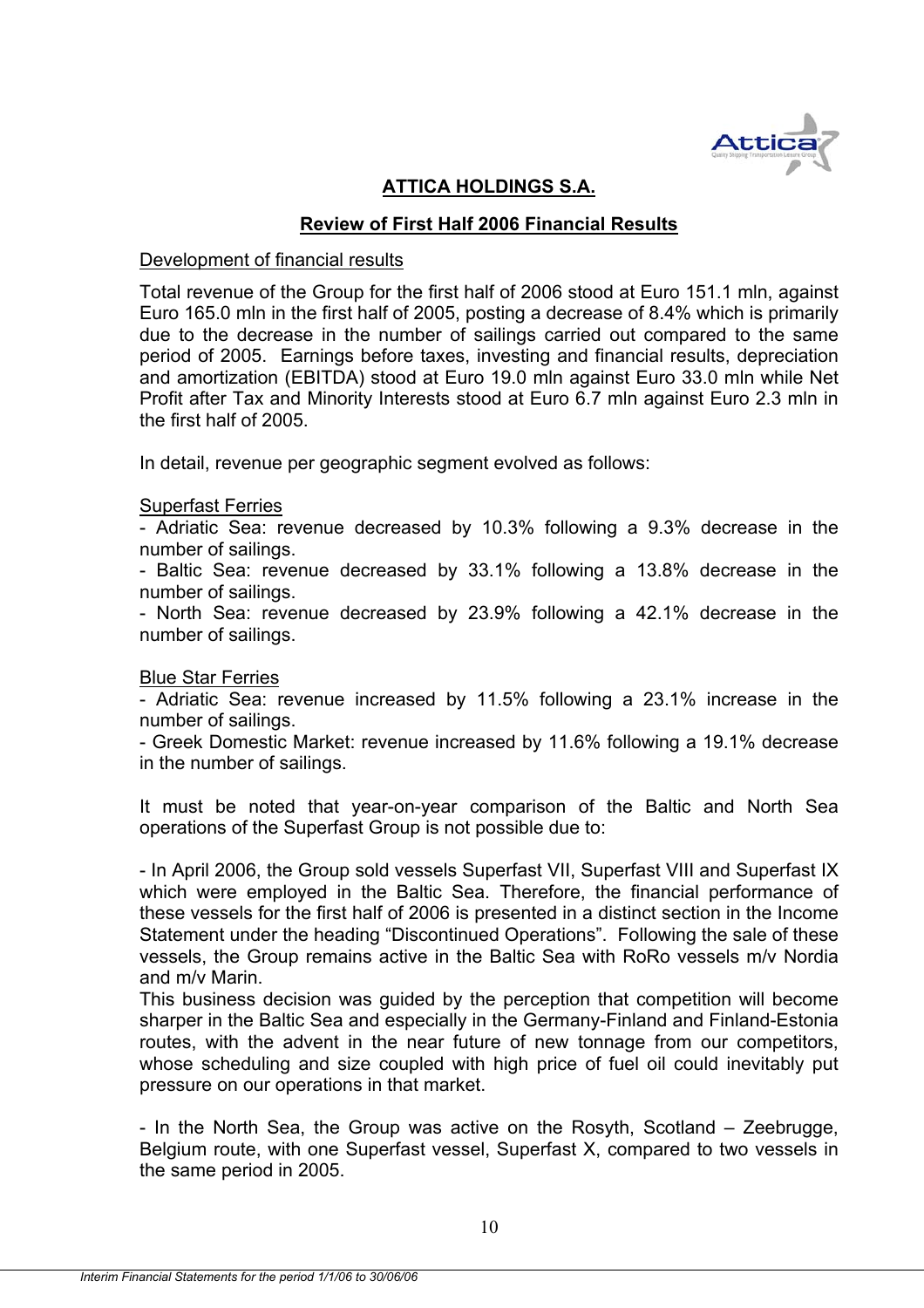

The decrease in operational profitability of the Group (EBITDA) derives from the Adriatic and Baltic Sea markets and is primarily due to the considerable increase in the vessels' operational expenses owing to the increase in the price of fuel oil and the pressure put on profit margins due to increased competition. Total fuel and lubricants expenses for the Group grew from Euro 42.7 mln in the first half of 2005 to Euro 53.2 mln in the first half of 2006, an increase of 24.5%, while much fewer sailings were performed compared to the first half of 2005. This expense category represents 51% of the vessels operating expenses. "Discontinued Operations" posted a negative operational profitability (EBITDA) of approximately Euro 2.9 mln.

Profit after Tax and before Minority Interests of the Group were positively affected a) in the first quarter of 2006, by Euro 7.0 mln following the liquidation of Attica's participation in the share capital of Hellenic Seaways S.Α. (Euro 6.5 mln profit) and the sale of other investments and by approximately Euro 1 mln from the sale of Seajet 2, and b) in the second quarter of 2006, by approximately Euro 12 mln from the sale of three Superfast vessels (Superfast VII, Superfast VIII and Superfast IX).

Profit after Tax of the Company in the second quarter of 2006 posted a remarkable increase which is attributed to the dividends received from subsidiaries Superfast Ferries Maritime S.A. (Euro 13.5 mln) and Blue Star Maritime S.Α. (Euro 3.6 mln).

Cash and cash equivalents of the Group at the end of the period stood at Euro 192 mln, double that of the first quarter of 2006. Approximately Euro 70.8 mln of these cash reserves has been since then paid out in the form of a share capital return and dividend payments to shareholders.

In analyzing the results of the first half, it should be noted that the Group operates in a highly seasonal sector particularly in the passenger and private vehicle traffic segments, which exhibit a peak from July to September and a slowdown from November to February. Freight traffic exhibit much less seasonality and follow a much more even pattern throughout the year.

#### Developments in the sector

The sharp increase in the price of fuel oil, the liberalization of fares in the majority of the Greek domestic lines and the abolition of the age limit applying to vessels employed in the Greek domestic market, are the most important developments in the sector. Specifically:

- The increase in the average price of heavy fuel oil in the the first half of the year was approximately 50% compared to the same period in 2005. This negative development affected all companies in the sector.
- The decision of the Greek government to liberalize fares on the busiest routes of the Greek domestic market is a step closer towards the harmonization of the Greek regulatory framework with European Regulation 3577/92 on maritime transport within Member States, although there are still many issues to be resolved until a fully liberalized environment of operation is in place.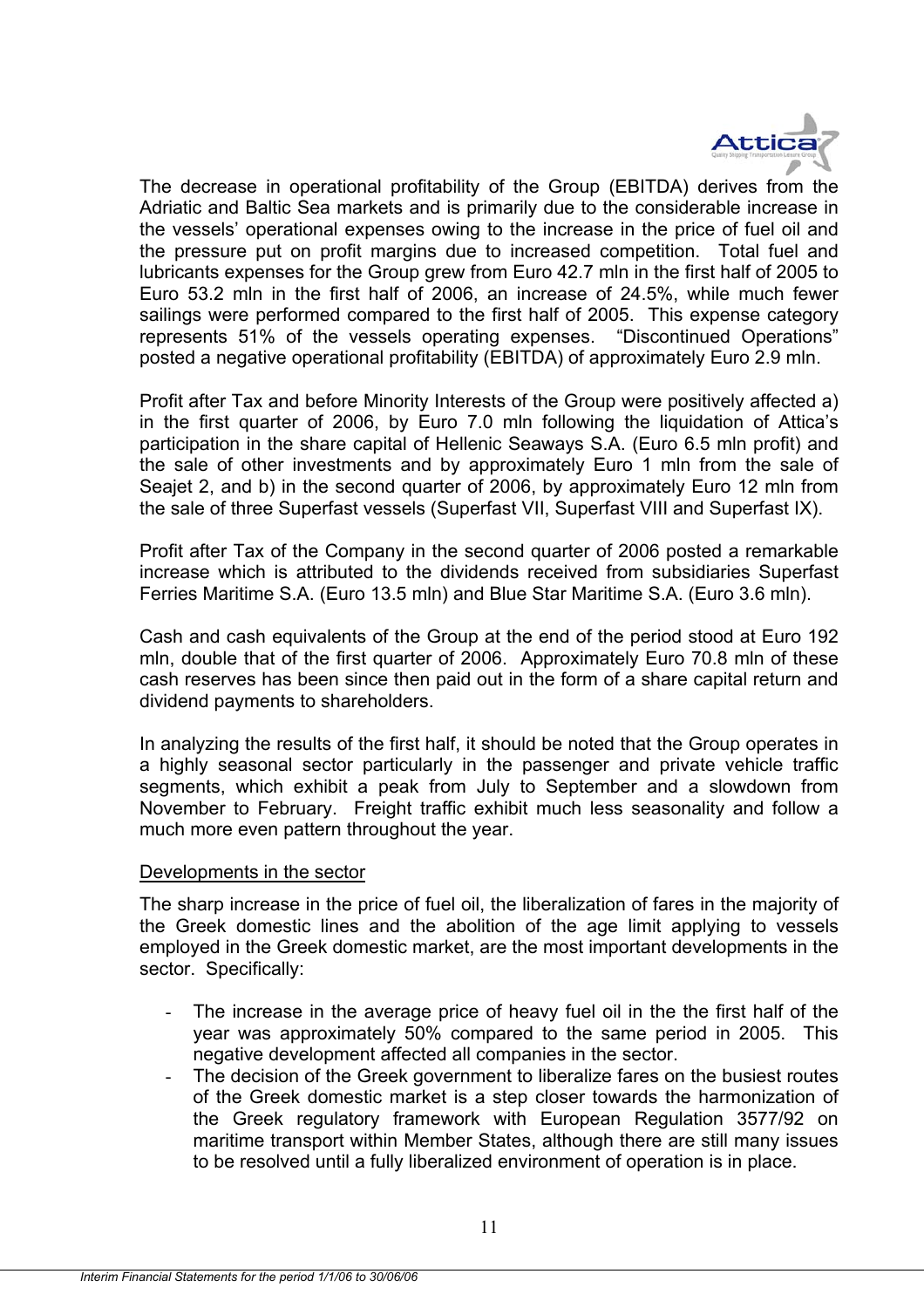

The recent abolition of the age limit applying to vessels employed in the Greek domestic market subject that they conform to high safety standards is one more step closer to the harmonization of the Greek regulatory framework with the international shipping standards.

#### Developments in the Group

The most important developments for the Group in the current period are:

- In August 2006, the Group contracted to sell to Veolia Transport its ice-class carpassenger vessel Superfast X trading between Scotland and Belgium for a total cash consideration of Euro 112 million. The delivery of Superfast X and final payment will take place at the beginning of 2007. Attica Group intends to replace Superfast X on the Rosyth-Zeebrugge service.

- In July and August 2006, the regular taxation audit of Group companies was completed. The tax audit specifically regarded:

a) the un-audited fiscal years of the companies of the Blue Star Maritime S.A. Group up to and including fiscal year 2005. Total taxes due amounted to Euro 304.0 thousand. The Blue Star Group had made a provision for the un-audited fiscal years of Euro 186.4 thousand and therefore only the additional amount was posted in the results of the second quarter of 2006.

b) the un-audited fiscal years 2001 – 2005 of 100% subsidiary company Attica Premium S.A. Total taxes due amounted to Euro 68.5 thousand. The amount was posted in the results of the second quarter of 2006.

- In July 2006, the Group's subsidiary company, Blue Star Maritime S.Α., acquired through an auction the total assets of DΑΝΕ Sea Line and specifically, car-passenger ferries Diagoras, Patmos and Rodos and certain items of real estate in the town of Rhodes. The total acquisition cost stood at Euro 19.9 mln.

Part of the acquisition cost of the newly acquired M/V Diagoras was financed through the issuance of a new Euro 10 mln secured bond loan, in August 2006.

Car-passenger ferry Diagoras, following the completion of the necessary maintenance and repair works, was deployed on 12<sup>th</sup> August to the Dodecanese Islands' routes.

- In May 2006, the Annual General Meeting of Shareholders decided among other matters on:

- A share capital return of Euro 0.60 per share;
- The Payment of dividend of Euro 0.08 per share;
- The election of a new Board of Directors with a two-year term, with no change in composition from the outgoing Board.

The share capital return and the dividend payment began on 10<sup>th</sup> July, 2006.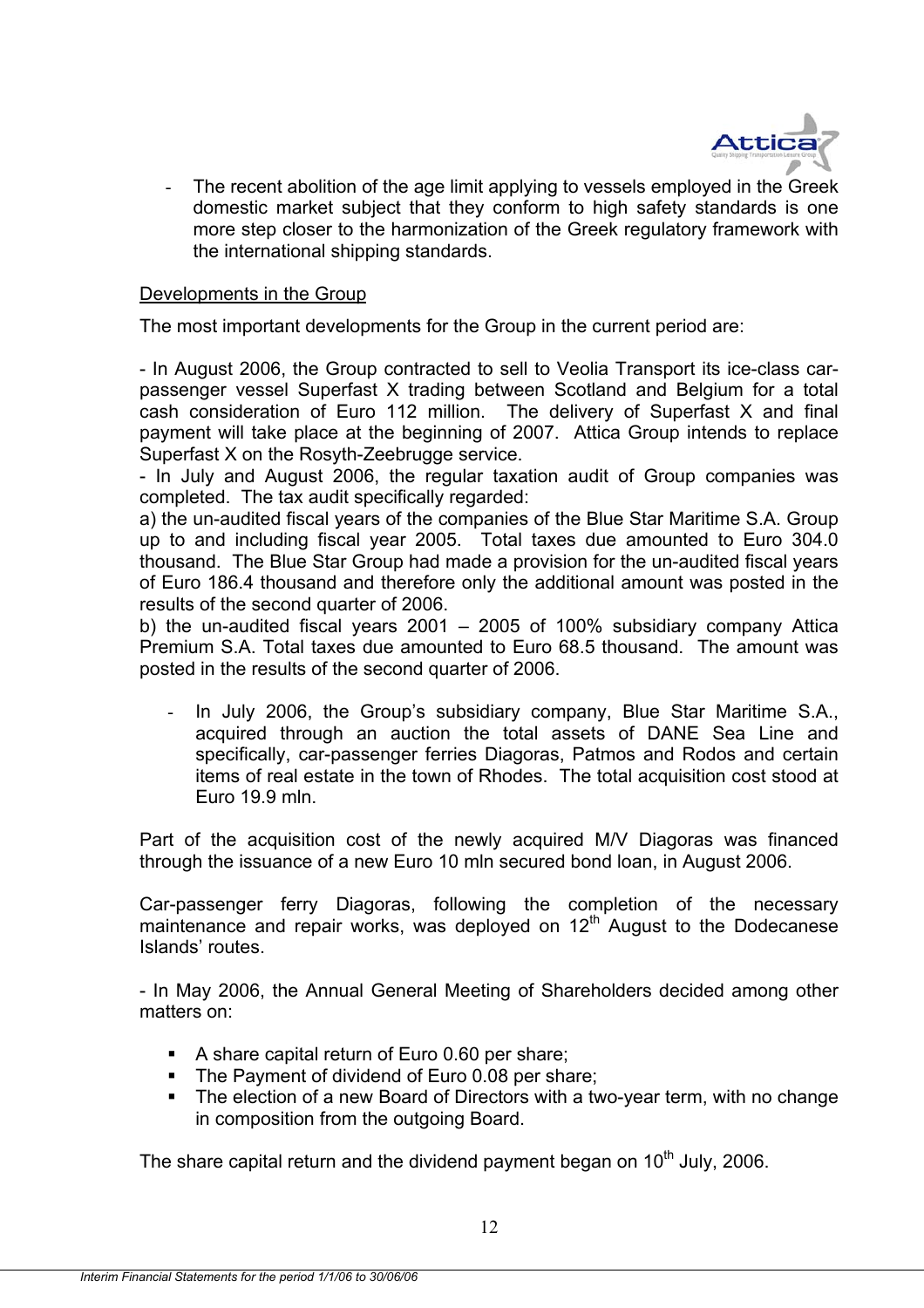

- In April 2006, the Group sold vessels Superfast VII, Superfast VIII and Superfast IX to AS Tallink Grupp for a total of Euro 310 mln. The sale generated for Attica Group additional cash of approximately Euro 102 mln and capital gains of approximately Euro 12 mln.

- In February 2006, Attica Group sold its participation in the share capital of Hellenic Seaways S.Α. booking a profit of approximately Euro 6.5 mln.

#### Traffic and markets' analysis

#### Αdriatic Sea

On the Greece-Italy routes, Superfast V, Superfast VI, Superfast XI and Superfast XII, carried 188,183 passengers, (8.9% decrease) 43,705 freight units (16.8% decrease) and 35,904 private vehicles (12.2% decrease). The decrease in the traffic volumes of Superfast Ferries on the Greece-Italy routes is primarily due to a 9.3% reduction in the number of sailings of the Superfast vessels in these routes.

The Blue Star Group was present in the Adriatic Sea with two vessels in the first half of 2006, Blue Star 1 and Blue Horizon. Total carryings for the Blue Star vessels for the first half stood at 92,825 passengers (0.8% increase), 10,856 private vehicles (10.1% decrease) and 21,174 freight units (26.0% increase). It should be noted that the above traffic figures were attained against 23.2% more sailings compared to the first half of 2005.

On the Greece-Italy routes, the Superfast Group attained market shares of 24.5% in passengers (against 27.7% in the same period in 2005), 19.2% in freight units (against 24.1%) and 22.0% in private vehicles (against 25.7%). The corresponding market shares for the Blue Star Group are 12.4% in passengers (against 12.2%), 6.1% in private vehicles (against 6.6%) and 9.8% in freight units (against 7.7%).

Market shares are derived from the Greek port authorities of Patras and Igoumenitsa.

#### Βaltic Sea

Attica Group was present in this market until mid-April 2006 with three Superfast vessels (Superfast VII, Superfast VIII, Superfast IX), which were sold. The financial results of the operation of these vessels until their sale are presented in the distinct section "Discontinued Operations". Freight-only RoRo vessels, m/v Nordia and m/v Marin were also active in the Baltic Sea. Total carryings for the vessels employed in the Baltic Sea stood at 37,930 passengers, 11,231 private vehicles and 30,267 freight units.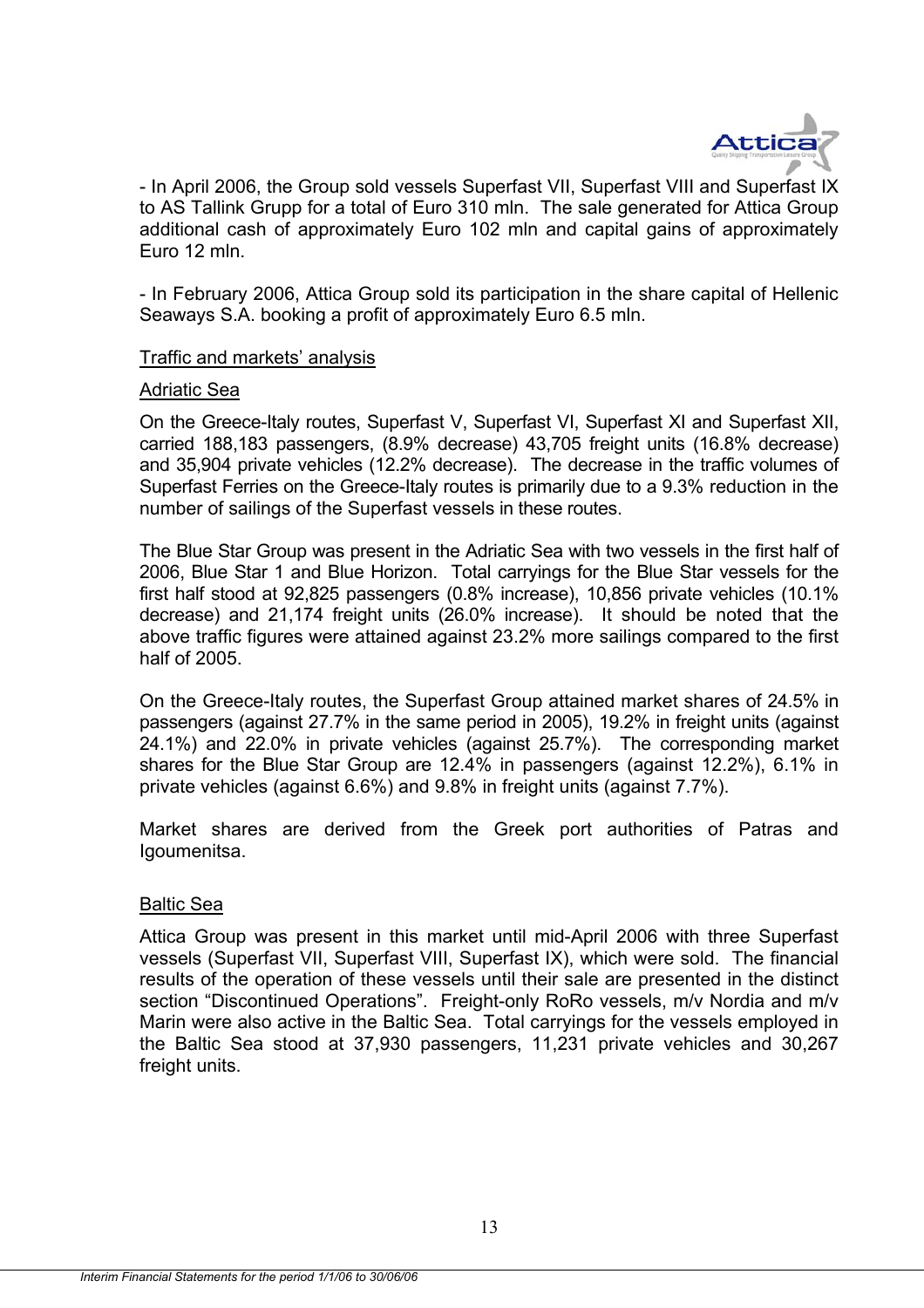

#### North Sea

In the North Sea, the Group operated with one Superfast vessel (Superfast X) on the Rosyth, Scotland-Zeebrugge, Belgium route, against two vessels (Superfast IX and Superfast X) in the first half of 2005. In the first half of 2006 total sailings decreased by 42.2% compared to the same period in 2005. Total carryings stood at 49,233 passengers (37.4% decrease), 15,702 private vehicles (19.7% decrease) and 14,480 freight units (21.8% decrease).

#### The Greek Domestic Market

In the Greek domestic market, subsidiary Blue Star Group in 19.1% fewer sailings, following the sale of Seajet 2 and the redeployment of Blue Star 1 to the Greece – Italy routes, carried 1,475,006 passengers against 1,410,288 the previous year (4.6% increase), 195,449 private vehicles against 175,577 the previous year (11.3% increase) and 49,384 freight units against 42,341 the previous year (16.6% increase).

#### Outlook for the current period

Attica Group having high cash reserves is examining the addition of vessels to its fleet which comply to the demand of present and future freight and passengers movements.

The Group's management is also constantly following the developments in the Greek domestic market and studies the development of new routes, market conditions and regulatory framework permitting, through the acquisition or building of modern conventional vessels of the highest standards.

Voula, 22<sup>nd</sup> August, 2006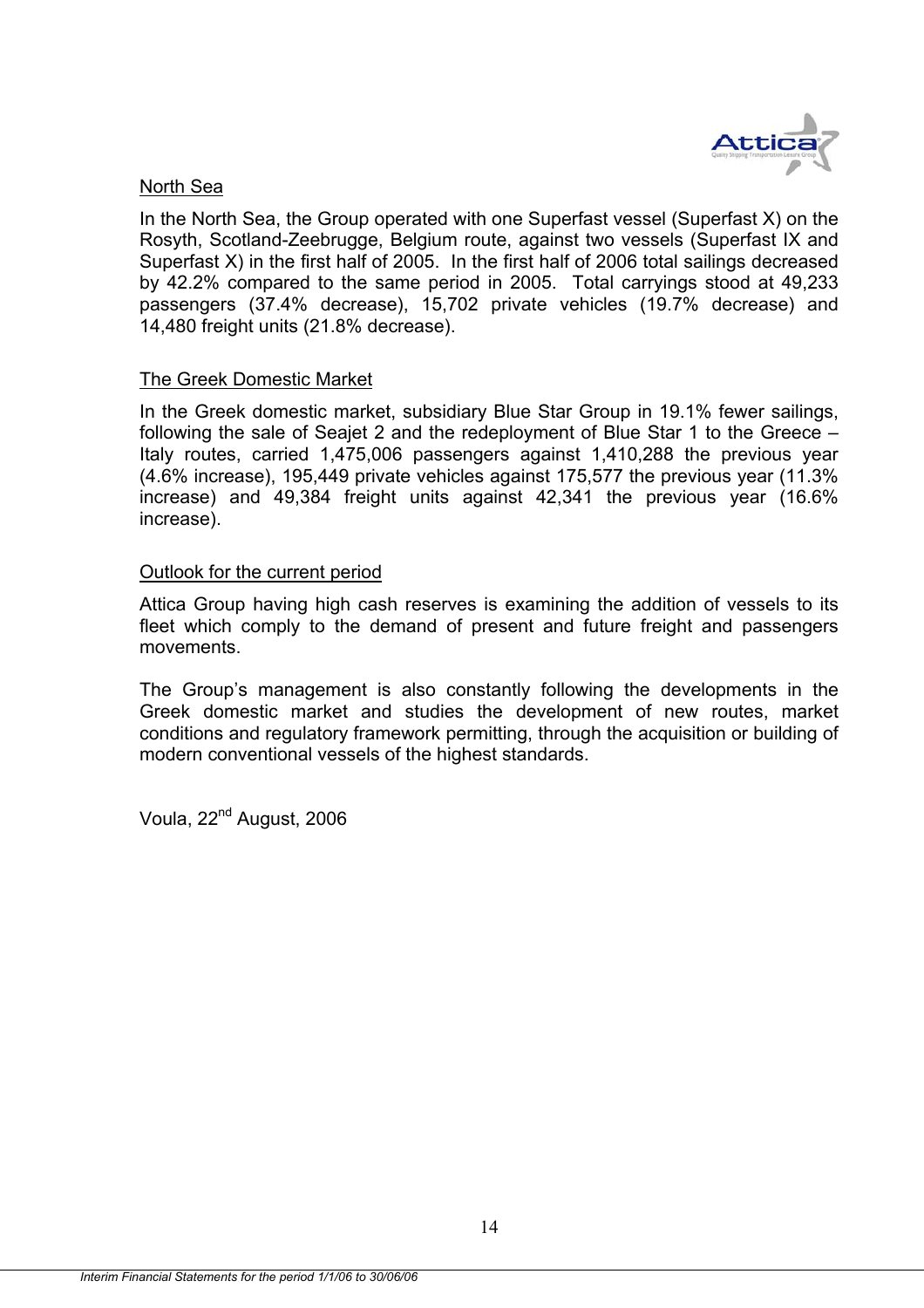

### **NOTES TO THE INTERIM FINANCIAL STATEMENTS**

#### **1. General information**

Attica Holdings S.A. ("Attica Group") is a Holding Company and as such does not have trading activities of its own. The Company, through its subsidiaries, operates in passenger shipping and in travel agency services.

The headquarters of the Company are in Athens, Greece, C. Karamanli Avenue 157, 16673 Voula.

At period end, the Company had 9 employees and the Group 1.349 employees.

Attica Holdings S.A. shares are listed in the Athens Stock Exchange under the ticker ATTICA.

The corresponding tickers for Bloomberg is ATTEN GA and for Reuters is EPA.AT.

The total number of common bearer shares outstanding as at 30 June 2006 was 104.173.680. Each share carries one voting right. The total market capitalization amounted to approximately € 325 million.

The interim financial statements of the Company and the Group for the period ending 30 June 2006 were approved by the Board of Directors on August 23, 2006.

*Due to rounding there may be minor differences in some amounts.* 

#### **2. Significant Group accounting policies**

The accounting polices used by the Group for the preparation of the financial statements for the period 1/1-30/06/2006 are the same with those used for the preparation of the financial statements for the fiscal year 2005.

The financial statements have been prepared in accordance with the International Financial Reporting Standards (IFRS) which have been issued by the International Accounting Standards Board (IASB) and the interpretations which have been issued by the International Financial Reporting Interpretations Committee as adopted by the European Union. More specifically, for the preparation of the current period's Financial Statements the Group has applied IAS 34 "Interim Financial Reporting".

In addition, the Group has prepared the financial statements in compliance with the historical cost principle, the going concern principle, the accrual basis principle, the consistency principle and the materiality principle.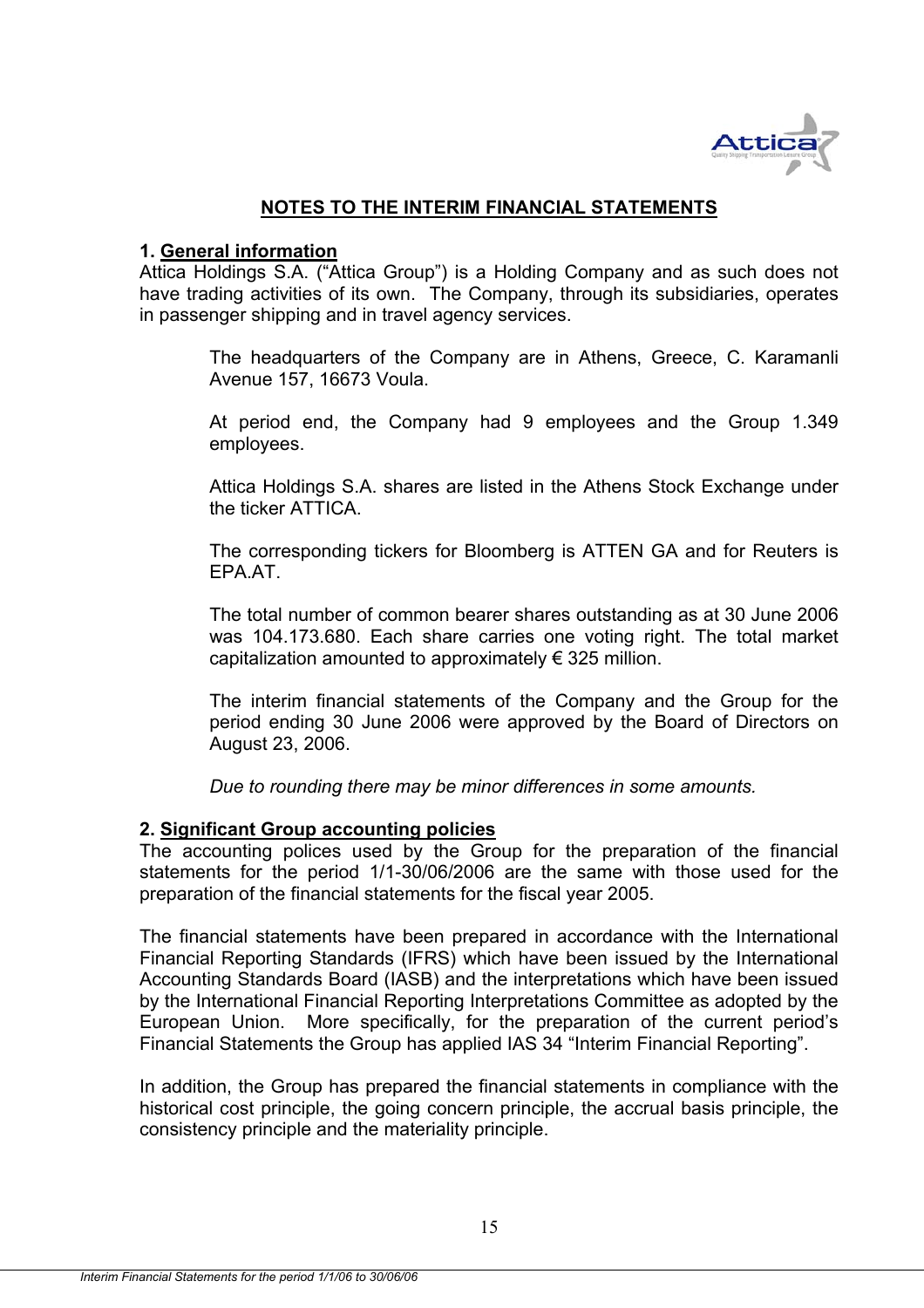

For the current period, the going concern principle does not apply for the 100% subsidiary companies SUPERFAST EPTA M.C., SUPERFAST OKTO M.C. and SUPERFAST ENNEA M.C., shipowing companies of SUPERFAST VII, SUPERAST VIII and SUPERFAST IX, which sold their vessels in April 2006 and therefore they do not have any trading activity anymore. For this reason the financial results from the operation of these vessels in the first half of 2006 are presented within a distinct column in the Income Statement of the Group under the heading "Discontinued Operations".

The preparation of the financial statements calls for the use of estimates and assumptions which must be in line with the provisions of generally accepted accounting principles. The above estimates are based οn the knowledge and the information available to the Management of the Group until the date of approval of the financial statements for the period ending 30 June 2006.

#### **3. Consolidation**

|                                 |                |        | Impairment / |          |                |               |
|---------------------------------|----------------|--------|--------------|----------|----------------|---------------|
|                                 |                | Equity | (Reversal of | Net Book |                |               |
| Company name                    | Cost           | Return | Impairment)  | Value    | Registered in  | Participation |
| SUPERFAST FERRIES MARITIME S.A. | 60.479         | 14.700 |              | 45.779   | <b>GREECE</b>  | 100%          |
| SUPERFAST EPTA MC               | 19.154         | 19.110 |              | 44       | <b>GREECE</b>  | 100%          |
| SUPERFAST OKTO MC               | 19.154         | 19.110 |              | 44       | <b>GREECE</b>  | 100%          |
| SUPERFAST ENNEA MC              | 5.544          |        |              | 5.544    | <b>GREECE</b>  | 100%          |
| SUPERFAST DEKA MC               | 10.625         |        |              | 10.625   | <b>GREECE</b>  | 100%          |
| SUPERFAST EPTA INC*             | 2              | 2      |              | 0        | <b>LIBERIA</b> | 100%          |
| SUPERFAST OKTO INC*             | $\overline{2}$ | 2      |              | 0        | <b>LIBERIA</b> | 100%          |
| SUPERFAST ENNEA INC*            | 2              | 2      |              | 0        | <b>LIBERIA</b> | 100%          |
| SUPERFAST DEKA INC*             | $\overline{2}$ | 2      |              | 0        | <b>LIBERIA</b> | 100%          |
| NORDIA MC                       | 4.005          |        |              | 4.005    | <b>GREECE</b>  | 100%          |
| MARIN MC                        | 3.805          |        |              | 3.805    | <b>GREECE</b>  | 100%          |
| BLUE STAR MARITIME S.A.         | 42.525         |        |              | 42.525   | <b>GREECE</b>  | 48,79%        |
| ATTICA PREMIUM S.A.             | 3.135          |        |              | 3.135    | <b>GREECE</b>  | 100%          |
| Total                           | 168.434        | 52.929 |              | 115.505  |                |               |
|                                 |                |        |              |          |                |               |

The following fully owned subsidiaries are being consolidated using the full consolidation method.

\* inactive companies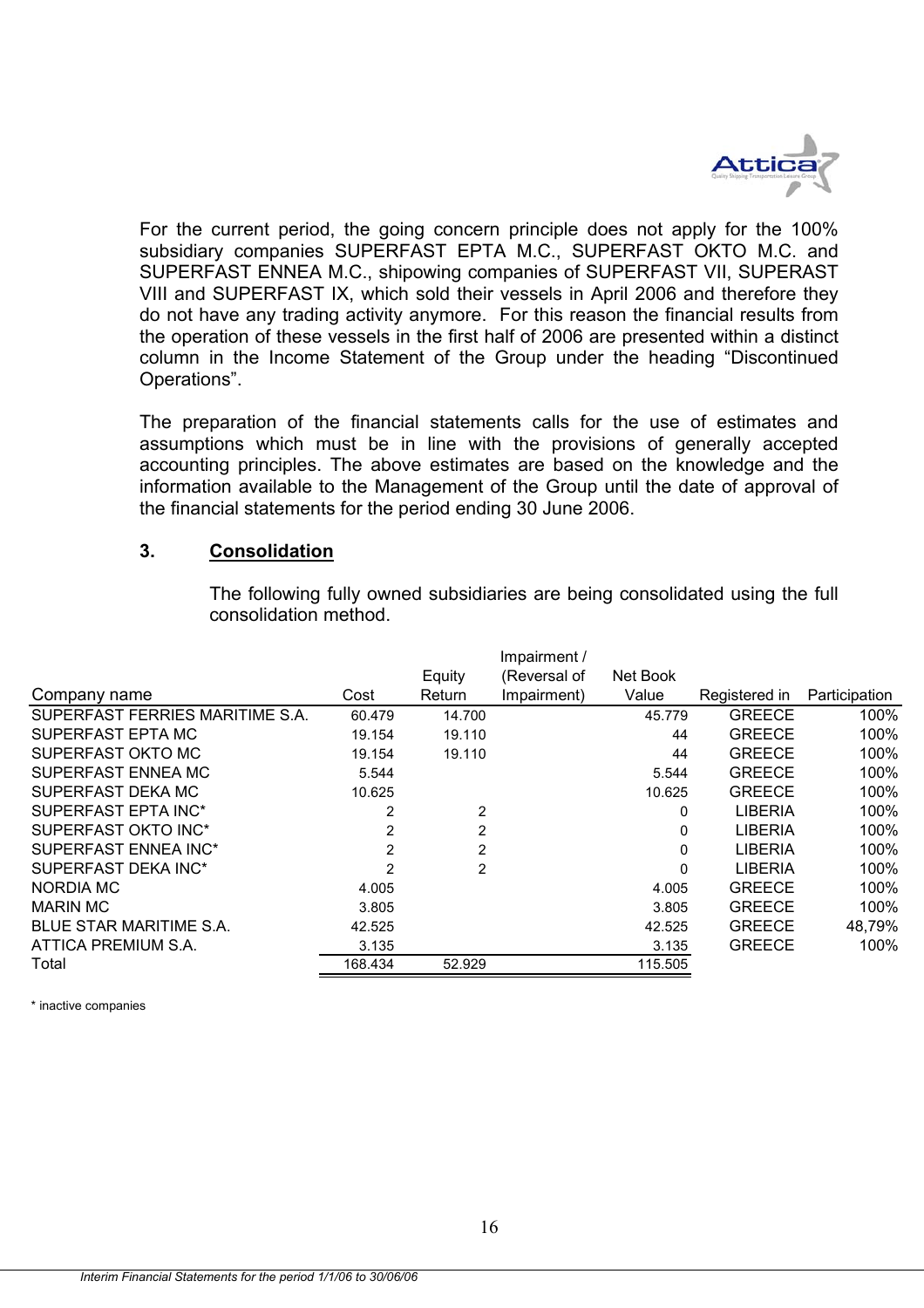

Further, the following companies are also fully consolidated indirectly into the Attica Group:

1. The following 100% subsidiaries of Superfast Ferries Maritime SA: a) Registered in Liberia :

Superfast Ena Inc\*, Superfast Dio Inc\*, Superfast Tria Inc\*, Superfast Tessera Inc\*, Superfast Pente Inc, Superfast Exi Inc, Superfast Endeka Inc, Superfast Dodeka Inc.

b) Superfast Dodeka (Hellas) Inc. & Co. Joint Venture registered in Greece and Superfast Ferries SA, registered in Liberia which operate under common management.

2. The following 100% subsidiaries of Blue Star Maritime S.A.:

a) Registered in Greece:

Blue Star Ferries Maritime S.A.

Blue Star Ferries Joint Venture which operates under common management.

b) Registered in Cyprus:

Strintzis Lines Shipping Ltd\*

c) Registered in Liberia:

Blue Star Ferries S.A., Waterfront Navigation Company\*, Thelmo Marine S.A.\*

d) Registered in Panama: Blue Island Shipping Inc.\*

\*inactive companies

#### **4. Related Party disclosures**

#### 4.1. Intercompany transactions

During the 1<sup>st</sup> half of 2006, ATTICA HOLDINGS S.A. didn't post any intercompany transactions with its subsidiaries that create commercial revenue, except for the purchase of airline tickets of total value  $\epsilon$  2.329,87 from its 100% subsidiary Attica Premium S.A. This amount is written-off in the consolidated accounts of Attica Group.

The company for the period 1/1-30/06/2006 received the amount of  $\epsilon$  13.537.409,18 as dividend of previous fiscal years from its 100% subsidiary company SUPERFAST FERRIES MARITIME S.A. This amount is written-off in the consolidated accounts of Attica Group.

The companies of the Group SUPERFAST FERRIES MARITIME S.A., SUPERFAST EPTA MC, SUPERFAST OKTO MC, SUPERFAST EPTA INC., SUPERFAST OKTO INC., SUPERFAST ENNEA INC. and SUPERFAST DEKA INC. have decided to return part of their share capital to their parent company ATTICA HOLDINGS S.A. mainly due to sale of assets. The capital return amounts  $€ 52.929$  thousand.

The intercompany balances as at 30/06/2006 can be found in the following tables.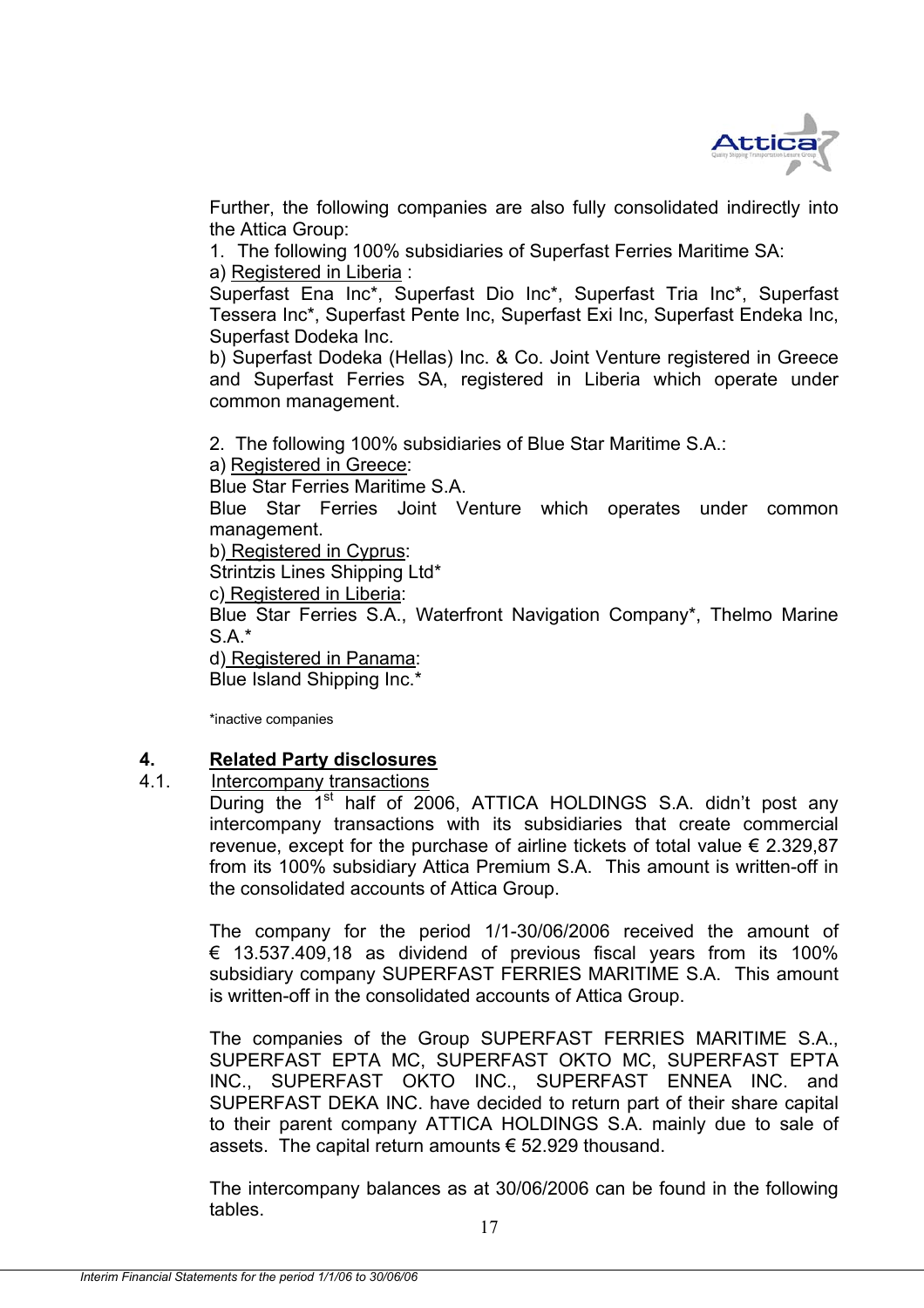

|  | Intercompany balances of SUPERFAST Group |  |
|--|------------------------------------------|--|
|--|------------------------------------------|--|

| <b>COMPANY</b>                                       |              | SUPERFAST ENA<br>INC. |              | <b>SUPERFAST ENA</b><br>(HELLAS) INC. |              | <b>SUPERFAST DIO</b><br>INC. |              | <b>SUPERFAST DIO</b><br>(HELLAS) INC. |              | SUPERFAST TRIA<br>INC. |              | <b>SUPERFAST TRIA</b><br>(HELLAS) INC. |
|------------------------------------------------------|--------------|-----------------------|--------------|---------------------------------------|--------------|------------------------------|--------------|---------------------------------------|--------------|------------------------|--------------|----------------------------------------|
|                                                      | <b>DEBIT</b> | <b>CREDIT</b>         | <b>DEBIT</b> | CREDIT                                | <b>DEBIT</b> | <b>CREDIT</b>                | <b>DEBIT</b> | CREDIT                                | <b>DEBIT</b> | <b>CREDIT</b>          | <b>DEBIT</b> | <b>CREDIT</b>                          |
| SUPERFAST ENA INC.                                   |              |                       |              |                                       |              |                              |              |                                       |              |                        |              |                                        |
| SUPERFAST ENA (HELLAS) INC.                          |              |                       |              |                                       |              |                              |              |                                       |              |                        |              |                                        |
| SUPERFAST DIO INC.                                   |              |                       |              |                                       |              |                              |              |                                       |              |                        |              |                                        |
| SUPERFAST DIO (HELLAS) INC.                          |              |                       |              |                                       |              |                              |              |                                       |              |                        |              |                                        |
| SUPERFAST TRIA INC.                                  |              |                       |              |                                       |              |                              |              |                                       |              |                        |              |                                        |
| SUPERFAST TRIA (HELLAS) INC.                         |              |                       |              |                                       |              |                              |              |                                       |              |                        |              |                                        |
| SUPERFAST TESSERA INC.                               |              |                       |              |                                       |              |                              |              |                                       |              |                        |              |                                        |
| SUPERFAST TESSERA (HELLAS) INC.                      |              |                       |              |                                       |              |                              |              |                                       |              |                        |              |                                        |
| <b>SUPERFAST PENTE INC.</b>                          |              |                       |              |                                       |              |                              |              |                                       |              |                        |              |                                        |
| SUPERFAST PENTE (HELLAS) INC.                        |              |                       |              |                                       |              |                              |              |                                       |              |                        |              |                                        |
| SUPERFAST EXI INC.                                   |              |                       |              |                                       |              |                              |              |                                       |              |                        |              |                                        |
| SUPERFAST EXI (HELLAS) INC.                          |              |                       |              |                                       |              |                              |              |                                       |              |                        |              |                                        |
| <b>SUPERFAST EPTA MC</b>                             |              |                       |              |                                       |              |                              |              |                                       |              |                        |              |                                        |
| <b>SUPERFAST EPTA INC.</b>                           |              |                       |              |                                       |              |                              |              |                                       |              |                        |              |                                        |
| <b>SUPERFAST OKTO MC</b>                             |              |                       |              |                                       |              |                              |              |                                       |              |                        |              |                                        |
| <b>SUPERFAST OKTO INC.</b>                           |              |                       |              |                                       |              |                              |              |                                       |              |                        |              |                                        |
| <b>SUPERFAST ENNEA MC</b>                            |              |                       |              |                                       |              |                              |              |                                       |              |                        |              |                                        |
| <b>SUPERFAST ENNEA INC.</b>                          |              |                       |              |                                       |              |                              |              |                                       |              |                        |              |                                        |
| <b>SUPERFAST DEKA MC</b>                             |              |                       |              |                                       |              |                              |              |                                       |              |                        |              |                                        |
| SUPERFAST DEKA INC.                                  |              |                       |              |                                       |              |                              |              |                                       |              |                        |              |                                        |
| SUPERFAST ENDEKA INC.                                |              |                       |              |                                       |              |                              |              |                                       |              |                        |              |                                        |
| SUPERFAST ENDEKA (HELLAS) INC.                       |              |                       |              |                                       |              |                              |              |                                       |              |                        |              |                                        |
| SUPERFAST DODEKA INC.                                |              |                       |              |                                       |              |                              |              |                                       |              |                        |              |                                        |
| SUPERFAST DODEKA (HELLAS) INC.                       |              |                       |              |                                       |              |                              |              |                                       |              |                        |              |                                        |
| <b>NORDIA MC</b>                                     |              |                       |              |                                       |              |                              |              |                                       |              |                        |              |                                        |
| <b>MARIN MC</b>                                      |              |                       |              |                                       |              |                              |              |                                       |              |                        |              |                                        |
| <b>SUPERFAST FERRIES S.A.</b>                        | 2.856        |                       |              |                                       | 2.664        |                              |              |                                       | 645          |                        |              |                                        |
| SUPERFAST DODEKA (HELLAS) INC.<br>& CO JOINT VENTURE |              |                       |              |                                       |              |                              |              |                                       |              |                        |              |                                        |
| SUPERFAST FERRIES MARITIME S.A.                      |              |                       |              | 17                                    |              |                              |              | 20                                    |              |                        |              |                                        |
| <b>TOTAL</b>                                         | 2.856        |                       |              | 17                                    | 2.664        |                              |              | 20                                    | 645          |                        |              |                                        |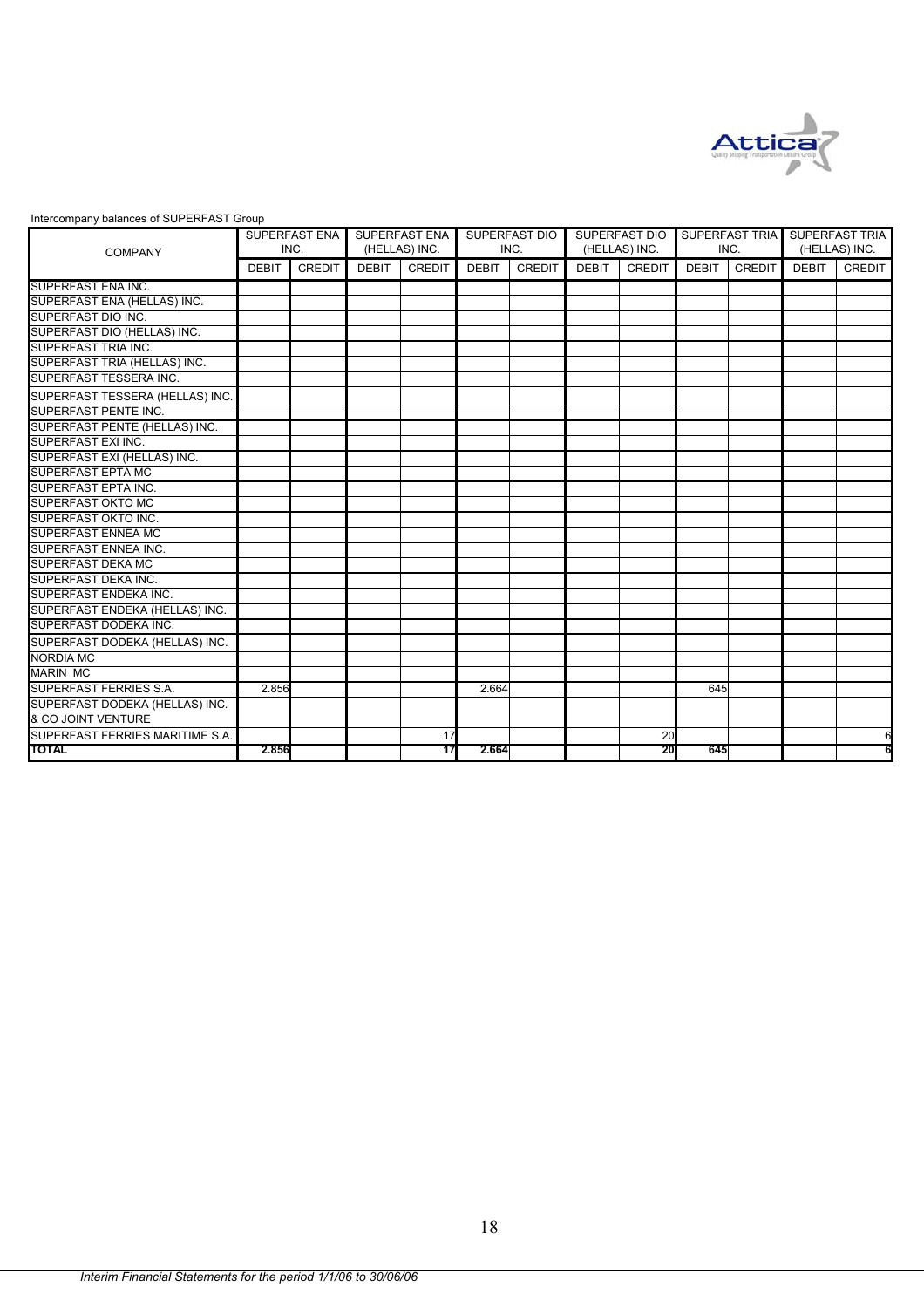

| <b>COMPANY</b>                                       |              | <b>SUPERFAST</b><br>TESSERA INC. |              | <b>SUPERFAST</b><br><b>TESSERA</b><br>(HELLAS) INC. |              | <b>SUPERFAST</b><br>PENTE INC. |              | <b>SUPERFAST</b><br>PENTE (HELLAS)<br>INC. |              | <b>SUPERFAST EXI</b><br>INC. |              | <b>SUPERFAST EXI</b><br>(HELLAS) INC. |
|------------------------------------------------------|--------------|----------------------------------|--------------|-----------------------------------------------------|--------------|--------------------------------|--------------|--------------------------------------------|--------------|------------------------------|--------------|---------------------------------------|
|                                                      | <b>DEBIT</b> | <b>CREDIT</b>                    | <b>DEBIT</b> | CREDIT                                              | <b>DEBIT</b> | <b>CREDIT</b>                  | <b>DEBIT</b> | <b>CREDIT</b>                              | <b>DEBIT</b> | <b>CREDIT</b>                | <b>DEBIT</b> | <b>CREDIT</b>                         |
| SUPERFAST ENA INC.                                   |              |                                  |              |                                                     |              |                                |              |                                            |              |                              |              |                                       |
| SUPERFAST ENA (HELLAS) INC.                          |              |                                  |              |                                                     |              |                                |              |                                            |              |                              |              |                                       |
| SUPERFAST DIO INC.                                   |              |                                  |              |                                                     |              |                                |              |                                            |              |                              |              |                                       |
| SUPERFAST DIO (HELLAS) INC.                          |              |                                  |              |                                                     |              |                                |              |                                            |              |                              |              |                                       |
| <b>SUPERFAST TRIA INC.</b>                           |              |                                  |              |                                                     |              |                                |              |                                            |              |                              |              |                                       |
| SUPERFAST TRIA (HELLAS) INC.                         |              |                                  |              |                                                     |              |                                |              |                                            |              |                              |              |                                       |
| SUPERFAST TESSERA INC.                               |              |                                  |              |                                                     |              |                                |              |                                            |              |                              |              |                                       |
| SUPERFAST TESSERA (HELLAS) INC.                      |              |                                  |              |                                                     |              |                                |              |                                            |              |                              |              |                                       |
| SUPERFAST PENTE INC.                                 |              |                                  |              |                                                     |              |                                | 1.798        | 43.194                                     |              |                              |              |                                       |
| SUPERFAST PENTE (HELLAS) INC.                        |              |                                  |              |                                                     | 43.194       | 1.798                          |              |                                            |              |                              |              |                                       |
| SUPERFAST EXI INC.                                   |              |                                  |              |                                                     |              |                                |              |                                            |              |                              |              | 43.677                                |
| SUPERFAST EXI (HELLAS) INC.                          |              |                                  |              |                                                     |              |                                |              |                                            | 43.677       |                              |              |                                       |
| SUPERFAST EPTA MC                                    |              |                                  |              |                                                     |              |                                |              |                                            |              |                              |              |                                       |
| SUPERFAST EPTA INC.                                  |              |                                  |              |                                                     |              |                                |              |                                            |              |                              |              |                                       |
| <b>SUPERFAST OKTO MC</b>                             |              |                                  |              |                                                     |              |                                |              |                                            |              |                              |              |                                       |
| SUPERFAST OKTO INC.                                  |              |                                  |              |                                                     |              |                                |              |                                            |              |                              |              |                                       |
| SUPERFAST ENNEA MC                                   |              |                                  |              |                                                     |              |                                |              |                                            |              |                              |              |                                       |
| SUPERFAST ENNEA INC.                                 |              |                                  |              |                                                     |              |                                |              |                                            |              |                              |              |                                       |
| SUPERFAST DEKA MC                                    |              |                                  |              |                                                     |              |                                |              |                                            |              |                              |              |                                       |
| SUPERFAST DEKA INC.                                  |              |                                  |              |                                                     |              |                                |              |                                            |              |                              |              |                                       |
| SUPERFAST ENDEKA INC.                                |              |                                  |              |                                                     |              |                                |              |                                            |              |                              |              |                                       |
| SUPERFAST ENDEKA (HELLAS) INC.                       |              |                                  |              |                                                     |              |                                |              |                                            |              |                              |              |                                       |
| SUPERFAST DODEKA INC.                                |              |                                  |              |                                                     |              |                                |              |                                            |              |                              |              |                                       |
| SUPERFAST DODEKA (HELLAS) INC.                       |              |                                  |              |                                                     |              |                                |              |                                            |              |                              |              |                                       |
| <b>NORDIA MC</b>                                     |              |                                  |              |                                                     |              |                                |              |                                            |              |                              |              |                                       |
| <b>MARIN MC</b>                                      |              |                                  |              |                                                     |              |                                |              |                                            |              |                              |              |                                       |
| SUPERFAST FERRIES S.A.                               | 868          |                                  |              |                                                     | 3            | 43.072                         | 876          | 9.050                                      | 3            | 44.267                       | 739          | 10.496                                |
| SUPERFAST DODEKA (HELLAS) INC. &<br>CO JOINT VENTURE |              |                                  |              |                                                     |              |                                | 59.893       | 9.288                                      |              |                              | 62.581       | 7.082                                 |
| SUPERFAST FERRIES MARITIME S.A.                      |              |                                  |              |                                                     |              |                                |              |                                            |              |                              |              |                                       |
| <b>TOTAL</b>                                         | 868          |                                  |              | 5                                                   | 43.197       | 44.870                         | 62.567       | 61.533                                     | 43.680       | 44.267                       | 63.319       | 61.255                                |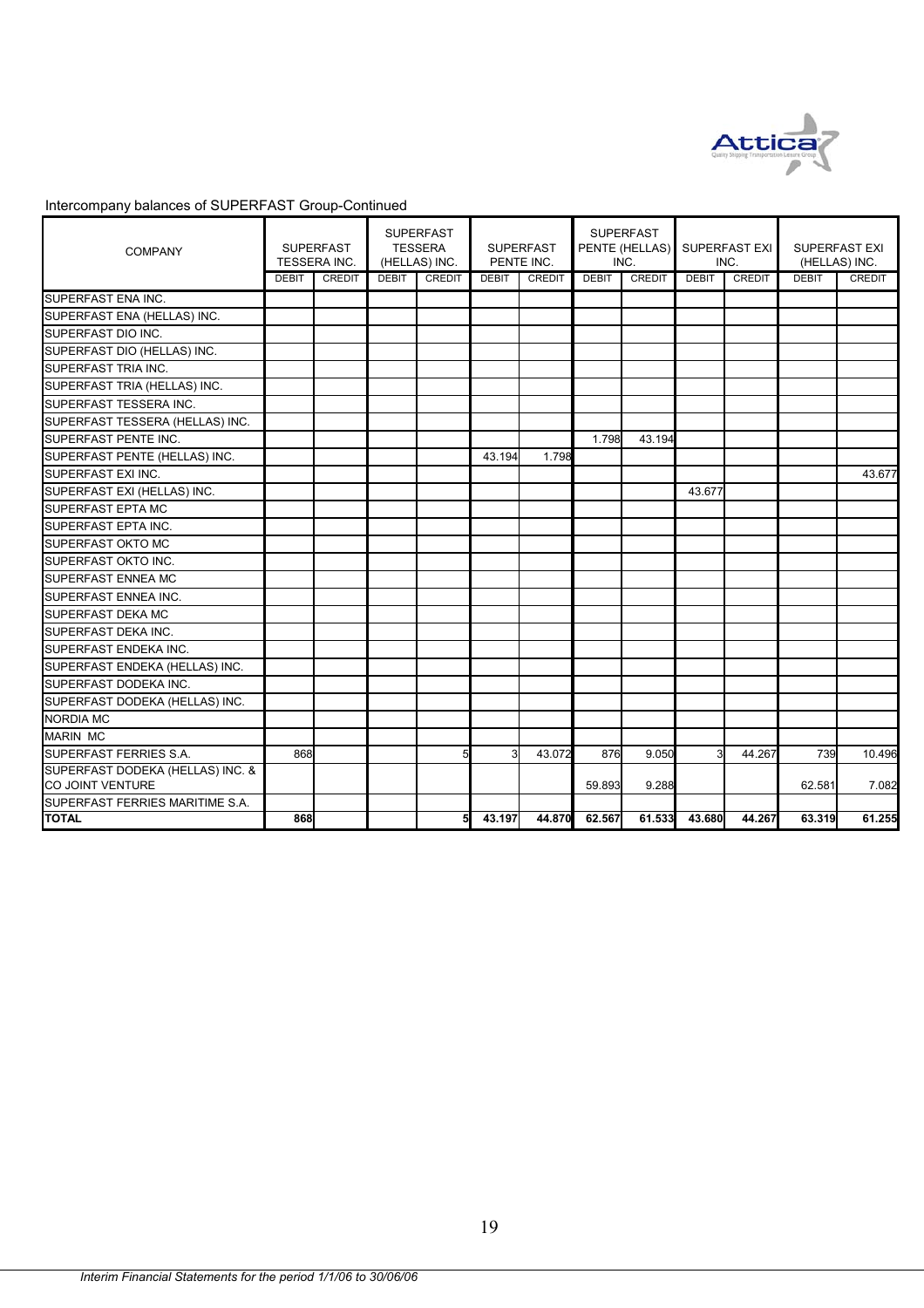

| <b>COMPANY</b>                  | SUPERFAST EPTA<br><b>MC</b> |               |              | <b>SUPERFAST</b><br>EPTA INC. |              | <b>SUPERFAST</b><br>OKTO MC |              | <b>SUPERFAST</b><br>OKTO INC. |              | <b>SUPERFAST</b><br><b>ENNEA MC</b> | INC.         | SUPERFAST ENNEA |
|---------------------------------|-----------------------------|---------------|--------------|-------------------------------|--------------|-----------------------------|--------------|-------------------------------|--------------|-------------------------------------|--------------|-----------------|
|                                 | <b>DEBIT</b>                | <b>CREDIT</b> | <b>DEBIT</b> | <b>CREDIT</b>                 | <b>DEBIT</b> | CREDIT                      | <b>DEBIT</b> | CREDIT                        | <b>DEBIT</b> | CREDIT                              | <b>DEBIT</b> | <b>CREDIT</b>   |
| SUPERFAST ENA INC.              |                             |               |              |                               |              |                             |              |                               |              |                                     |              |                 |
| SUPERFAST ENA (HELLAS) INC.     |                             |               |              |                               |              |                             |              |                               |              |                                     |              |                 |
| <b>SUPERFAST DIO INC.</b>       |                             |               |              |                               |              |                             |              |                               |              |                                     |              |                 |
| SUPERFAST DIO (HELLAS) INC.     |                             |               |              |                               |              |                             |              |                               |              |                                     |              |                 |
| SUPERFAST TRIA INC.             |                             |               |              |                               |              |                             |              |                               |              |                                     |              |                 |
| SUPERFAST TRIA (HELLAS) INC.    |                             |               |              |                               |              |                             |              |                               |              |                                     |              |                 |
| SUPERFAST TESSERA INC.          |                             |               |              |                               |              |                             |              |                               |              |                                     |              |                 |
| SUPERFAST TESSERA (HELLAS) INC. |                             |               |              |                               |              |                             |              |                               |              |                                     |              |                 |
| SUPERFAST PENTE INC.            |                             |               |              |                               |              |                             |              |                               |              |                                     |              |                 |
| SUPERFAST PENTE (HELLAS) INC.   |                             |               |              |                               |              |                             |              |                               |              |                                     |              |                 |
| SUPERFAST EXI INC.              |                             |               |              |                               |              |                             |              |                               |              |                                     |              |                 |
| SUPERFAST EXI (HELLAS) INC.     |                             |               |              |                               |              |                             |              |                               |              |                                     |              |                 |
| <b>SUPERFAST EPTA MC</b>        |                             |               |              |                               |              |                             |              |                               |              |                                     |              |                 |
| SUPERFAST EPTA INC.             |                             |               |              |                               |              |                             |              |                               |              |                                     |              |                 |
| SUPERFAST OKTO MC               |                             |               |              |                               |              |                             |              |                               |              |                                     |              |                 |
| SUPERFAST OKTO INC.             |                             |               |              |                               |              |                             |              |                               |              |                                     |              |                 |
| <b>SUPERFAST ENNEA MC</b>       |                             |               |              |                               |              |                             |              |                               |              |                                     |              |                 |
| SUPERFAST ENNEA INC.            |                             |               |              |                               |              |                             |              |                               |              |                                     |              |                 |
| SUPERFAST DEKA MC               |                             |               |              |                               |              |                             |              |                               |              |                                     |              |                 |
| <b>SUPERFAST DEKA INC.</b>      |                             |               |              |                               |              |                             |              |                               |              |                                     |              |                 |
| SUPERFAST ENDEKA INC.           |                             |               |              |                               |              |                             |              |                               |              |                                     |              |                 |
| SUPERFAST ENDEKA (HELLAS) INC.  |                             |               |              |                               |              |                             |              |                               |              |                                     |              |                 |
| SUPERFAST DODEKA INC.           |                             |               |              |                               |              |                             |              |                               |              |                                     |              |                 |
| SUPERFAST DODEKA (HELLAS) INC.  |                             |               |              |                               |              |                             |              |                               |              |                                     |              |                 |
| <b>NORDIA MC</b>                |                             |               |              |                               |              |                             |              |                               |              |                                     |              |                 |
| <b>MARIN MC</b>                 |                             |               |              |                               |              |                             |              |                               |              |                                     |              |                 |
| SUPERFAST FERRIES S.A.          | 2.920                       | 99.343        |              |                               | 3.106        | 96.558                      |              |                               | 31.255       | 73.053                              |              |                 |
| SUPERFAST DODEKA (HELLAS) INC.& |                             |               |              |                               |              |                             |              |                               |              |                                     |              |                 |
| CO JOINT VENTURE                | 91.763                      | 3.042         |              |                               | 94.452       | 6.337                       |              |                               | 48.804       | 6.571                               |              |                 |
| SUPERFAST FERRIES MARITIME S.A. |                             |               |              |                               |              |                             |              |                               |              |                                     |              |                 |
| <b>TOTAL</b>                    | 94.683                      | 102.385       |              |                               | 97.557       | 102.894                     |              |                               | 80.059       | 79.624                              |              |                 |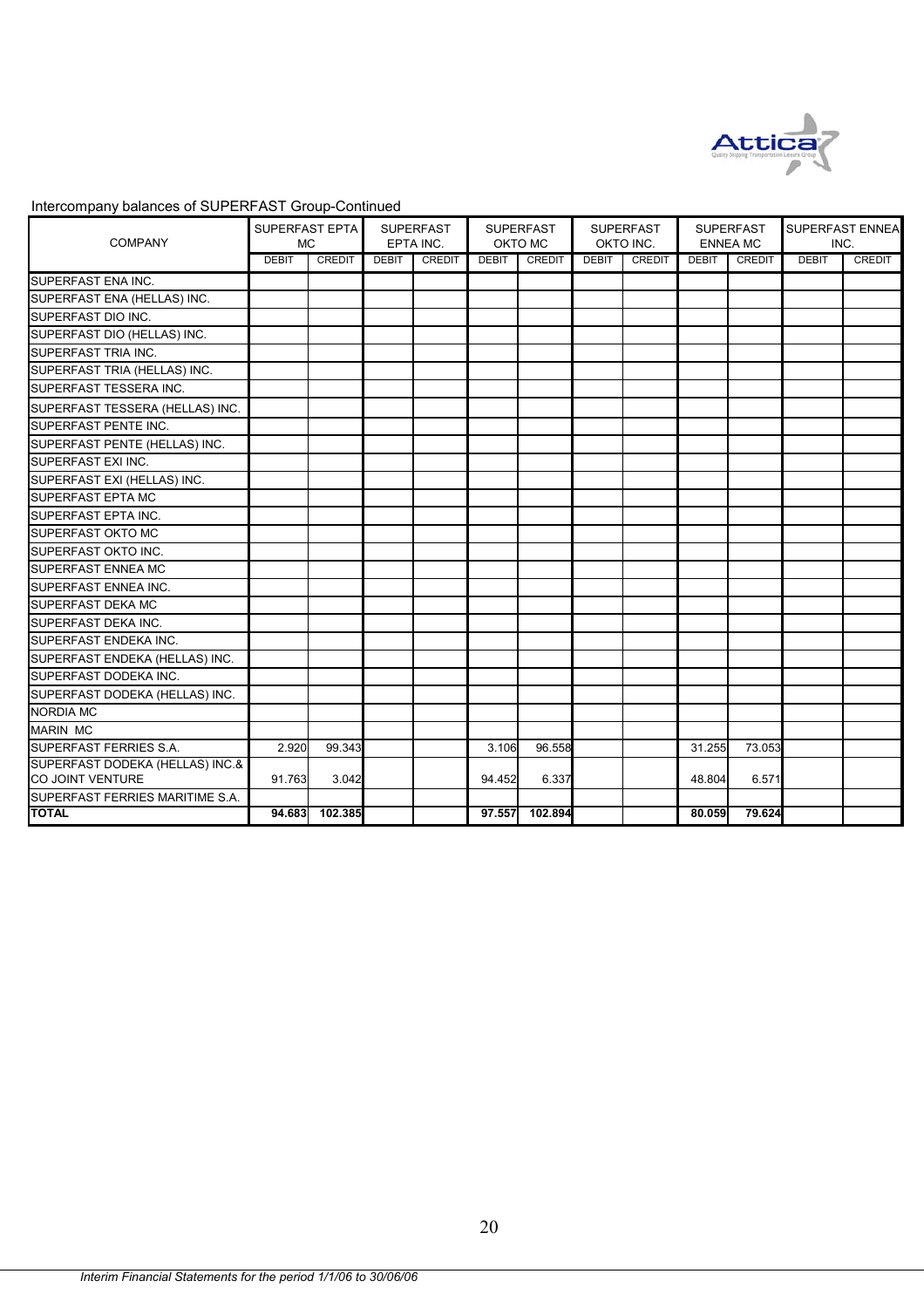

| <b>COMPANY</b>                                             | DEKA MC      | <b>SUPERFAST</b> |              | <b>SUPERFAST</b><br>DEKA INC. | <b>SUPERFAST</b> | ENDEKA INC.   |              | <b>SUPERFAST</b><br><b>ENDEKA</b><br>(HELLAS) INC. |              | <b>SUPERFAST</b><br>DODEKA INC. | SUPERFAST DODEKA<br>(HELLAS) INC. |               |
|------------------------------------------------------------|--------------|------------------|--------------|-------------------------------|------------------|---------------|--------------|----------------------------------------------------|--------------|---------------------------------|-----------------------------------|---------------|
|                                                            | <b>DEBIT</b> | <b>CREDIT</b>    | <b>DEBIT</b> | <b>CREDIT</b>                 | <b>DEBIT</b>     | <b>CREDIT</b> | <b>DEBIT</b> | <b>CREDIT</b>                                      | <b>DEBIT</b> | <b>CREDIT</b>                   | <b>DEBIT</b>                      | <b>CREDIT</b> |
| SUPERFAST ENA INC.                                         |              |                  |              |                               |                  |               |              |                                                    |              |                                 |                                   |               |
| SUPERFAST ENA (HELLAS) INC.                                |              |                  |              |                               |                  |               |              |                                                    |              |                                 |                                   |               |
| SUPERFAST DIO INC.                                         |              |                  |              |                               |                  |               |              |                                                    |              |                                 |                                   |               |
| SUPERFAST DIO (HELLAS) INC.                                |              |                  |              |                               |                  |               |              |                                                    |              |                                 |                                   |               |
| SUPERFAST TRIA INC.                                        |              |                  |              |                               |                  |               |              |                                                    |              |                                 |                                   |               |
| SUPERFAST TRIA (HELLAS) INC.                               |              |                  |              |                               |                  |               |              |                                                    |              |                                 |                                   |               |
| SUPERFAST TESSERA INC.                                     |              |                  |              |                               |                  |               |              |                                                    |              |                                 |                                   |               |
| SUPERFAST TESSERA (HELLAS) INC.                            |              |                  |              |                               |                  |               |              |                                                    |              |                                 |                                   |               |
| SUPERFAST PENTE INC.                                       |              |                  |              |                               |                  |               |              |                                                    |              |                                 |                                   |               |
| SUPERFAST PENTE (HELLAS) INC.                              |              |                  |              |                               |                  |               |              |                                                    |              |                                 |                                   |               |
| SUPERFAST EXI INC.                                         |              |                  |              |                               |                  |               |              |                                                    |              |                                 |                                   |               |
| SUPERFAST EXI (HELLAS) INC.                                |              |                  |              |                               |                  |               |              |                                                    |              |                                 |                                   |               |
| SUPERFAST EPTA MC                                          |              |                  |              |                               |                  |               |              |                                                    |              |                                 |                                   |               |
| SUPERFAST EPTA INC.                                        |              |                  |              |                               |                  |               |              |                                                    |              |                                 |                                   |               |
| SUPERFAST OKTO MC                                          |              |                  |              |                               |                  |               |              |                                                    |              |                                 |                                   |               |
| SUPERFAST OKTO INC.                                        |              |                  |              |                               |                  |               |              |                                                    |              |                                 |                                   |               |
| SUPERFAST ENNEA MC                                         |              |                  |              |                               |                  |               |              |                                                    |              |                                 |                                   |               |
| SUPERFAST ENNEA INC.                                       |              |                  |              |                               |                  |               |              |                                                    |              |                                 |                                   |               |
| SUPERFAST DEKA MC                                          |              |                  |              |                               |                  |               |              |                                                    |              |                                 |                                   |               |
| SUPERFAST DEKA INC.                                        |              |                  |              |                               |                  |               |              |                                                    |              |                                 |                                   |               |
| SUPERFAST ENDEKA INC.                                      |              |                  |              |                               |                  |               | 3.901        | 41.528                                             |              |                                 |                                   |               |
| SUPERFAST ENDEKA (HELLAS) INC.                             |              |                  |              |                               | 41.528           | 3.901         |              |                                                    |              |                                 |                                   |               |
| SUPERFAST DODEKA INC.                                      |              |                  |              |                               |                  |               |              |                                                    |              |                                 | 1.829                             | 38.383        |
| SUPERFAST DODEKA (HELLAS) INC.                             |              |                  |              |                               |                  |               |              |                                                    | 38.383       | 1.829                           |                                   |               |
| <b>NORDIA MC</b>                                           |              |                  |              |                               |                  |               |              |                                                    |              |                                 |                                   |               |
| <b>MARIN MC</b>                                            |              |                  |              |                               |                  |               |              |                                                    |              |                                 |                                   |               |
| SUPERFAST FERRIES S.A.                                     | 1.477        | 65.721           |              |                               | 3                | 20.365        | 796          | 5.646                                              | з            | 16.187                          | 451                               | 5.338         |
| SUPERFAST DODEKA (HELLAS) INC.& CO<br><b>JOINT VENTURE</b> | 56.300       | 7.428            |              |                               |                  |               | 58.741       | 12.357                                             |              |                                 | 55.726                            | 9.868         |
| SUPERFAST FERRIES MARITIME S.A.                            |              |                  |              |                               |                  |               |              |                                                    |              |                                 |                                   |               |
| <b>TOTAL</b>                                               | 57.777       | 73.149           |              |                               | 41.531           | 24.266        | 63.438       | 59.530                                             | 38.386       | 18.016                          | 58,005                            | 53.589        |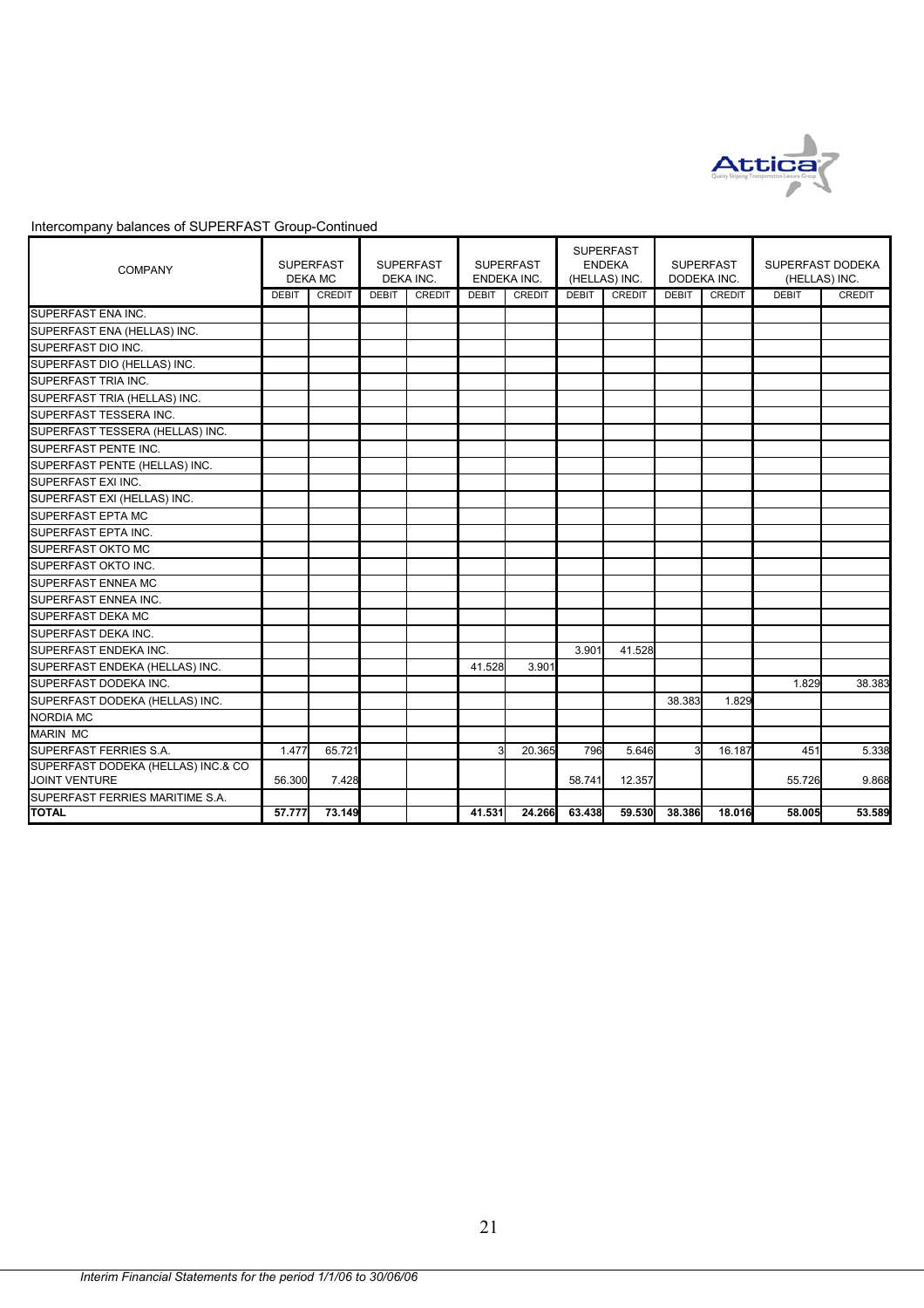

| <b>COMPANY</b>                                       | <b>NORDIA MC</b> |               |              | <b>MARIN MC</b> | S.A.         | <b>SUPERFAST</b><br><b>FERRIES MARITIME</b> |              | <b>SUPERFAST</b><br><b>FERRIES S.A.</b> | <b>SUPERFAST</b><br>DODEKA (HELLAS)<br>INC. & CO<br>JOINT VENTURE |         |
|------------------------------------------------------|------------------|---------------|--------------|-----------------|--------------|---------------------------------------------|--------------|-----------------------------------------|-------------------------------------------------------------------|---------|
|                                                      | <b>DEBIT</b>     | <b>CREDIT</b> | <b>DEBIT</b> | <b>CREDIT</b>   | <b>DEBIT</b> | <b>CREDIT</b>                               | <b>DEBIT</b> | <b>CREDIT</b>                           | <b>DEBIT</b>                                                      | CREDIT  |
| SUPERFAST ENA INC.                                   |                  |               |              |                 |              |                                             |              | 2.856                                   |                                                                   |         |
| SUPERFAST ENA (HELLAS) INC.                          |                  |               |              |                 |              |                                             | 17           |                                         |                                                                   |         |
| SUPERFAST DIO INC.                                   |                  |               |              |                 |              |                                             |              | 2.664                                   |                                                                   |         |
| SUPERFAST DIO (HELLAS) INC.                          |                  |               |              |                 |              |                                             | 20           |                                         |                                                                   |         |
| SUPERFAST TRIA INC.                                  |                  |               |              |                 |              |                                             |              | 645                                     |                                                                   |         |
| SUPERFAST TRIA (HELLAS) INC.                         |                  |               |              |                 |              |                                             | 6            |                                         |                                                                   |         |
| SUPERFAST TESSERA INC.                               |                  |               |              |                 |              |                                             |              | 868                                     |                                                                   |         |
| SUPERFAST TESSERA (HELLAS) INC.                      |                  |               |              |                 |              |                                             | 5            |                                         |                                                                   |         |
| <b>SUPERFAST PENTE INC.</b>                          |                  |               |              |                 |              |                                             | 43.072       | 3                                       |                                                                   |         |
| SUPERFAST PENTE (HELLAS) INC.                        |                  |               |              |                 |              |                                             | 9.050        | 876                                     | 9.288                                                             | 59.893  |
| <b>SUPERFAST EXI INC.</b>                            |                  |               |              |                 |              |                                             | 44.267       |                                         |                                                                   |         |
| SUPERFAST EXI (HELLAS) INC.                          |                  |               |              |                 |              |                                             | 10.496       | 739                                     | 7.082                                                             | 62.581  |
| <b>SUPERFAST EPTA MC</b>                             |                  |               |              |                 |              |                                             | 99.343       | 2.920                                   | 3.042                                                             | 91.763  |
| SUPERFAST EPTA INC.                                  |                  |               |              |                 |              |                                             |              |                                         |                                                                   |         |
| <b>SUPERFAST OKTO MC</b>                             |                  |               |              |                 |              |                                             | 96.558       | 3.106                                   | 6.337                                                             | 94.452  |
| SUPERFAST OKTO INC.                                  |                  |               |              |                 |              |                                             |              |                                         |                                                                   |         |
| <b>SUPERFAST ENNEA MC</b>                            |                  |               |              |                 |              |                                             | 73.053       | 31.255                                  | 6.571                                                             | 48.804  |
| SUPERFAST ENNEA INC.                                 |                  |               |              |                 |              |                                             |              |                                         |                                                                   |         |
| SUPERFAST DEKA MC                                    |                  |               |              |                 |              |                                             | 65.721       | 1.477                                   | 7.428                                                             | 56.300  |
| <b>SUPERFAST DEKA INC.</b>                           |                  |               |              |                 |              |                                             |              |                                         |                                                                   |         |
| SUPERFAST ENDEKA INC.                                |                  |               |              |                 |              |                                             | 20.365       |                                         |                                                                   |         |
| SUPERFAST ENDEKA (HELLAS) INC.                       |                  |               |              |                 |              |                                             | 5.646        | 796                                     | 12.357                                                            | 58.741  |
| SUPERFAST DODEKA INC.                                |                  |               |              |                 |              |                                             | 16.187       | 3                                       |                                                                   |         |
| SUPERFAST DODEKA (HELLAS) INC.                       |                  |               |              |                 |              |                                             | 5.338        | 451                                     | 9.868                                                             | 55.726  |
| <b>NORDIA MC</b>                                     |                  |               |              |                 |              |                                             | 3.348        |                                         | 607                                                               | 5.142   |
| <b>MARIN MC</b>                                      |                  |               |              |                 |              |                                             | 3.125        |                                         | 551                                                               | 5.114   |
| SUPERFAST FERRIES S.A.                               |                  | 3.348         |              | 3.125           |              |                                             |              |                                         | 461.352                                                           | 9.448   |
| SUPERFAST DODEKA (HELLAS) INC.<br>& CO JOINT VENTURE | 5.142            | 607           | 5.114        | 551             |              |                                             | 9.448        | 461.352                                 |                                                                   |         |
| SUPERFAST FERRIES MARITIME S.A.                      |                  |               |              |                 |              |                                             |              |                                         |                                                                   |         |
| <b>TOTAL</b>                                         | 5.142            | 3.955         | 5.114        | 3.676           |              |                                             | 505.066      | 510.017                                 | 524.484                                                           | 547.963 |

Reconciliation of intercompany balances:

| Total debit:  | 1.791.039 |
|---------------|-----------|
| Total credit: | 1.791.039 |
| Balance       |           |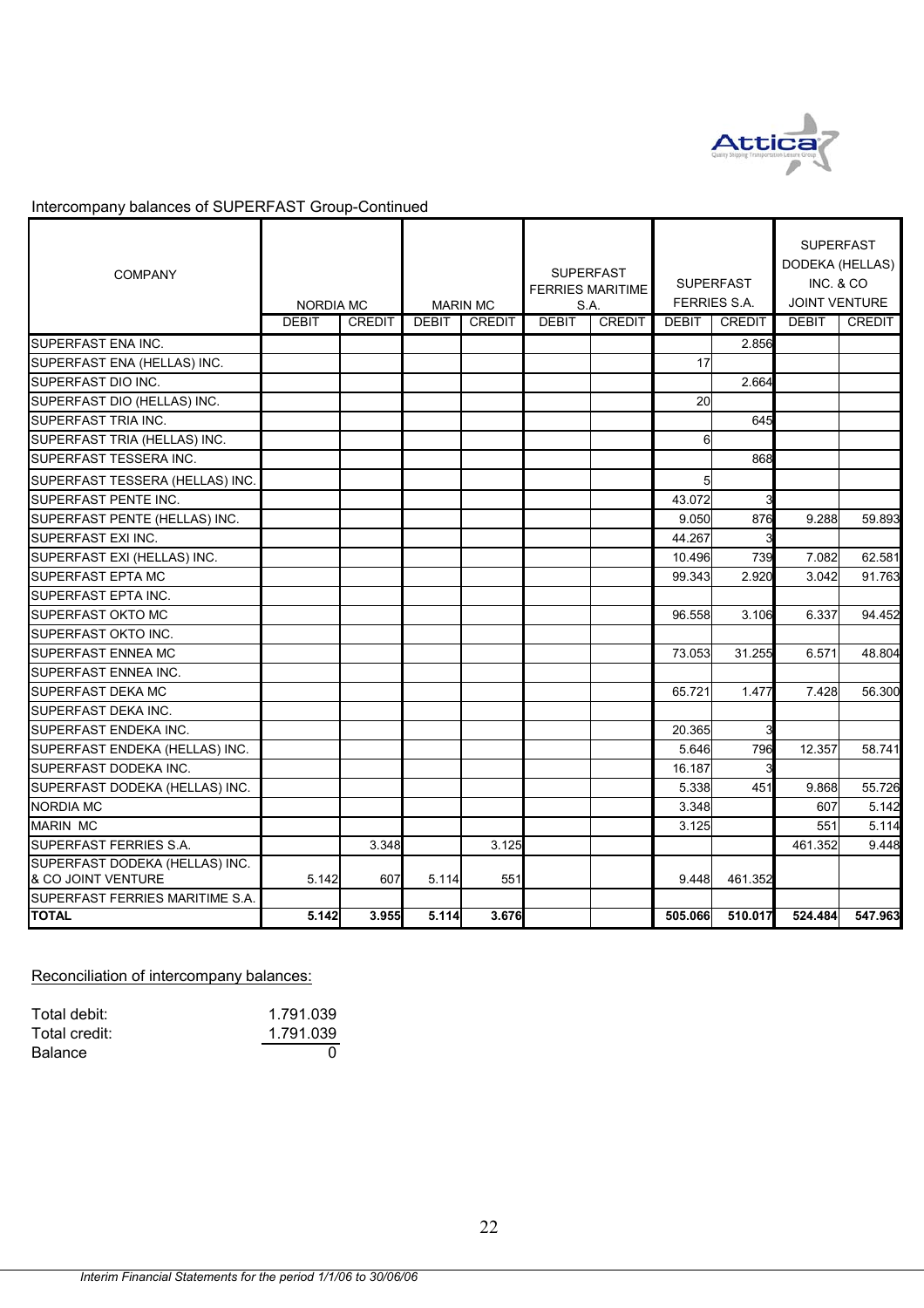#### **Intercompany Balances of Blue Star Group**

|                                      |              | <b>THELMO</b>        |              | <b>WATERFRONT</b>        |              | <b>BLUE STAR</b>         |              | <b>STRINTZIS LINES</b> |
|--------------------------------------|--------------|----------------------|--------------|--------------------------|--------------|--------------------------|--------------|------------------------|
| <b>COMPANY</b>                       |              | <b>MARINE S.A.</b>   |              | NAVIGATION CO.           |              | <b>FERRIES S.A.</b>      |              | SHIPPING LTD.          |
|                                      | <b>DEBIT</b> | <b>CREDIT</b>        | <b>DEBIT</b> | <b>CREDIT</b>            | <b>DEBIT</b> | <b>CREDIT</b>            | <b>DEBIT</b> | <b>CREDIT</b>          |
| BLUE STAR MARITIME S.A.              |              | 68                   |              |                          | 28.426       | 56.848                   | 10.935       |                        |
| THELMO MARINE S.A.                   |              |                      |              |                          |              |                          |              |                        |
| <b>WATERFRONT NAVIGATION CO.</b>     |              |                      |              |                          |              |                          |              |                        |
| <b>STRINTZIS LINES SHIPPING LTD.</b> |              |                      |              |                          | 9.650        |                          |              |                        |
| BLUE STAR FERRIES MARITIME S.A.      |              |                      |              |                          | 68.287       | 19.445                   |              | 10                     |
| <b>BLUE STAR FERRIES S.A.</b>        |              | 8                    |              |                          |              |                          |              | 9.650                  |
| BLUE STAR FERRIES JOINT VENTURE      |              |                      |              |                          | 1.499        |                          |              | 798                    |
| <b>BLUE ISLAND SHIPPING INC.</b>     |              |                      |              |                          | 1.054        | 98                       |              | 488                    |
| <b>TOTAL</b>                         |              | 76                   |              |                          | 108.924      | 76.391                   | 10.935       | 10.946                 |
|                                      |              |                      |              |                          |              |                          |              |                        |
|                                      |              |                      |              |                          |              |                          |              |                        |
|                                      |              | <b>BLUE STAR</b>     |              | <b>BLUE STAR FERRIES</b> |              | <b>BLUE STAR FERRIES</b> |              | <b>BLUE ISLAND</b>     |
| <b>COMPANY</b>                       |              | <b>MARITIME S.A.</b> |              | <b>JOINT VENTURE</b>     |              | MARITIME S.A.            |              | SHIPPING INC.          |
|                                      | <b>DEBIT</b> | <b>CREDIT</b>        | <b>DEBIT</b> | <b>CREDIT</b>            | <b>DEBIT</b> | <b>CREDIT</b>            | <b>DEBIT</b> | <b>CREDIT</b>          |
| <b>BLUE STAR MARITIME S.A.</b>       |              |                      | 16.391       | 74.028                   |              |                          | 440          |                        |
| THELMO MARINE S.A.                   | 68           |                      |              |                          |              |                          |              |                        |
| WATERFRONT NAVIGATION CO.            |              |                      |              |                          |              |                          |              |                        |
| STRINTZIS LINES SHIPPING LTD.        |              | 10.935               | 798          |                          | 10           |                          | 488          |                        |
| BLUE STAR FERRIES MARITIME S.A.      |              |                      | 116.601      | 35.943                   |              |                          |              |                        |
| <b>BLUE STAR FERRIES S.A.</b>        | 56.848       | 28.426               |              | 1.499                    | 19.445       | 68.287                   | 98           | 1.054                  |
| BLUE STAR FERRIES JOINT VENTURE      | 74.028       | 16.391               |              |                          | 35.943       | 116.601                  |              |                        |
| <b>BLUE ISLAND SHIPPING INC.</b>     |              | 440                  |              |                          |              |                          |              |                        |

Reconciliation of Intercompany Balances

| Total debit:  | 441.019 |
|---------------|---------|
| Total credit: | 441.019 |
| Balance       |         |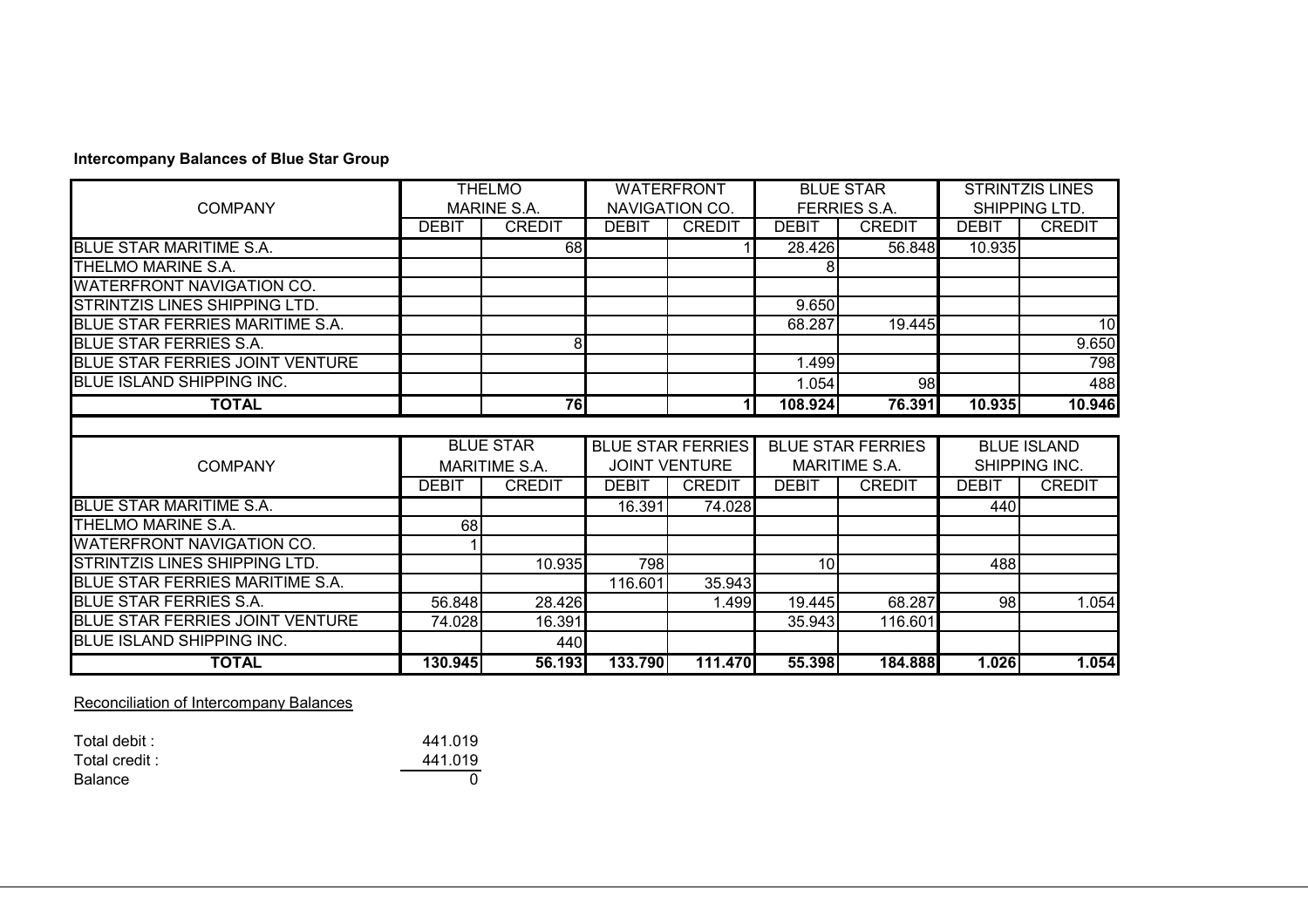

#### **Attica Premium S.A.**

Reconciliation of intercompany balances:

|                        | 30/06/2006 |        | 31/12/2005 |        |
|------------------------|------------|--------|------------|--------|
|                        | Debit      | Credit | Debit      | Credit |
| Superfast Group        |            | 9.715  |            | 12.948 |
| <b>Blue Star Group</b> |            | 2.311  |            | 1.264  |
|                        |            | 12.026 |            | 14 212 |

Sales to associated companies:

|                        | 1/1-30/06/2006 |        | 1/1-30/06/2005 |        |
|------------------------|----------------|--------|----------------|--------|
|                        | Debit          | Credit | Debit          | Credit |
| Superfast Group        |                | 3.130  |                | 5.011  |
| <b>Blue Star Group</b> |                | 405    |                | 289    |
|                        |                | 3.535  |                | 5.300  |

Furthermore, there are intercompany transactions between Superfast Dodeka (Hellas) Inc. and Co Joint Venture and Blue Star Group amounting to € 6.798 thousand approximately.

#### 4.2. Participation of the members of the Board of Directors to the Board of Directors of other companies

There are no changes from what is referred in the annual Financial Statements of year 2005.

Rent paid by the Group to Odyssey Maritime Inc. and Pellucid Trade Inc., companies owned by Pericles Panagopulos family, for the period 1/1- 30/06/06 totaled an amount of  $\epsilon$  182 thousand approximately.

4.3. Board of Directors and Executive Directors' Fees Executive Directors' Fees (total cost): € 1.000.540,53

> Board of Directors' Fees: Executive members: € 220.200 Non Executive members: € 124.400

#### **5. Financial statements analysis**

5.1. Revenue Analysis and Geographical Segment Reporting

The Group has decided to provide information based on the geographical segmentation of its operations.

The Company, as a holding company, does not have any sales activity and for this reason there is no revenue analysis by Geographical segment.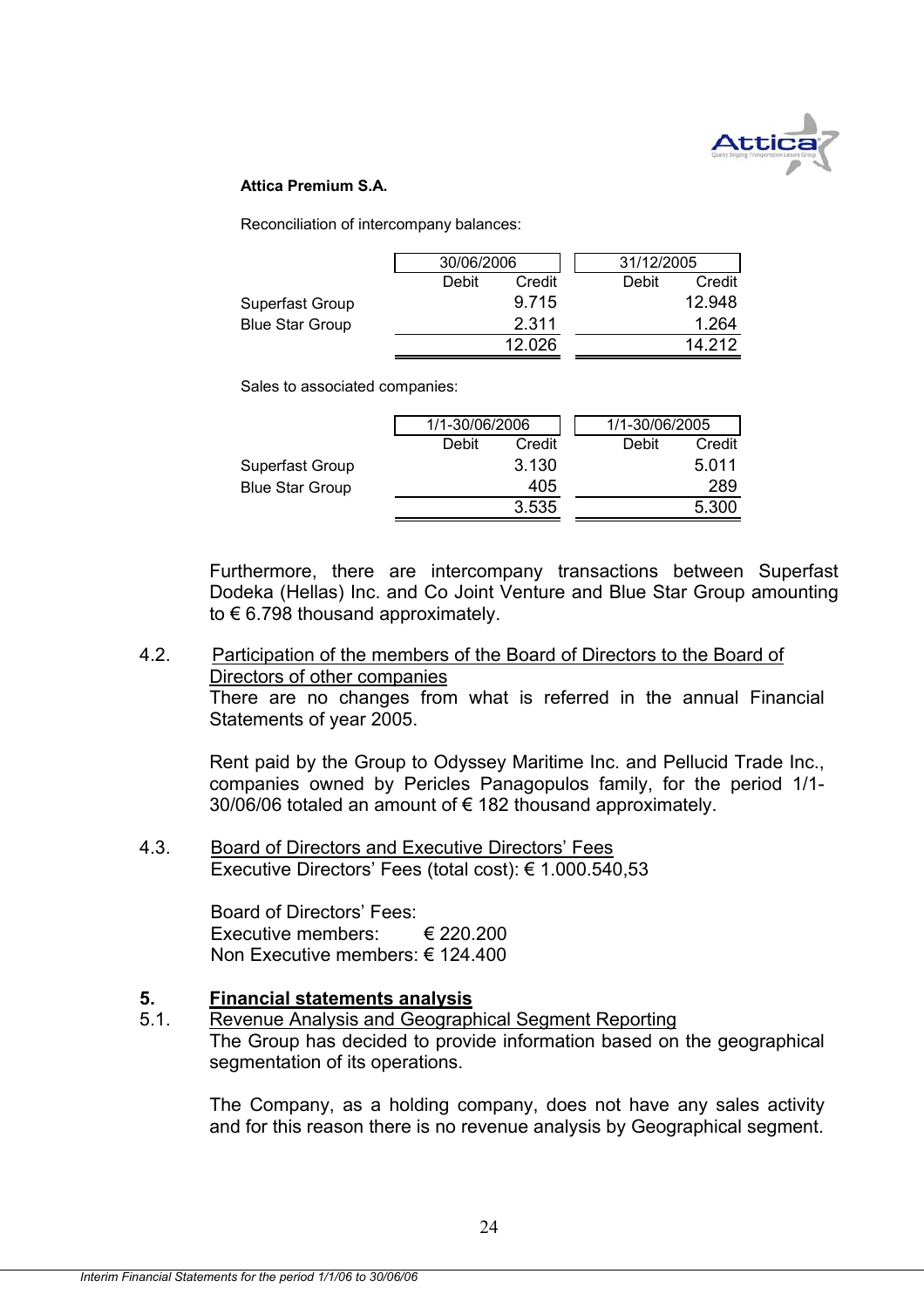

The Group's vessels provide transportation services to passengers, private vehicles and freight. The Company's sales are highly seasonal. The highest traffic for passengers and vehicles is observed during the months July, August and September while the lowest traffic for passengers and vehicles is observed between November and February. On the other hand, freight sales are not affected significantly by seasonality.

As stated in the Income Statement of the Group, "Discontinued Operations" refer to the Group's ro-pax service in the Baltic Sea and specifically the Rostock, Germany-Hanko, Finland route. On the other hand, the Rostock, Germany-Uusikaupunki, Finland ro-ro service is included in the "Continuing Operations".

Due to this termination of the operation the financial results of the Group are not comparable with last year. The main figures of the Income Statement for the period 1/1-30/6/2005 if adjusted to reflect current year's "Discontinued Operations" show the following differences:

- a) Revenue is higher by  $\epsilon$  20,8 mln
- b) EBITDA is higher by  $\epsilon$  10,9 mln
- c) Profit after taxes is higher by 4,3 mln

Discontinued operations did not have any major effect (over 25%) in the revenue, income statement and total equity of the Group.

The consolidated results and other information per segment for the period 1/1 – 30/06 2006 and 2005 are as follows: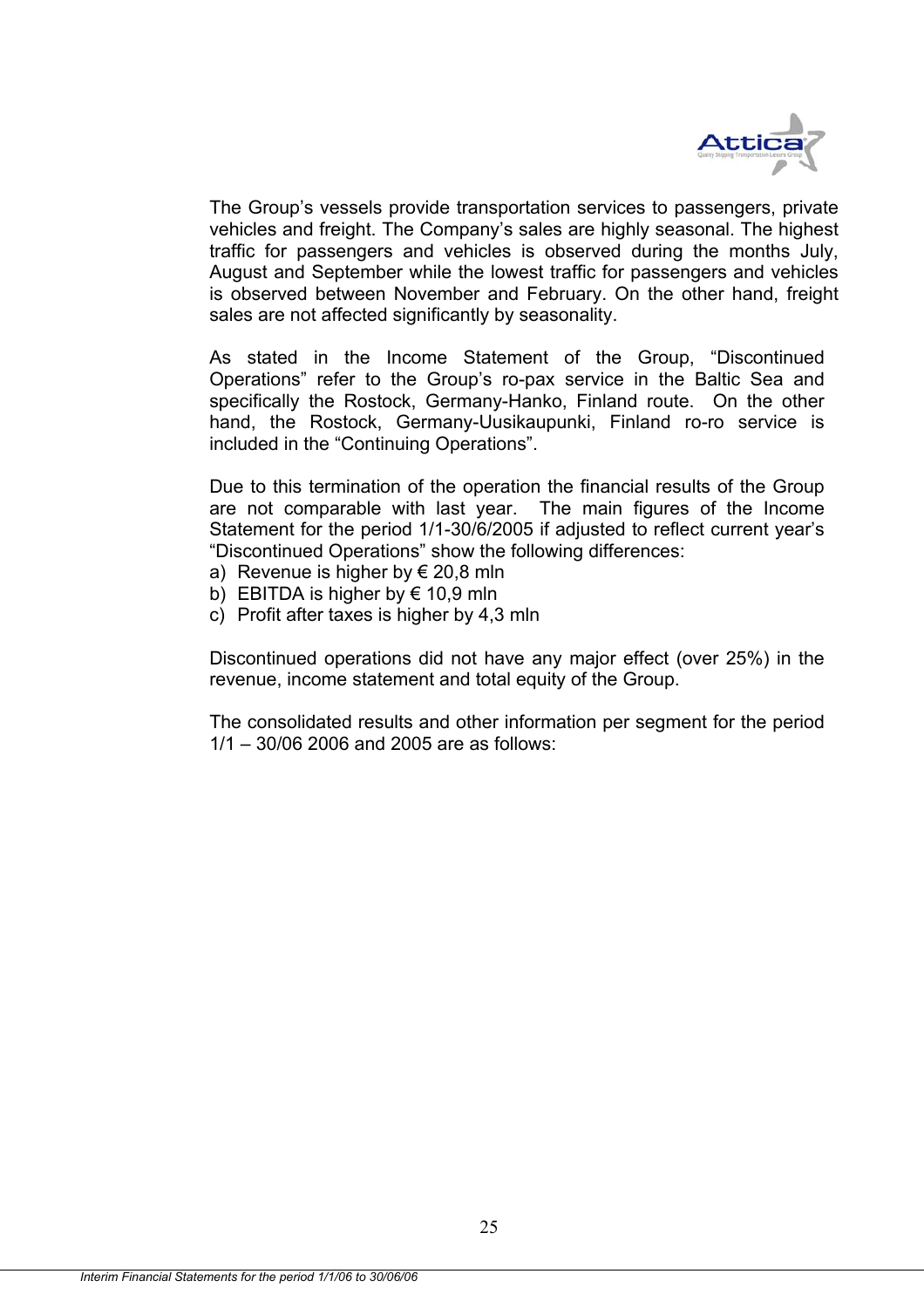

|                                                                                    |                    |                 |                          |                            | <b>GROUP</b>   |          |                          |                            |                    |
|------------------------------------------------------------------------------------|--------------------|-----------------|--------------------------|----------------------------|----------------|----------|--------------------------|----------------------------|--------------------|
|                                                                                    |                    |                 |                          |                            | 1/1-30/06/2006 |          |                          |                            |                    |
| Geographical Segment                                                               | Domestic<br>Routes | Adriatic<br>Sea |                          | <b>Baltic Sea</b>          | North Sea      | Other    |                          | Total                      | <b>Grand Total</b> |
|                                                                                    |                    |                 | Continuing<br>operations | Discontinued<br>operations |                |          | Continuing<br>operations | Discontinued<br>operations |                    |
| Revenue from Fares                                                                 | 44.814             | 55.523          | 4.144                    | 17.380                     | 13.048         |          | 117.529                  | 17.380                     | 134.909            |
| On-board Sales                                                                     | 3.117              | 9.224           |                          | 680                        | 774            |          | 13.116                   | 680                        | 13.796             |
| <b>Travel Agency Services</b>                                                      |                    |                 |                          |                            |                | 2.427    | 2.427                    |                            | 2.427              |
| <b>Total Revenue</b>                                                               | 47.931             | 64.747          | 4.144                    | 18.060                     | 13.822         | 2.427    | 133.072                  | 18.060                     | 151.132            |
| <b>Financial results</b>                                                           | (2.113)            | (6.332)         | (155)                    | (1.594)                    | (1.230)        | 6.726    | (3.104)                  | (1.594)                    | (4.698)            |
|                                                                                    |                    |                 |                          |                            |                |          |                          |                            |                    |
| Profit/(Loss) before Taxes<br>investing and financial results,<br>depreciation and |                    |                 |                          |                            |                |          |                          |                            |                    |
| amortization                                                                       | 15.222             | 3.341           | 661                      | (2.949)                    | 3.467          | (720)    | 21.971                   | (2.949)                    | 19.022             |
| Profit/(Loss) before Taxes                                                         | 9.970              | (10.868)        | 207                      | 4.884                      | 707            | 5.893    | 5.909                    | 4.884                      | 10.793             |
| Profit/(Loss) after Taxes                                                          | 9.874              | (10.968)        | 193                      | 4.856                      | 698            | 5.264    | 5.061                    | 4.856                      | 9.917              |
|                                                                                    |                    |                 |                          |                            |                |          |                          |                            |                    |
| Vessels' Book Value at 01/01                                                       | 217.972            | 492.019         | 13.920                   | 291.107                    | 99.785         |          | 823.696                  | 291.107                    | 1.114.803          |
| Improvements / Additions                                                           | 403                |                 |                          |                            |                |          | 403                      |                            | 403                |
| <b>Vessel Disposals</b>                                                            | (1.815)            |                 |                          | (288.661)                  |                |          | (1.815)                  | (288.661)                  | (290.476)          |
| Depreciation for the Period                                                        | (3.871)            | (7.684)         | (290)                    | (2.446)                    | (1.500)        |          | (13.346)                 | (2.446)                    | (15.792)           |
| Net Book Value of vessels at 30/06                                                 | 212.689            | 484.335         | 13.630                   | 0                          | 98.285         | $\Omega$ | 808.938                  | $\Omega$                   | 808.938            |
| Secured loans                                                                      | 111.374            | 292.110         | 6.429                    |                            | 61.734         |          | 471.647                  |                            | 471.647            |

There are no transactions related to income and expenses between segments.

The vessels' values are presented in the geographical segments where the vessels operate in.

Secured loans are the loans obtained by the Group for the acquisition and construction of vessels.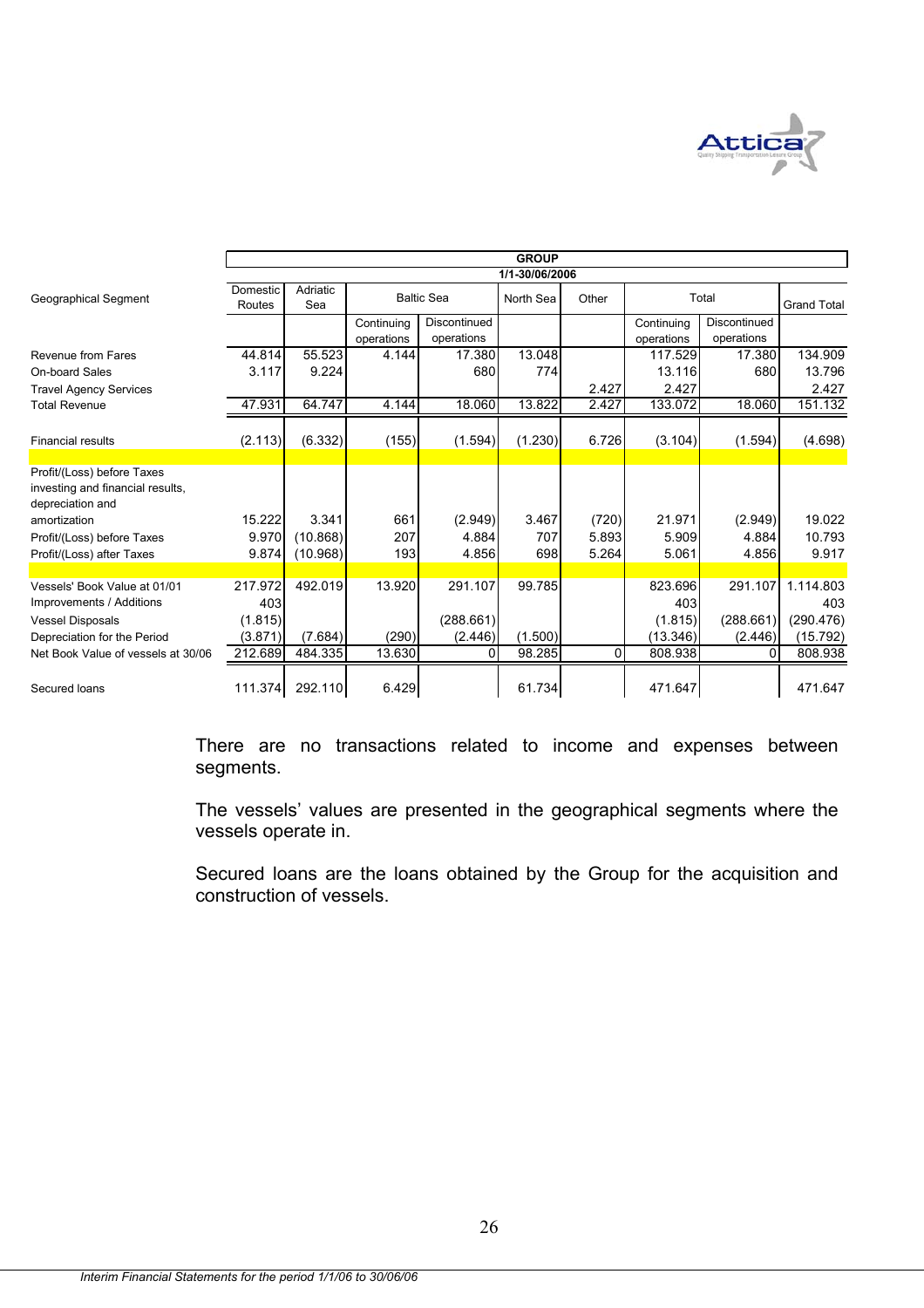

|                                                                      |                    |              | <b>GROUP</b>      |           |       |           |
|----------------------------------------------------------------------|--------------------|--------------|-------------------|-----------|-------|-----------|
|                                                                      |                    |              | 1/1-30/06/2005    |           |       |           |
| Geographical Segment                                                 | Domestic<br>Routes | Adriatic Sea | <b>Baltic Sea</b> | North Sea | Other | Total     |
| Revenue from Fares                                                   | 39.495             | 58.446       | 32.081            | 16.396    |       | 146.418   |
| <b>On-board Sales</b>                                                | 3.143              | 9.765        | 1.379             | 1.271     |       | 15.558    |
| <b>Travel Agency Services</b>                                        |                    |              |                   |           | 3.045 | 3.045     |
| <b>Total Revenue</b>                                                 | 42.638             | 68.211       | 33.460            | 17.667    | 3.045 | 165.021   |
| <b>Financial results</b>                                             | (2.340)            | (5.923)      | (2.130)           | (1.704)   | 1.461 | (10.636)  |
|                                                                      |                    |              |                   |           |       |           |
| Profit/(Loss) before Taxes<br>investing and financial results,       |                    |              |                   |           |       |           |
| depreciation and amortization                                        | 10.337             | 13.551       | 6.737             | 2.934     | (534) | 33.026    |
| Profit/(Loss) before Taxes                                           | 2.982              | 575          | 1.237             | (1.901)   | 735   | 3.628     |
| Profit/(Loss) after Taxes                                            | 2.952              | 327          | 1.194             | (1.931)   | 388   | 2.930     |
|                                                                      |                    |              |                   |           |       |           |
| Vessels' Book Value at 01/01                                         | 224.632            | 507.326      | 197.288           | 205.473   |       | 1.134.719 |
| Improvements / Additions                                             | 713                | 384          |                   |           |       | 1.097     |
| Vessel acquisitions in the present period<br><b>Vessel Disposals</b> |                    |              | 14.500            |           |       | 14.500    |
| Depreciation for the Period                                          | (3.686)            | (7.846)      | (3.220)           | (3.004)   |       | (17.756)  |
| Net Book Value of vessels at 30/06                                   | 221.659            | 499.864      | 208.568           | 202.469   |       | 1.132.560 |
| Secured loans                                                        | 123.558            | 322.789      | 132.707           | 137.186   |       | 716.240   |

The Revenues that appear in the Group's Consolidated Financial Statements for the period 01/01 - 30/06/2006 belong to the following Business Activity Categories:

| Sea & Coastal Transportation | 135.254 |
|------------------------------|---------|
| Restaurants on board         | 4.084   |
| Bars on board                | 5.927   |
| Casino on board              | 2.070   |
| Shops on board               | 1.370   |
| Travel agency services       | 2.427   |
| Total                        | 151.132 |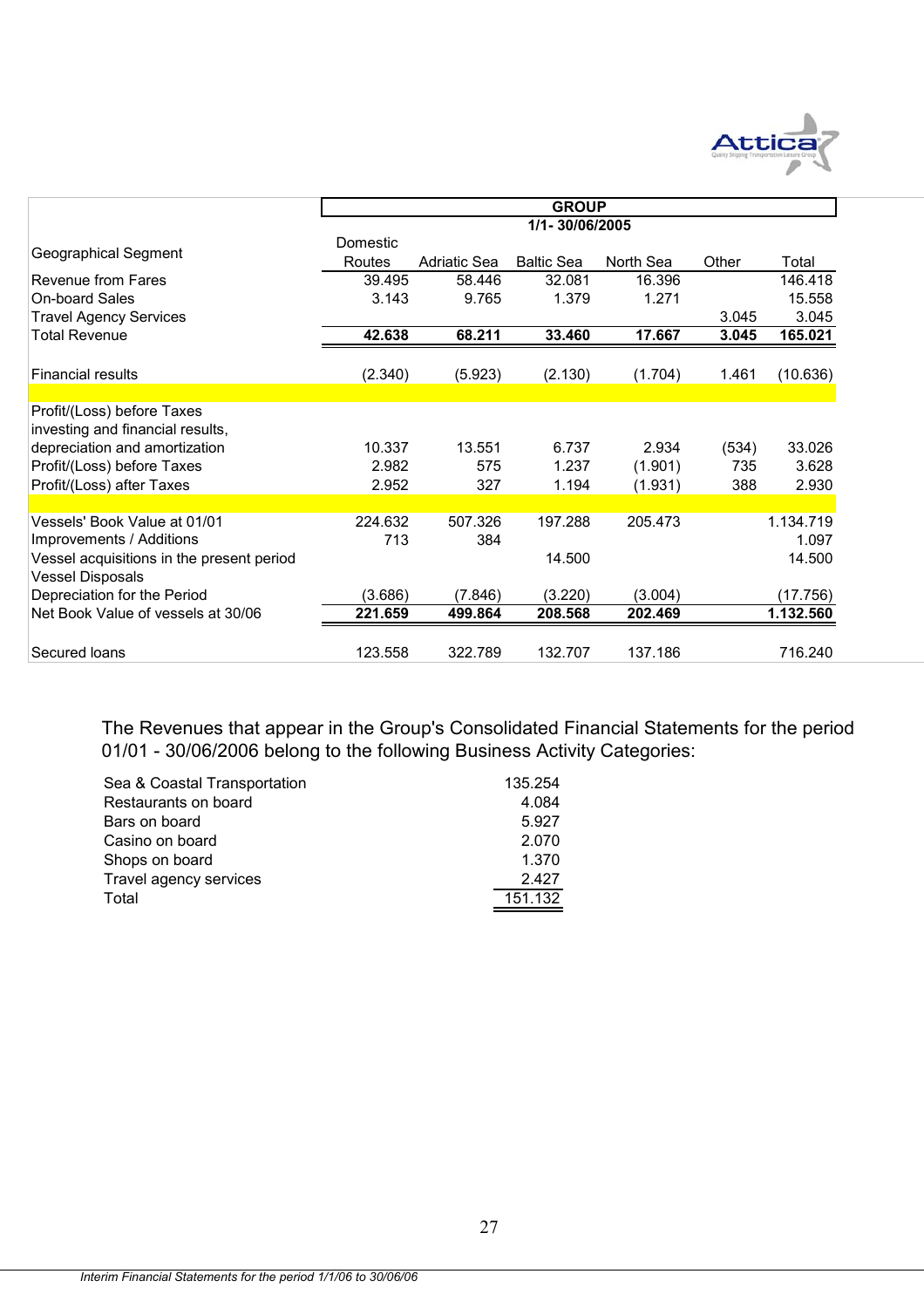

# 5.2. Cost of sales

Below can be obtained the analysis of Cost of Sales as stated in the Income Statement for the period ending 30/06 2006 and 2005.

|                                       |            |                | <b>GROUP</b> |         |                                                  | <b>COMPANY</b> |
|---------------------------------------|------------|----------------|--------------|---------|--------------------------------------------------|----------------|
|                                       |            | 1/1-30/06/2006 |              |         | 1/1-30/06/2005   1/1-30/06/2006   1/1-30/06/2005 |                |
|                                       | Continuing | Discontinued   |              |         |                                                  |                |
|                                       | operations | operations     | Total        |         |                                                  |                |
| <b>Crew Expenses</b>                  | 20.675     | 3.740          | 24.415       | 26.501  |                                                  |                |
| Fuel-Lubricants                       | 44.204     | 9.030          | 53.234       | 42.746  |                                                  |                |
| Insurance Premia                      | 1.832      | 291            | 2.123        | 2.623   |                                                  |                |
| Repairs-Maintenance-Spare             |            |                |              |         |                                                  |                |
| Parts                                 | 10.387     | 1.561          | 11.948       | 16.582  |                                                  |                |
| Port Expenses                         | 7.492      | 2.300          | 9.792        | 10.692  |                                                  |                |
| On-board Cost of Goods Sold           | 2.801      | 32             | 2.833        | 3.371   |                                                  |                |
| Other                                 |            |                |              |         |                                                  |                |
| <b>Cost of Travel Agency Services</b> | 2.768      |                | 2.768        | 4.139   |                                                  |                |
| <b>Vessels Depreciation</b>           | 13.346     | 2.446          | 15.792       | 17.756  |                                                  |                |
| Total                                 | 103.505    | 19.400         | 122.905      | 124.410 |                                                  |                |

#### 5.3. Other Operating Income

The item "Other Operating Income", amounting € 788 thousand, refer mainly to income received by insurance claims.

## 5.4. Administrative Expenses

|                                    |            |                | <b>GROUP</b> |        | <b>COMPANY</b>                                   |     |  |
|------------------------------------|------------|----------------|--------------|--------|--------------------------------------------------|-----|--|
|                                    |            | 1/1-30/06/2006 |              |        | 1/1-30/06/2005   1/1-30/06/2006   1/1-30/06/2005 |     |  |
|                                    | Continuing | Discontinued   |              |        |                                                  |     |  |
|                                    | operations | operations     | Total        |        |                                                  |     |  |
| <b>Personnel Expenses</b>          | 6.758      | 979            | 7.737        | 7.061  | 201                                              | 193 |  |
| Rent and related Expenses          | 699        | 67             | 7661         | 961    | 9                                                | 9   |  |
| <b>Telecommunication Expenses</b>  | 322        | 89             | 411          | 315    | 8                                                | 3   |  |
| Stationery                         | 164        | 24             | 188          | 323    | 38                                               | 2   |  |
| Office Repair-Maintenance Expenses | 520        | 154 l          | 674          | 727    | 6                                                | 9   |  |
| Third Party Services & Expenses    | 877        |                | 888          | 788    | 366                                              | 19  |  |
| Other                              | 3.021      | 191            | 3.212        | 2.135  | 105                                              | 149 |  |
| Office Depreciation                | 634        | 88             | 722          | 1.006  | 6                                                | 11  |  |
| Total                              | 12.995     | .603           | 14.598       | 13.316 | 739                                              | 395 |  |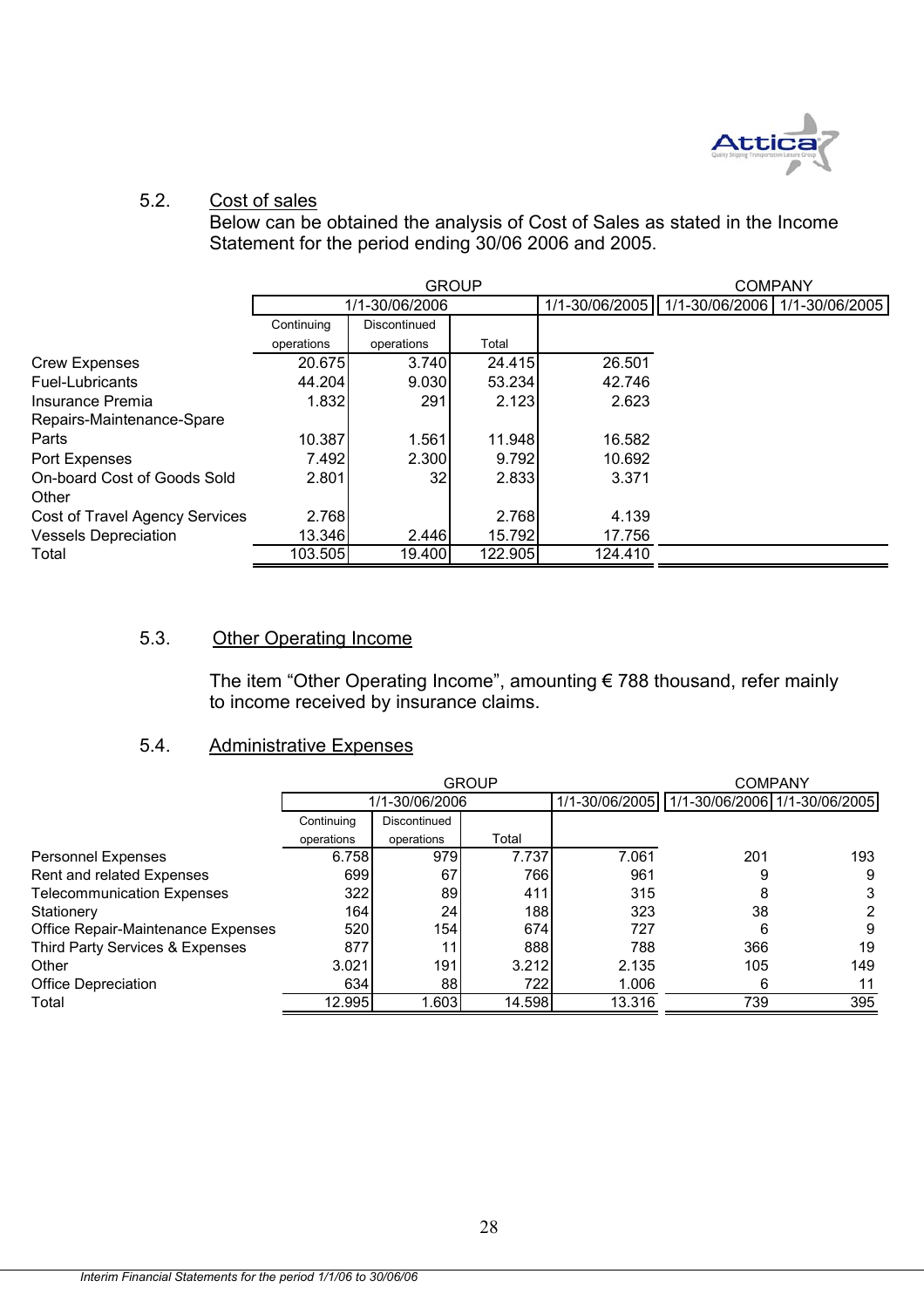

#### 5.5. Distribution Expenses

|                                   |            | <b>GROUP</b>   | <b>COMPANY</b> |                |                                |
|-----------------------------------|------------|----------------|----------------|----------------|--------------------------------|
|                                   |            | 1/1-30/06/2006 |                | 1/1-30/06/2005 | 1/1-30/06/2006  1/1-30/06/2005 |
|                                   | Continuing | Discontinued   |                |                |                                |
|                                   | operations | operations     | Total          |                |                                |
| <b>Advertising Expenses</b>       | 2.279      | 1.227          | 3.506          | 4.933          |                                |
| <b>Sales Promotional Expenses</b> | 167        | 167            | 334            | 406            |                                |
| <b>Sales Commissions</b>          | 5.875      | 1.330          | 7.205          | 7.724          |                                |
| Other                             | 795        | 69             | 864            | 1.523          |                                |
| Total                             | 9.116      | 2.793          | 11.909         | 14.586         |                                |

### 5.6. Depreciation

|         |            | <b>GROUP</b>   | <b>COMPANY</b> |                |                               |  |
|---------|------------|----------------|----------------|----------------|-------------------------------|--|
|         |            | 1/1-30/06/2006 |                | 1/1-30/06/2005 | 1/1-30/06/2006 1/1-30/06/2005 |  |
|         | Continuing | Discontinued   |                |                |                               |  |
|         | operations | operations     | Total          |                |                               |  |
| Vessels | 13.346     | 2.446          | 15.792         | 17.756         |                               |  |
| Office  | 634        | 88             | 7221           | 1.006          |                               |  |
| Total   | 13.980     | 2.534          | 16.514         | 18.762         |                               |  |

#### 5.6.1. Reclassified items – Change in Presentation

The Group was presenting the depreciation expenses as a separate item in each period's income statement in order for the reader to have a direct access to the EBITDA information. By this interim period the depreciation expenses are distributed on the cost of sales and the administrative expenses according to their origin. From this change in presentation there was not and there is no effect neither to any period's result nor to the balance sheet or to the earnings after taxes per share or to the shareholders equity. The above reclassifications had as a result the increase (or the decrease) of the following items in each interim period.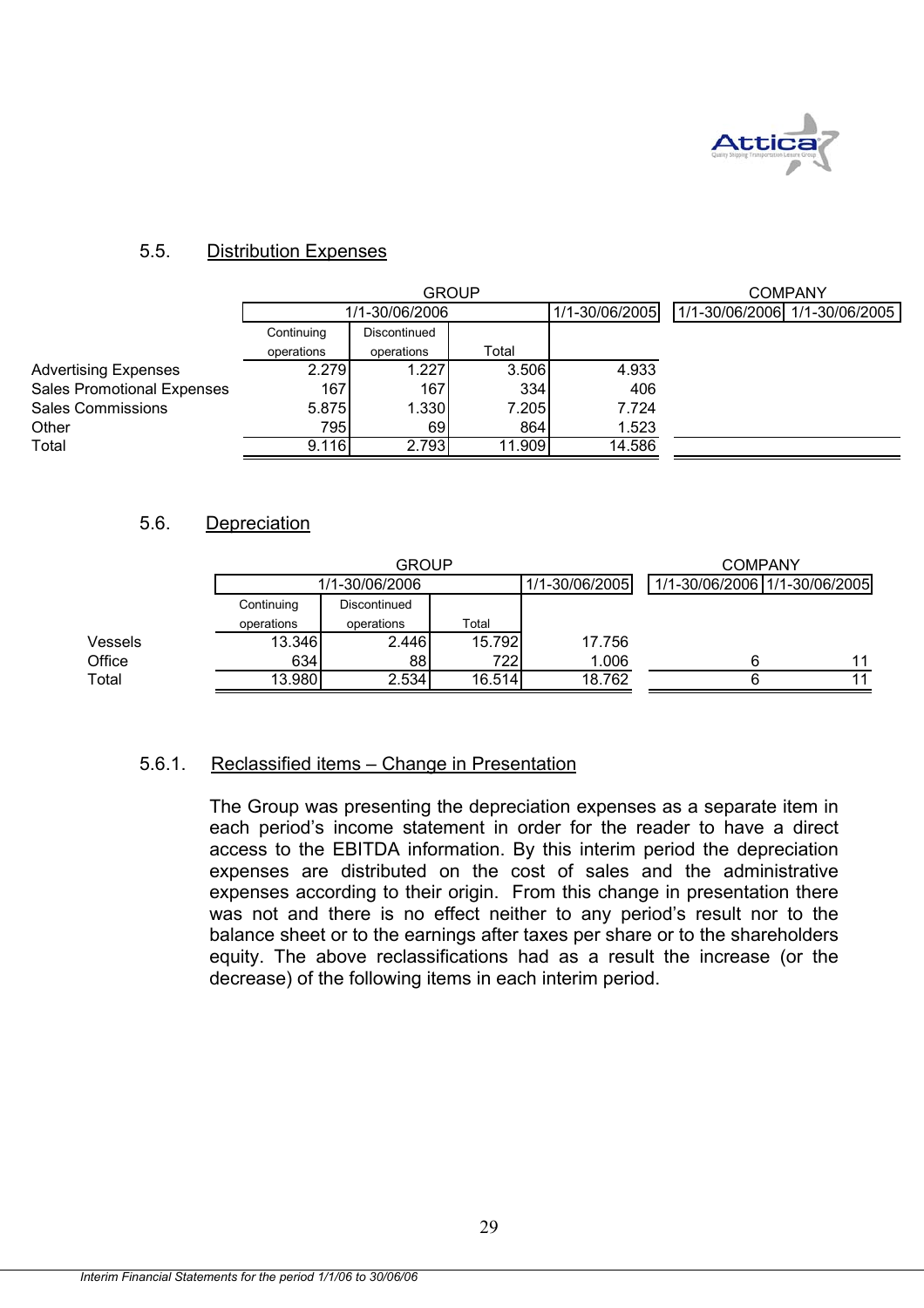

|                                 |            | <b>GROUP</b>  | <b>COMPANY</b> |               |               |               |
|---------------------------------|------------|---------------|----------------|---------------|---------------|---------------|
|                                 |            | 1/1-31/3/2006 |                | 1/1-31/3/2005 | 1/1-31/3/2006 | 1/1-31/3/2005 |
|                                 | Continuing | Discontinued  |                |               |               |               |
|                                 | operations | operations    | Total          |               |               |               |
| Cost of sales<br>Administrative | 6.695      | 2.217         | 8.912          | 8.982         |               |               |
| expenses                        | 308        | 44            | 352            | 391           | 3             | 6             |
| Depreciation                    | (7.003)    | (2.261)       | (9.264)        | (9.373)       | (3)           | (6)           |

|                                 |            | <b>GROUP</b>  | <b>COMPANY</b> |               |               |               |
|---------------------------------|------------|---------------|----------------|---------------|---------------|---------------|
|                                 |            | 1/1-30/6/2006 |                | 1/1-30/6/2005 | 1/1-30/6/2006 | 1/1-30/6/2005 |
|                                 | Continuing | Discontinued  |                |               |               |               |
|                                 | operations | operations    | Total          |               |               |               |
| Cost of sales<br>Administrative | 13.346     | 2.446         | 15.792         | 17.756        |               |               |
| expenses                        | 634        | 88            | 722            | 1.006         | 6             | 11            |
| Depreciation                    | (13.980)   | (2.534)       | (16.514)       | (18.762)      | (6)           | (11)          |

|                                 |            | <b>GROUP</b>  | <b>COMPANY</b> |               |               |               |
|---------------------------------|------------|---------------|----------------|---------------|---------------|---------------|
|                                 |            | 1/4-30/6/2006 |                | 1/4-30/6/2005 | 1/4-30/6/2006 | 1/4-30/6/2005 |
|                                 | Continuing | Discontinued  |                |               |               |               |
|                                 | operations | operations    | Total          |               |               |               |
| Cost of sales<br>Administrative | 6.651      | 229           | 6.880          | 8.774         |               |               |
| expenses                        | 326        | 44            | 370            | 615           | 3             | 5             |
| Depreciation                    | (6.977)    | (273)         | (7.250)        | (9.389)       | (3)           | (5)           |

#### 5.7. Financial Results

#### a) Profit form sale of investments The profits from sale of investments stand as follows:

|                                                | <b>GROUP</b> | <b>COMPANY</b> |
|------------------------------------------------|--------------|----------------|
| Dividend from SUPERFAST FERRIES MARITIME S.A.  |              | 13.538         |
| Dividend from BLUE STAR MARITIME S.A.          |              | 3.586          |
| Profit form sale of shares of HELLENIC SEAWAYS | 6.536        | 6.536          |
| From other investments                         | 530          | 530            |
| Total                                          | 7 066        | 24.190         |

- b) Interest and similar Income The Group has invested its cash in time deposits with an average interest rate of 2,5%, net of taxes.
- c) Interest and Other Financial Expenses They refer mainly to the interest paid on loans.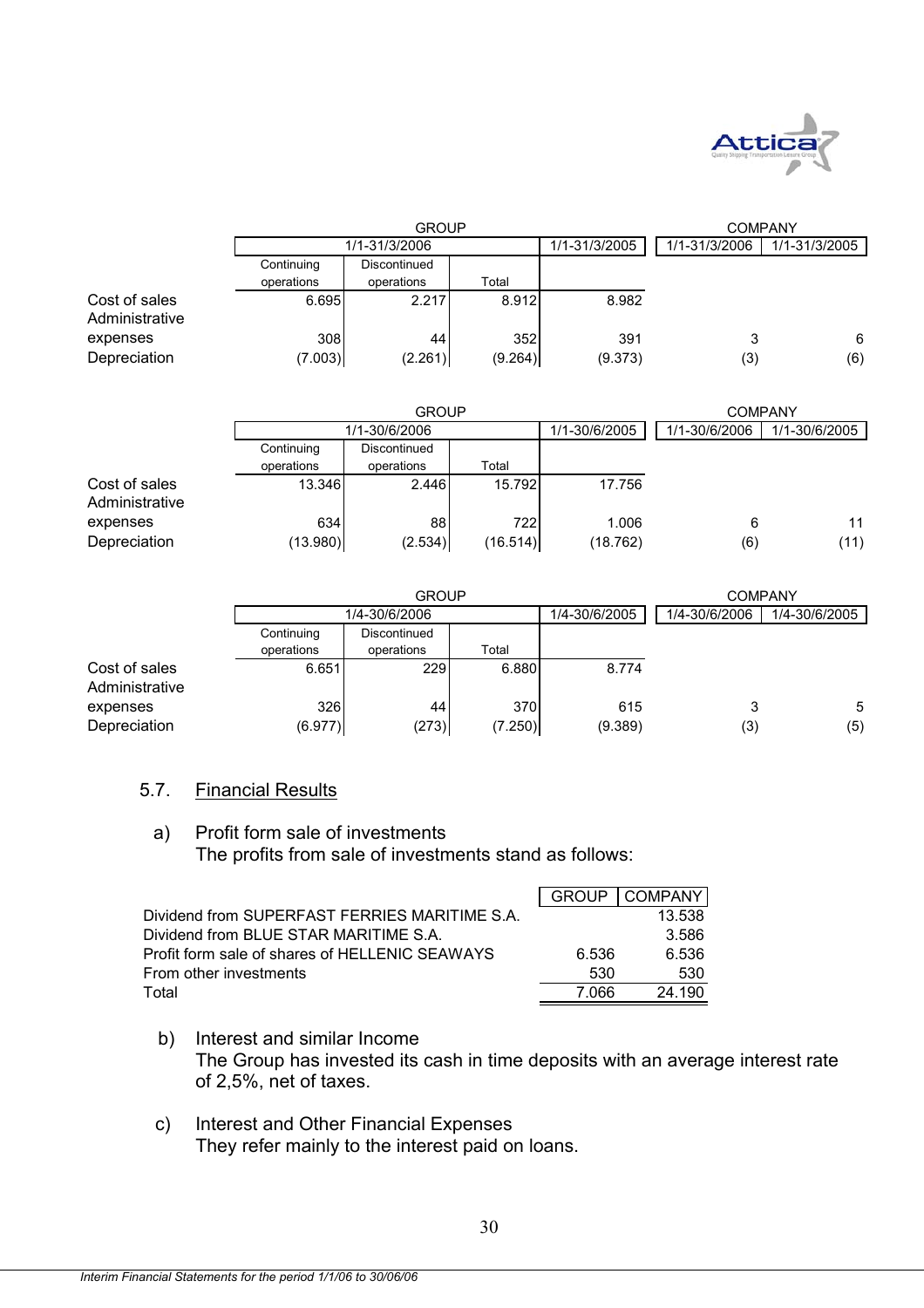

### d) Foreign Exchange Differences

They were created from the revaluation of the balances of the cash and cash equivalents, receivables and payables in foreign currencies.

The analysis of the financial income and expenses is the following:

|                                   |            | <b>GROUP</b>   |         |                |                | <b>COMPANY</b> |  |  |
|-----------------------------------|------------|----------------|---------|----------------|----------------|----------------|--|--|
|                                   |            | 1/1-30/06/2006 |         | 1/1-30/06/2005 | 1/1-30/06/2006 | 1/1-30/06/2005 |  |  |
|                                   | Continuing | Discontinued   |         |                |                |                |  |  |
|                                   | operations | operations     | Total   |                |                |                |  |  |
| Interest on Long-Term Borrowings  | (5.989)    | (1.899)        | (7.888) | (11.862)       | (586)          | (592)          |  |  |
| Interest on Bonds                 | (3.840)    |                | (3.840) | (778)          |                |                |  |  |
| Interest on Short-Term Borrowings | (239)      |                | (239)   | (758)          | (239)          | (707)          |  |  |
| <b>Other Financial Expenses</b>   | (1.653)    | (16)           | (1.669) | (1.277)        | (105)          | (110)          |  |  |
| Interest Income                   | 1.354      | 342            | 1.6961  | 1.546          | 525            | 43             |  |  |
| Dividend Income                   |            |                |         |                | 17.124         |                |  |  |
| Profit from sale of investments   | 7.066      |                | 7.066   | 450            | 7.066          | 450            |  |  |
| Foreign Exchange Differences      | 197        | (21)           | 176     | 1.319          |                |                |  |  |
| Other                             |            |                |         | 724            |                |                |  |  |
| Total                             | (3.104)    | (1.594)        | (4.698) | (10.636)       | 23.785         | (916)          |  |  |

Other Financial Expenses include the amount of  $\epsilon$  1.372 thousand approximately which concerns the expense of the interest rate hedging contract of the Group.

# 5.8. Profit / (Loss) from vessels' disposal

It refers to

a) The profit from the sale of the vessels SUPERFAST VII, SUPERFAST VIII and SUPERFAST IX, which took place in April 2006, amounting  $\epsilon$  12 mln.

b) The profit from the sale of Blue Star Group's passenger-catamaran Seajet 2 which took place in March 2006. The agreed sale price is Euro 2.950.000. Part of the sale price was paid on vessel's delivery while the credited amount of Euro 2.550.000 was to be paid in monthly installments until September 2006.

Within April and May Blue Star Group received the amount of  $\epsilon$  500 thousand. After the above receipt the outstanding balance of the receivable  $was € 2,050,000$ .

In June 2006 Blue Star Group agreed with the buyer to receive the amount of  $€$  1.996.673 as a full early prepayment of the outstanding amount. The difference which resulted from the above agreement, amounting  $\epsilon$  53.327, was posted as a decrease in the profit from the sale of the vessel.

The sale of the vessel is part of Blue Star Group's policy to focus on the operation of fast, modern conventional vessels.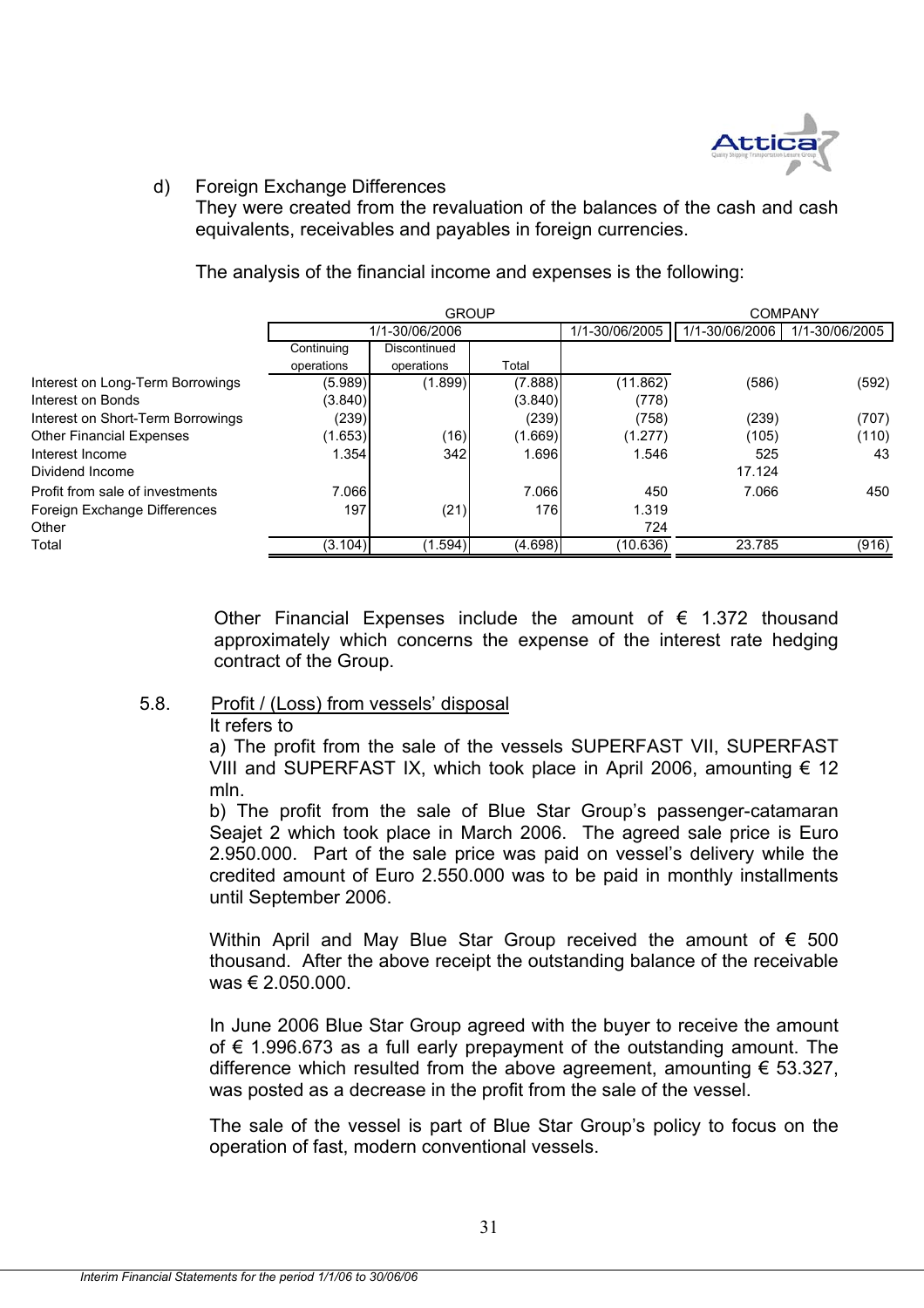

#### 5.9. Income taxes

Special taxation scheme apply on the Group's profits. Consequently, the following analysis provides a better understanding of the income taxes.

|                                       |            | <b>GROUP</b>   |       |     |  |  |  |
|---------------------------------------|------------|----------------|-------|-----|--|--|--|
|                                       |            | 1/1-30/06/2006 |       |     |  |  |  |
|                                       | Continuing | Discontinued   |       |     |  |  |  |
|                                       | operations | operations     | Total |     |  |  |  |
| Dividend distribution Tax             | 284        |                | 284   |     |  |  |  |
| Tax according to Law 27/75            | 82         | 28             | 110   |     |  |  |  |
| Provision for unaudited fiscal years  | 364        |                | 364   | 344 |  |  |  |
| Taxes charged from the taxation audit | 118        |                | 118   |     |  |  |  |
| Total                                 | 848        | 28             | 876   | 344 |  |  |  |

The parent company has been audited until fiscal year 2001. The companies of SUPERFAST GROUP have been audited by tax authorities until fiscal year 2003. In the course of 2006, all the companies included in the consolidation of Blue Star Group have been audited by tax authorities until fiscal year 2005. Total taxes charged amount € 304.060,55. Blue Star Group had already made a tax provision for unaudited fiscal years of  $\epsilon$ 186.450 and therefore the additional amount of € 117.610,55 was posted in the expenses of the second quarter of 2006.

Also, ATTICA PREMIUM S.A. has been audited by tax authorities until fiscal year 2005. Particularly, the company has been audited for the fiscal years 2001 – 2005. Total taxes charged amount € 68.549.

#### 5.10. Tangible assets

The vessels of the Group have been mortgaged as a security of the longterm borrowings for the amount of  $\epsilon$  907 mil.

There is no indication of impairment for the below-mentioned tangible assets.

The depreciation analysis can be found in paragraph 5.6.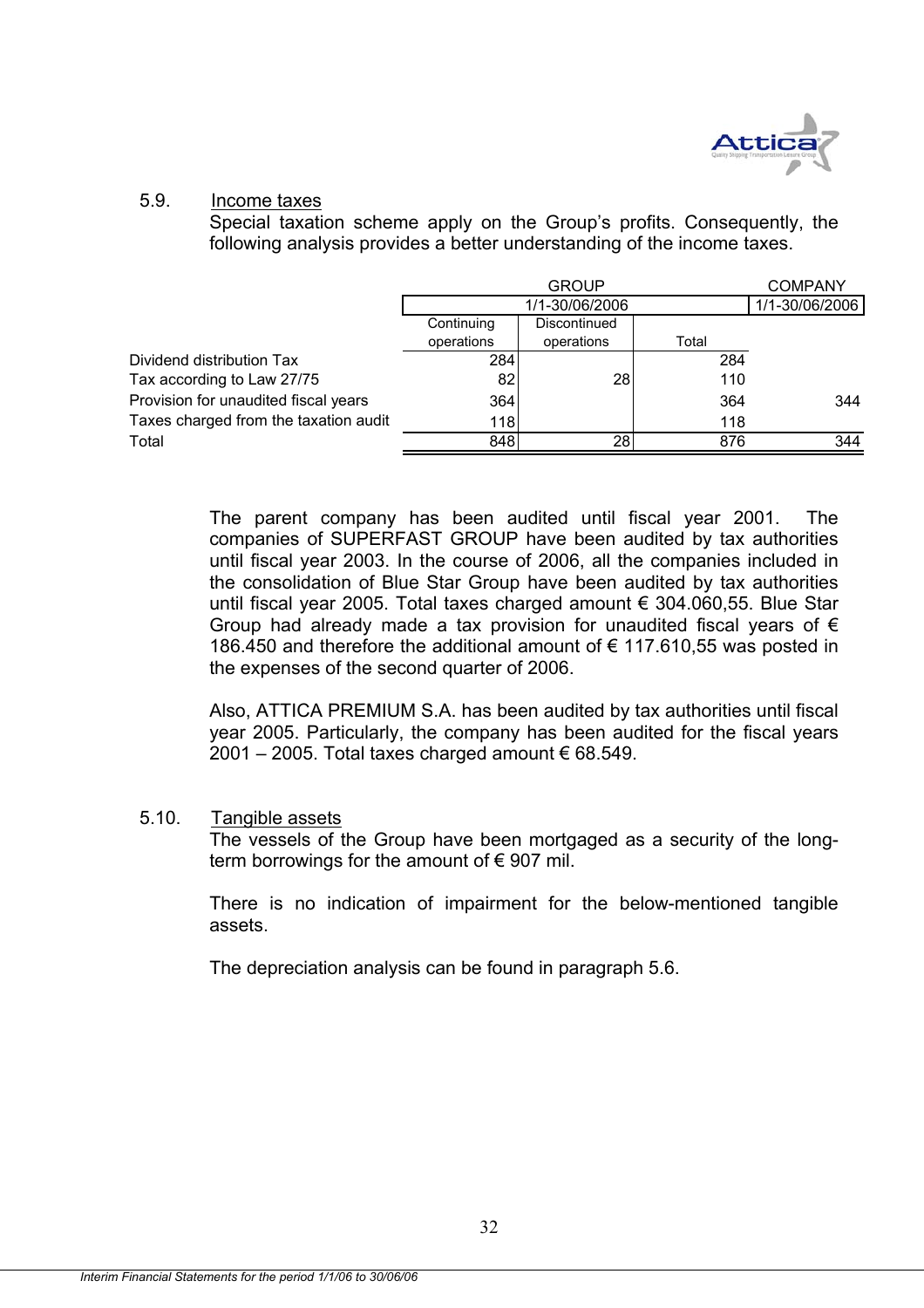#### **5.10 Tangible Assets**

|                                                       |                |                  |                  |                 | Furniture & Improvements |                 | <b>Fixed Assets</b> |           |
|-------------------------------------------------------|----------------|------------------|------------------|-----------------|--------------------------|-----------------|---------------------|-----------|
| <b>Consolidated Figures</b>                           | <b>Vessels</b> | Land             | <b>Buildings</b> |                 | Other In Third Parties   | Vehicles        | Under               | Total     |
|                                                       |                |                  |                  | <b>Fixtures</b> | Property                 |                 | Construction        |           |
| Initial Cost at 01.01.2006                            | 1.260.193      | 274              | 765              | 7.259           | 972                      | 129             | 97                  | 1.269.688 |
| <b>Acquisitions - Additions</b>                       | 403            |                  |                  | 93              |                          |                 |                     | 497       |
| Disposals / Write-offs                                | (333.905)      |                  |                  | (62)            |                          | (58)            | (35)                | (334.060) |
| Adjustments-Impairments added to the Net Equity       |                |                  |                  |                 |                          |                 |                     |           |
| Adjustments-Impairments added to the Income Statement |                |                  |                  |                 |                          |                 |                     |           |
| Cost at 30.06.2006                                    | 926.690        | 274              | 765              | 7.290           | 973                      | $\overline{71}$ | 62                  | 936.125   |
| Accumulated Depreciation at 01.01.2006                | 145.389        |                  | 179              | 6.517           | 644                      | 43              |                     | 152.773   |
| Depreciation for the Period                           | 15.792         |                  | 13               | 212             | 70                       | 16              |                     | 16.102    |
| Disposals / Write-offs                                | (43.430)       |                  |                  |                 |                          |                 |                     | (43.430)  |
| Accumulated Depreciation at 30.06.2006                | 117.751        |                  | 192              | 6.729           | 714                      | 59              |                     | 125.446   |
| <b>Net Book Value at 30.06.2006</b>                   | 808.939        | 274              | 573              | 561             | 260                      | 12              | 62                  | 810.679   |
| Initial Cost at 01.01.2005                            | 1.244.596      | 274              | 765              | 6.769           | 956                      | 206             | 2.164               | 1.255.729 |
| <b>Acquisitions - Additions</b>                       | 15.597         |                  |                  | 494             | 16                       | 65              | 97                  | 16.269    |
| Disposals / Write-offs                                |                |                  |                  | (4)             |                          | (142)           | (2.164)             | (2.310)   |
| Adjustments-Impairments added to the Net Equity       |                |                  |                  |                 |                          |                 |                     |           |
| Adjustments-Impairments added to the Income Statement |                |                  |                  |                 |                          |                 |                     |           |
| Cost at 31.12.2005                                    | 1.260.193      | $\overline{274}$ | 765              | 7.259           | $\overline{972}$         | 129             | 97                  | 1.269.688 |
| Accumulated Dpreciation at 01.01.2005                 | 109.877        |                  | 153              | 5.668           | 506                      | 91              |                     | 116.295   |
| Depreciation for the Period                           | 35.512         |                  | 26               | 849             | 138                      | 21              |                     | 36.546    |
| Disposals / Write-offs                                |                |                  |                  |                 |                          | (68)            |                     | (68)      |
| Accumulated Depreciation at 31.12.2005                | 145.389        |                  | 179              | 6.517           | 644                      | 43              |                     | 152.773   |
| Net Book Value at 31.12.2005                          | 1.114.803      | 274              | 586              | 742             | 328                      | 86              | 97                  | 1.116.915 |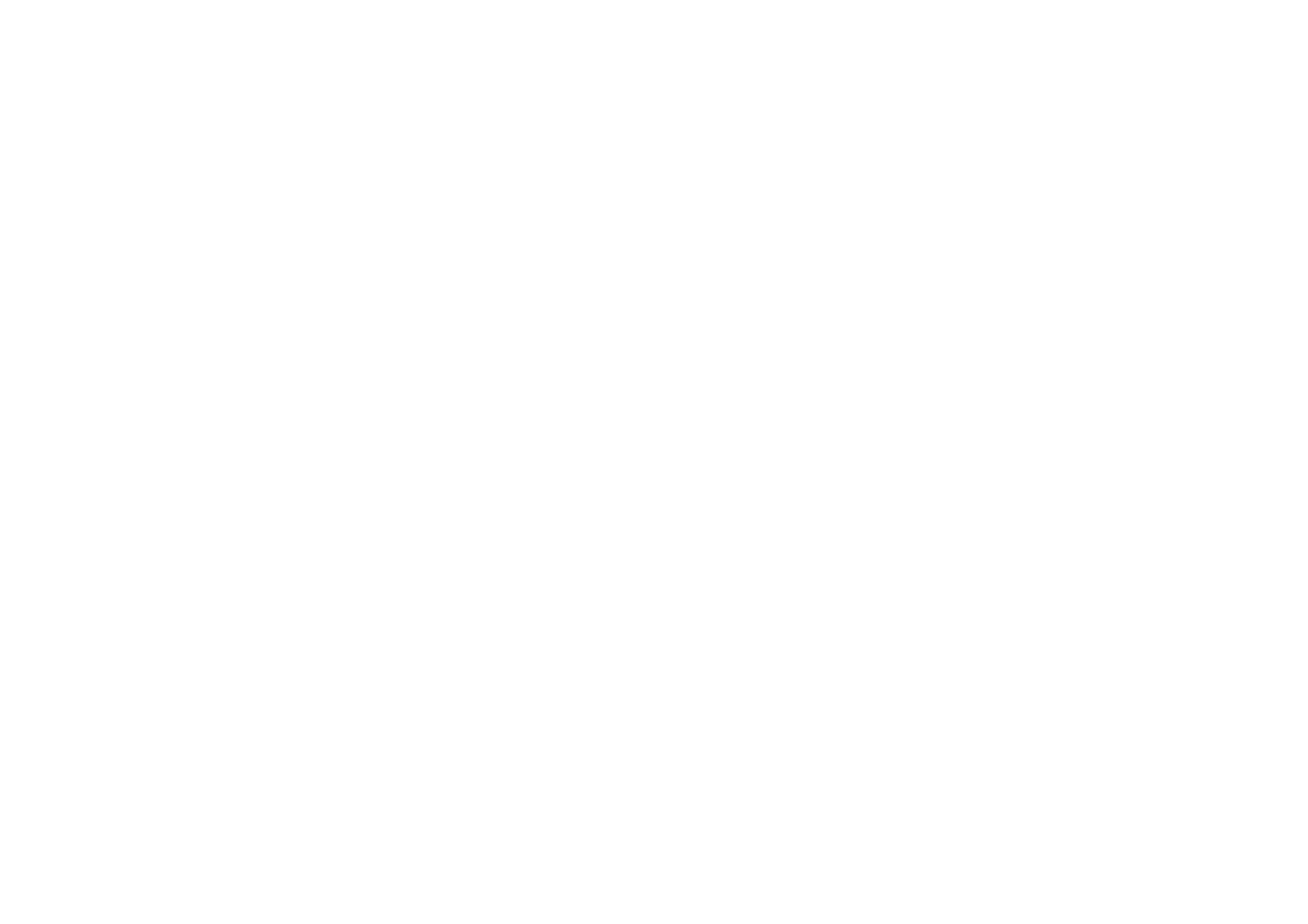|                                                 |                |      |                  | Furniture &     | Improvements              |   | <b>Fixed Assets</b> |             |
|-------------------------------------------------|----------------|------|------------------|-----------------|---------------------------|---|---------------------|-------------|
| <b>Company Figures</b>                          | <b>Vessels</b> | Land | <b>Buildings</b> | Other           | In Third Parties Vehicles |   | Under               | Total       |
|                                                 |                |      |                  | <b>Fixtures</b> | Property                  |   | Construction        |             |
| Initial Cost at 01.01.2006                      |                |      |                  | $\overline{77}$ |                           | 6 |                     | 83          |
| <b>Acquisitions - Additions</b>                 |                |      |                  |                 |                           |   |                     | 1           |
| Disposals / Write-offs                          |                |      |                  |                 |                           |   |                     |             |
| Adjustments-Impairments added to the Net Equity |                |      |                  |                 |                           |   |                     |             |
| Adjustments-Impairments added to the Income     |                |      |                  |                 |                           |   |                     |             |
| Statement                                       |                |      |                  |                 |                           |   |                     |             |
| Cost at 30.06.2006                              |                |      |                  | 78              |                           | 6 |                     | 84          |
| Accumulated Depreciation at 01.01.2006          |                |      |                  | $\overline{77}$ |                           | 6 |                     | 83          |
| Depreciation for the Period                     |                |      |                  |                 |                           |   |                     |             |
| Disposals / Write-offs                          |                |      |                  |                 |                           |   |                     |             |
| Accumulated Depreciation at 30.06.2006          |                |      |                  | $\overline{77}$ |                           | 6 |                     | 83          |
| Net Book Value at 30.06.2006                    |                |      |                  | 1               |                           | 0 |                     | $\mathbf 1$ |
|                                                 |                |      |                  |                 |                           |   |                     |             |
|                                                 |                |      |                  |                 |                           |   |                     |             |
| Initial Cost at 01.01.2005                      |                |      |                  | 77              |                           | 6 |                     | 83          |
| <b>Acquisitions - Additions</b>                 |                |      |                  |                 |                           |   |                     |             |
| Disposals / Write-offs                          |                |      |                  |                 |                           |   |                     |             |
| Adjustments-Impairments added to the Net Equity |                |      |                  |                 |                           |   |                     |             |
| Adjustments-Impairments added to the Income     |                |      |                  |                 |                           |   |                     |             |
| Statement                                       |                |      |                  |                 |                           |   |                     |             |
| Cost at 31.12.2005                              |                |      |                  | 77              |                           | 6 |                     | 83          |
| Accumulated Depreciation at 01.01.2005          |                |      |                  | 74              |                           | 6 |                     | 80          |
| Depreciation for the Period                     |                |      |                  | 3               |                           |   |                     | 3           |
| Disposals / Write-offs                          |                |      |                  |                 |                           |   |                     |             |
| Accumulated Depreciation at 31.12.2005          |                |      |                  | $\overline{77}$ |                           | 6 |                     | 83          |
| Net Book Value at 31.12.2005                    |                |      |                  | 0               |                           | 0 |                     | 0           |
|                                                 |                |      |                  |                 |                           |   |                     |             |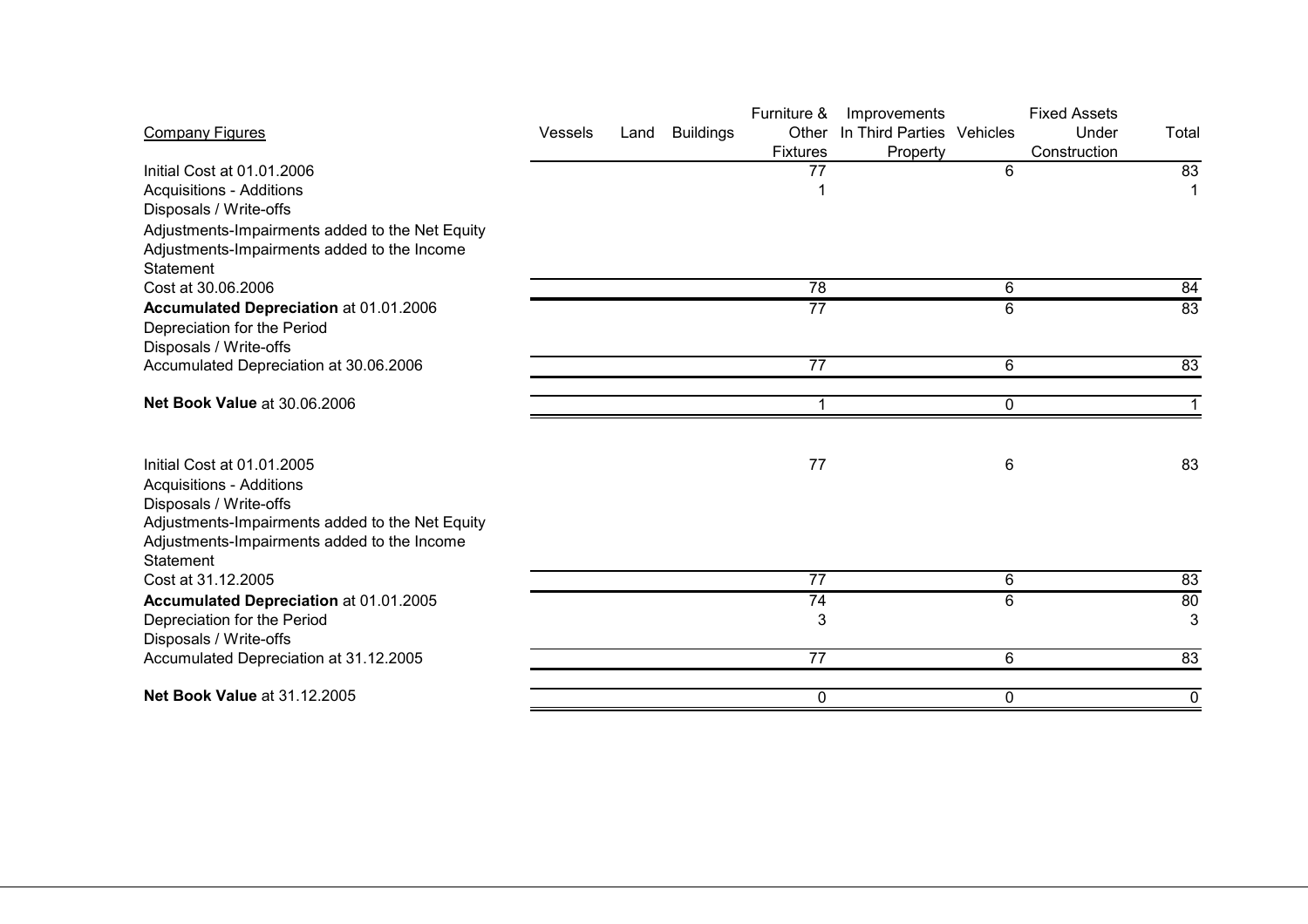

The following table gives an analysis of the tangible assets held by the Group under finance leases. These assets are included in the previous tables of tangible assets.

| <b>Leased Assets</b>                  | <b>GROUP</b> | COMPANY |
|---------------------------------------|--------------|---------|
| Net Book Value 2005                   | 960          |         |
| Additions 01/01-30/06/06              | 606          |         |
| Disposals / Write-offs 01/01-30/06/06 | (170)        |         |
| Depreciation 01/01-30/06/06           | 229)         |         |
| Net Book Value 30/06/06               | 1.166        |         |

# 5.11. Intangible assets

There is no indication of impairment for the following intangible assets.

| <b>Consolidated Figures</b>                     | <b>Trademarks</b> | Software | Total  |
|-------------------------------------------------|-------------------|----------|--------|
| Initial Cost at 01.01.2006                      | 353               | 9.750    | 10.102 |
| <b>Acquisitions - Additions</b>                 |                   | 300      | 300    |
| Disposals / Write-offs                          |                   | (39)     | (39)   |
| Adjustments-Impairments added to the Net Equity |                   |          |        |
| Adjustments-Impairments added to the Income     |                   |          |        |
| <b>Statement</b>                                |                   |          |        |
| Cost at 30.06.2006                              | 353               | 10.011   | 10.363 |
| Accumulated Depreciation at 01.01.2006          | 266               | 6.595    | 6.862  |
| Depreciation for the Period                     | 5                 | 407      | 412    |
| Disposals / Write-offs                          |                   |          |        |
| Accumulated Depreciation at 30.06.2006          | 271               | 7.002    | 7.274  |
| <b>Net Book Value at 30.06.2006</b>             | 82                | 3.008    | 3.089  |
|                                                 |                   |          |        |
| Initial Cost at 01.01.2005                      | 347               | 8.097    | 8.444  |
| <b>Acquisitions - Additions</b>                 | 6                 | 1.643    | 1.649  |
| Disposals / Write-offs                          |                   |          |        |
| Adjustments-Impairments added to the Net Equity |                   | 10       | 10     |
| Adjustments-Impairments added to the Income     |                   |          |        |
| Statement                                       |                   |          |        |
| Cost at 31.12.2005                              | 353               | 9.750    | 10.102 |
| Accumulated Depreciation at 01.01.2005          | 219               | 5.804    | 6.024  |
| Depreciation for the Period                     | 47                | 791      | 838    |
| Disposals / Write-offs                          |                   |          |        |
| Accumulated Depreciation at 31.12.2005          | 266               | 6.595    | 6.862  |
| <b>Net Book Value at 31.12.2005</b>             | 87                | 3.155    | 3.240  |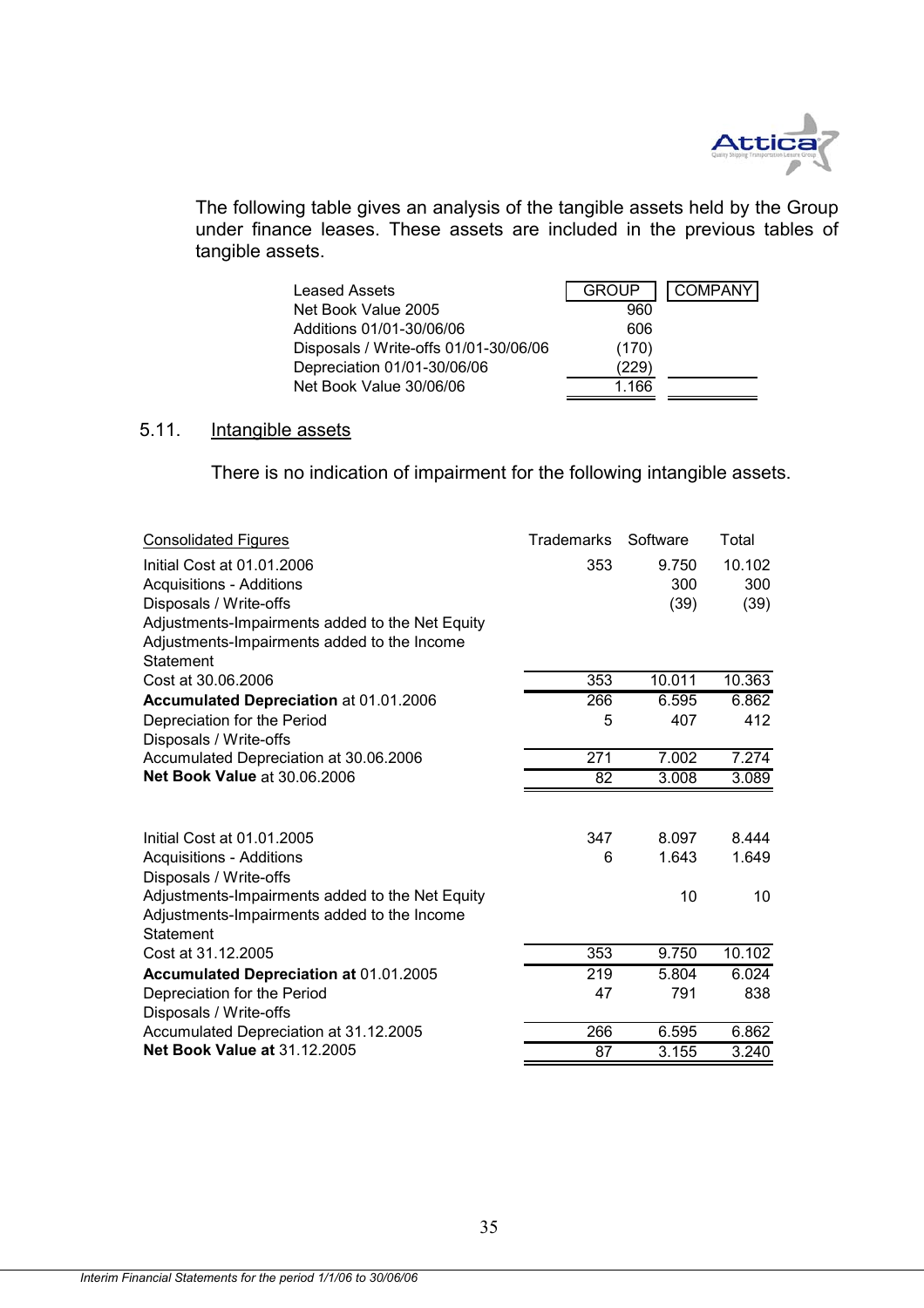

| Company figures<br>Initial Cost at 01.01.2006<br><b>Acquisitions - Additions</b><br>Disposals / Write-offs<br>Adjustments-Impairments added to the Net Equity<br>Adjustments-Impairments added to the Income<br>Statement | <b>Trademarks Software</b><br>111 | 99<br>6 | Total<br>210<br>6 |
|---------------------------------------------------------------------------------------------------------------------------------------------------------------------------------------------------------------------------|-----------------------------------|---------|-------------------|
| Cost at 30.06.2006                                                                                                                                                                                                        | 111                               | 105     | $\overline{216}$  |
| Accumulated Depreciation at 01.01.2006                                                                                                                                                                                    | 103                               | 21      | 124               |
| Depreciation for the Period                                                                                                                                                                                               |                                   | 5       | 6                 |
| Disposals / Write-offs                                                                                                                                                                                                    |                                   |         |                   |
| Accumulated Depreciation at 30.06.2006                                                                                                                                                                                    | 104                               | 26      | 130               |
| <b>Net Book Value at 30.06.2006</b>                                                                                                                                                                                       | 7                                 | 79      | 86                |
| Initial Cost at 01.01.2005<br><b>Acquisitions - Additions</b><br>Disposals / Write-offs<br>Adjustments-Impairments added to the Net Equity<br>Adjustments-Impairments added to the Income<br>Statement                    | 105<br>6                          | 99      | 204<br>6          |
| Cost at 31.12.2005                                                                                                                                                                                                        | 111                               | 99      | 210               |
| Accumulated Depreciation at 01.01.2005                                                                                                                                                                                    | 65                                | 21      | 86                |
| Depreciation for the Period<br>Disposals / Write-offs                                                                                                                                                                     | 38                                |         | 38                |
| Accumulated Depreciation at 31.12.2005                                                                                                                                                                                    | 103                               | 21      | 124               |
| <b>Net Book Value at 31.12.2005</b>                                                                                                                                                                                       | 8                                 | 78      | 86                |

As presented above, intangible assets consist of:

- a) Trademarks, the cost of which includes the cost of development and registration of the trademarks of Attica Holdings SA, Superfast Ferries and Blue Star Ferries both in Greece and abroad.
- b) Computer software programs, the cost of which includes the cost of the ticket reservation systems and the cost of acquisition and development of the Group's integrated Enterprise Resource Planning System.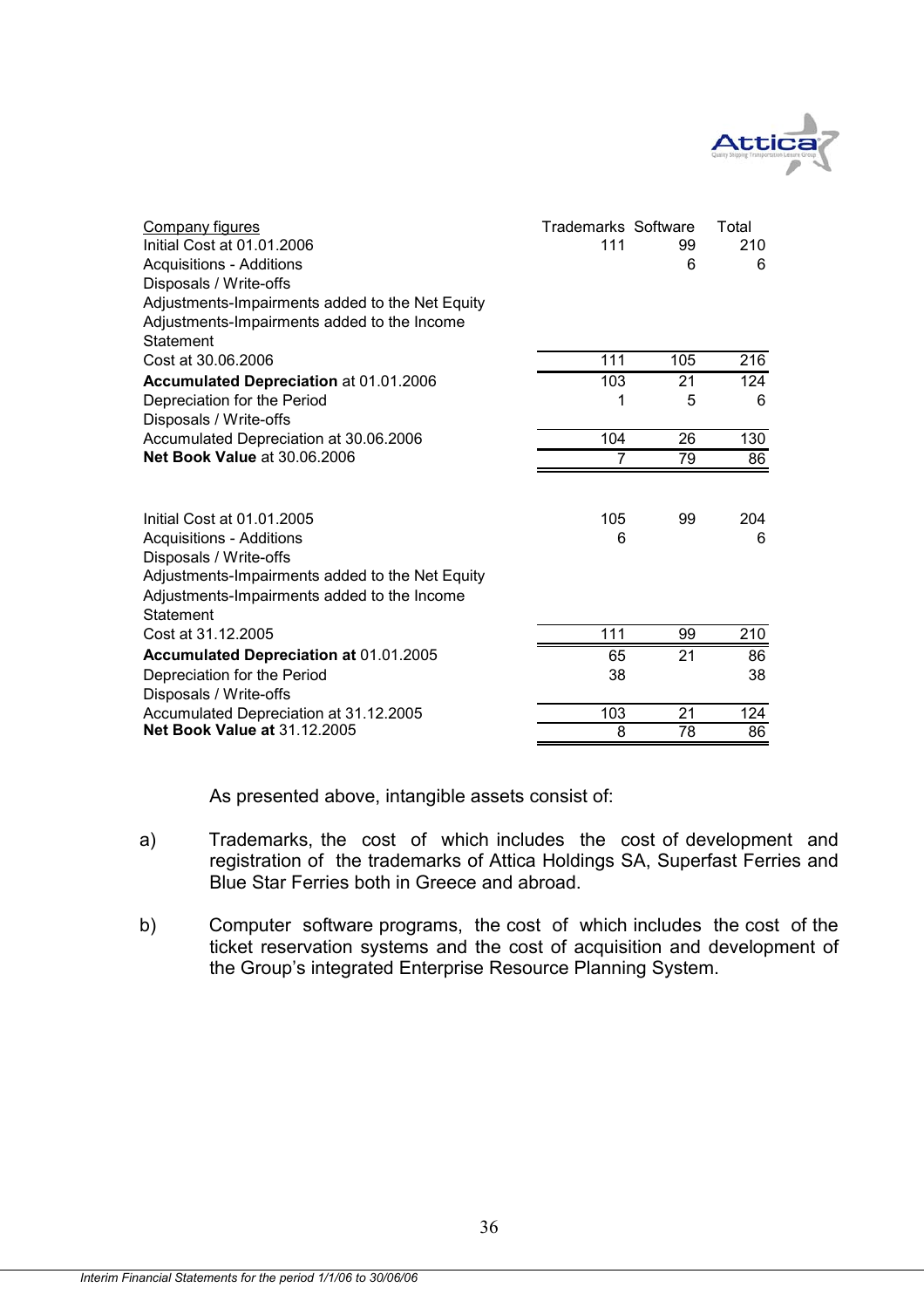

#### 5.12. Investments in subsidiaries – associated companies

The following table depicts the development of investments in subsidiaries and associated companies:

|                                                                                        | <b>COMPANY</b> | <b>GROUP</b> |
|----------------------------------------------------------------------------------------|----------------|--------------|
| Initial Cost at 01.01.2006<br>Acquisitions - Additions                                 | 168.434        |              |
| Disposals/Write-offs *<br>Adjustments-Impairments added to Net<br>Equity               | (52.929)       |              |
| Adjustments-Impairments added to the<br>Income Statement                               |                |              |
| Value at 30.06.2006                                                                    | 115.505        |              |
|                                                                                        |                |              |
| Initial Cost at 01.01.2005                                                             | 184.756        | 9            |
| Acquisitions - Additions                                                               | 7.810          |              |
| Disposals/Write-offs **                                                                | (26.019)       |              |
| Adjustments-Impairments added to Net<br>Equity<br>Adjustments-Impairments added to the | 2.412          |              |
| Income Statement                                                                       | (525)          | (9           |
| Value at 31.12.2005                                                                    | 168.434        |              |
|                                                                                        |                |              |

\*\*Refers to the return of capital form the 100% subsidiary company SUPERFAST FERRIES MARITIME S.A. \*Refers to the return of capital from the 100% subsidiary company SUPERFAST FERRIES MARITIME S.A. as well as the shipowing companies of SUPERFAST VII, SUPERFAST VIII, SUPERFAST IX and SUPERFAST X.

There is no indication of impairment of the above investments.

#### 5.13. Other Financial Assets

The Company has invested  $\epsilon$  26,6 million for the acquisition of 8.238.000 shares of Minoan Lines Shipping SA.

# 5.14. Non-current receivables

Non-current receivables consist of guarantees given against office rent and public utilities such as P.P.C. (Public Power Corporation) and H.T.O. (Hellenic Telecommunications Organization).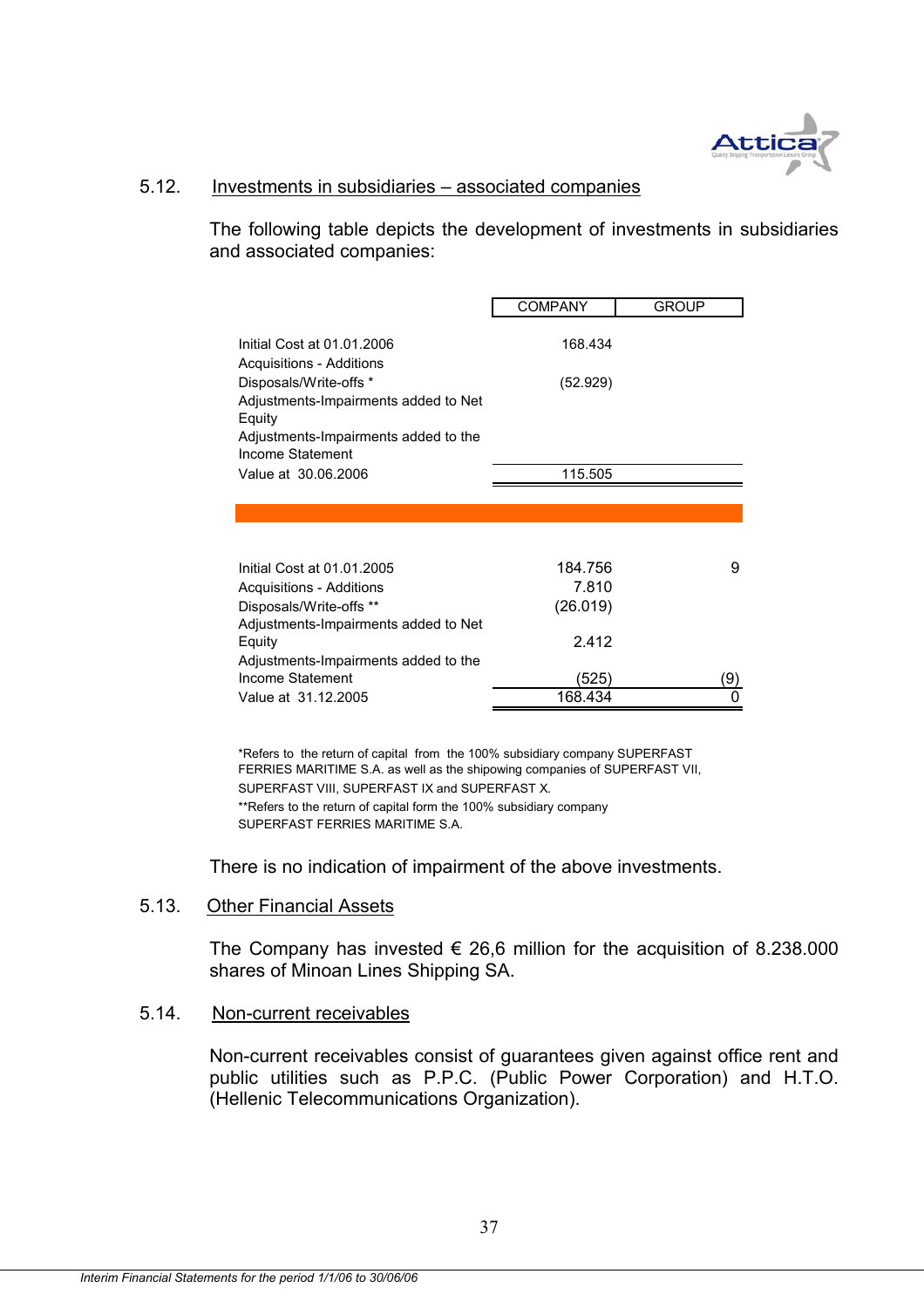

#### 5.15. Inventories

The "Inventories" account includes the following items:

|                        | 30/06/2006                     |  |       | 31/12/2005           |
|------------------------|--------------------------------|--|-------|----------------------|
|                        | <b>COMPANY</b><br><b>GROUP</b> |  |       | <b>GROUP COMPANY</b> |
| Food-Beverages-Tobacco | 807                            |  | 681   |                      |
| Fuel-Lubricants        | 1.803                          |  | 2.388 |                      |
| Hotel Equipment        | 1.223                          |  | 1.125 |                      |
| Total                  | 3.833                          |  | 4.194 |                      |

There is no indication of impairment for the above-mentioned inventories.

### 5.16. Trade receivables and prepayments

|                                      |            |                  | 31/12/2005 |                |              |                |
|--------------------------------------|------------|------------------|------------|----------------|--------------|----------------|
|                                      |            | <b>GROUP</b>     |            | <b>COMPANY</b> | <b>GROUP</b> | <b>COMPANY</b> |
|                                      | Continuing | Discontinued     |            |                |              |                |
|                                      | operations | operations       | Total      |                |              |                |
| Trade Receivables                    | 56.508     | 105 <sup>1</sup> | 56.613     |                | 45.819       |                |
| Post Dated Cheques                   | 19.234     |                  | 19.234     |                | 20.336       |                |
| Less: Provisions for Bad Debts       | 6.885      |                  | 6.885      |                | 7.272        |                |
| Trade Receivables (net)              | 68.857     | 105              | 68.962     |                | 58.883       |                |
| Prepayments to Suppliers - Creditors | 2.263      |                  | 2.263      |                | 1.341        |                |
| Total                                | 71.120     | 105              | 71.225     |                | 60.224       |                |

The Group recognized a profit of approximately  $€180$  thousand for the period 1/1-30/06/2006 because it managed to collect certain receivables for which a provision for bad debts has been posted in previous accounting periods.

The short-term receivables need not be discounted at the end of the period. The Group has a very wide spectrum of clientele in Greece, as well as abroad, thus the credit risk is fairly dispersed.

#### 5.17. Tax receivables

|                                    |            | 30/06/2006   |       | 31/12/2005     |       |                      |
|------------------------------------|------------|--------------|-------|----------------|-------|----------------------|
|                                    |            | <b>GROUP</b> |       | <b>COMPANY</b> |       | <b>GROUP COMPANY</b> |
|                                    | Continuing | Discontinued |       |                |       |                      |
|                                    | operations | operations   | Total |                |       |                      |
| Income Tax Prepayment              | 187        |              | 189   |                | 142   |                      |
| <b>VAT Receivable</b>              | 27         |              | 27    |                | 714   |                      |
| Withholding Tax on Interest Income | 641        | 34           | 675   | 582            | 640   | 581                  |
| Income Tax Receivable              | 33         |              | 40    |                |       |                      |
| Total                              | 888        | 43           | 931   | 582            | 1.496 | 581                  |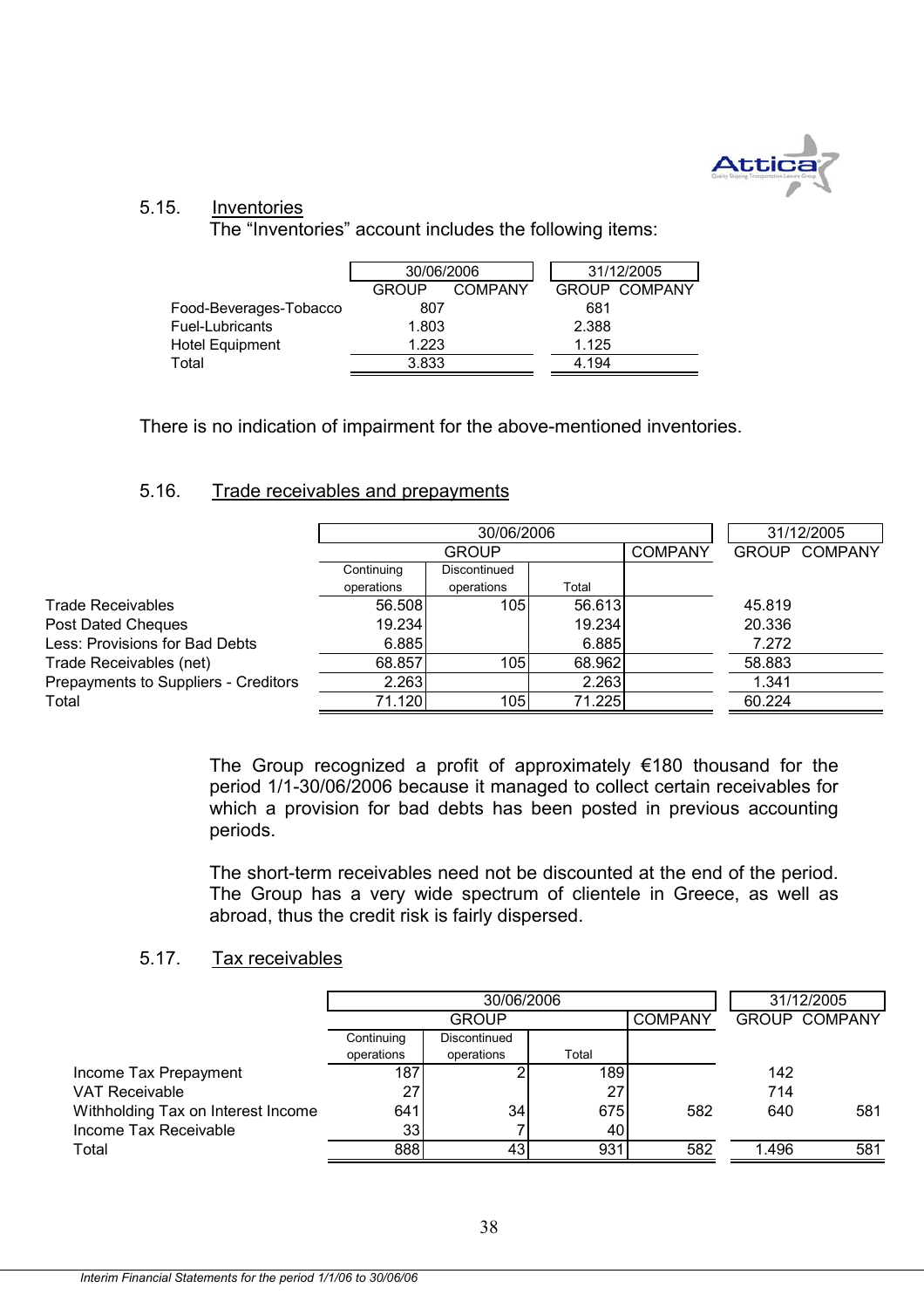

### 5.18. Other receivables

Other receivables are short-term receivables and therefore there is no need to be discounted at the end of the period.

|                                      |            | 30/06/2006   |       | 31/12/2005     |              |                |
|--------------------------------------|------------|--------------|-------|----------------|--------------|----------------|
|                                      |            | <b>GROUP</b> |       | <b>COMPANY</b> | <b>GROUP</b> | <b>COMPANY</b> |
|                                      | Continuing | Discontinued |       |                |              |                |
|                                      | operations | operations   | Total |                |              |                |
| Prepayments to Employees             | 208        |              | 208   |                | 149          |                |
| Receivables from the Greek State     | 1.144      |              | 1.144 |                | 861          |                |
| Receivables from Insurance Companies | 1.119      | 23           | 1.142 |                | 522          |                |
| <b>Masters' General Accounts</b>     | 496        |              | 496   |                | 365          |                |
| <b>Other Receivables</b>             | 2.280      | 257          | 2.537 | 254            | 4.552        | 219            |
| Total                                | 5.247      | 280          | 5.527 | 255            | 6.449        | 219            |

#### 5.19. Financial assets held for trading

Refers to the investment in DIOLKOS Closed End Fund S.A. amounting to € 588 thousand (shares held 250.000).

#### 5.20. Cash and cash equivalents

This account includes all cash and cash equivalents that the Group can liquidate within three months.

|                          |                  | 30/06/2006   | 31/12/2005 |                |              |                |
|--------------------------|------------------|--------------|------------|----------------|--------------|----------------|
|                          | <b>GROUP</b>     |              |            | <b>COMPANY</b> | <b>GROUP</b> | <b>COMPANY</b> |
|                          | Continuing       | Discontinued |            |                |              |                |
|                          | operations       | operations   | Total      |                |              |                |
| Cash in hand             | 182 <sub>1</sub> |              | 184        |                | 129          | $\overline{4}$ |
| Cash at banks            | 17.704           | 58           | 17.762     | 217            | 17.814       | 497            |
| Short-term Time Deposits | 142.033          | 33.000       | 175.033    | 91.032         | 74.615       | 2.750          |
| Total                    | 159.919          | 33.060       | 192.979    | 91.250         | 92.558       | 3.251          |

#### 5.21. Deferred expenses - accrued income

|                            |            | 30/06/2006   |       |                | 31/12/2005           |  |
|----------------------------|------------|--------------|-------|----------------|----------------------|--|
|                            |            | GROUP        |       | <b>COMPANY</b> | <b>GROUP COMPANY</b> |  |
|                            | Continuing | Discontinued |       |                |                      |  |
|                            | operations | operations   | Total |                |                      |  |
| Insurance Premia           | 2.345      |              | 2.345 |                | 755                  |  |
| <b>Drydocking Expenses</b> | 3.868      |              | 3.868 |                | 3.838                |  |
| Other                      | 767        |              | 767   |                | 486                  |  |
| Total                      | 6.980      |              | 6.980 |                | 5.079                |  |
|                            |            |              |       |                |                      |  |

The accrued income relates to interest revenue.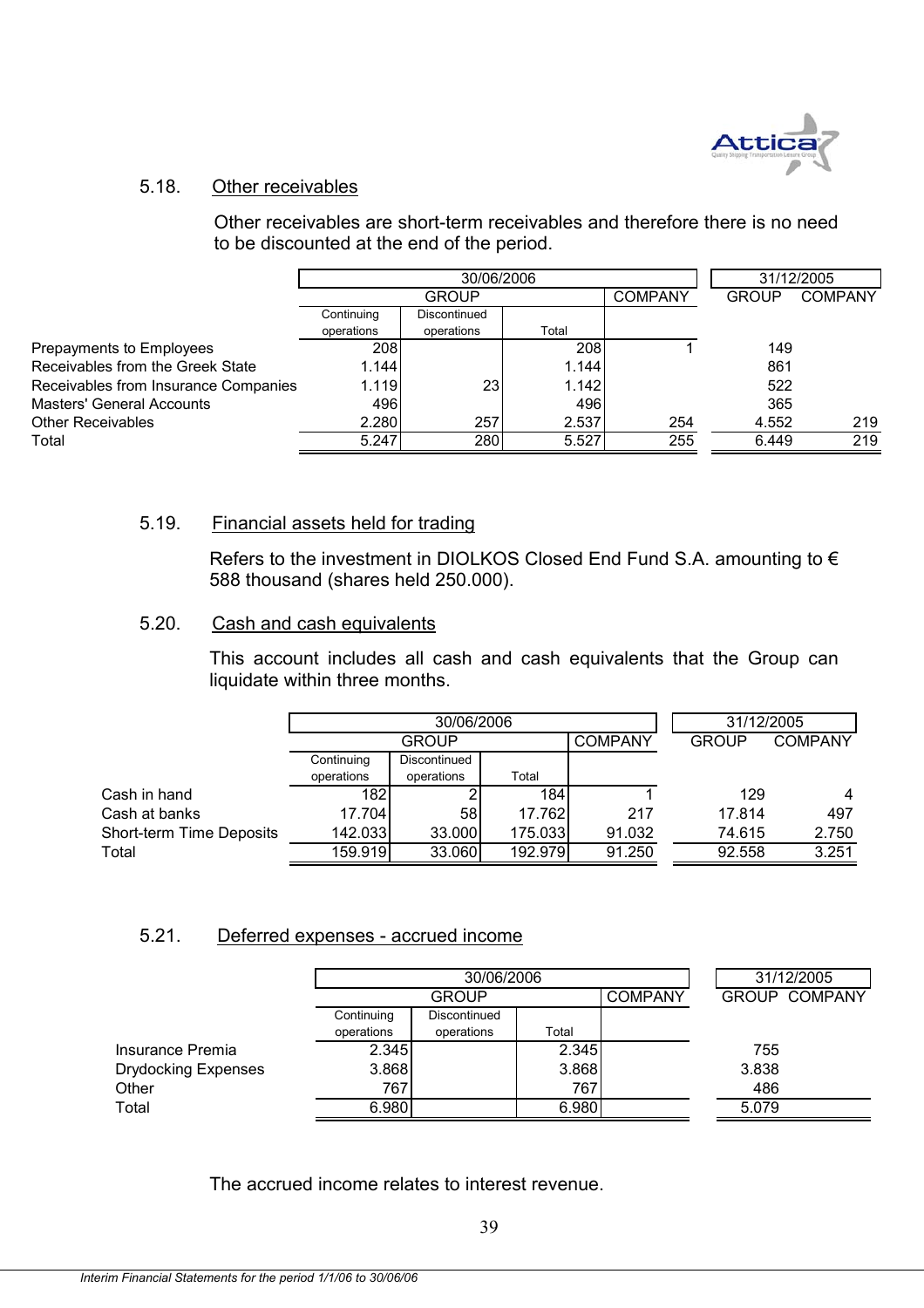

#### 5.22. Non-current assets classified as held for sale

Non-current assets classified as held for sale include the net book value of SUPERFAST X which is agreed to be sold.

#### 5.23. Share capital - Reserves

#### a) Share Capital

In May 2006, the Annual General Meeting of Shareholders voted for the increase of share capital with the increase of par value of each share by  $\epsilon$ 0,30 and the decrease of share capital by a reduction in the par value of each share by  $\epsilon$  0,60 for a capital return to shareholders.

The above resolutions of the General Meeting had as a result the share capital of the company to be reduced to  $\epsilon$  62.504.208 divided in 104.173.680 common bearer shares with a nominal value of € 0,60 each. b) Reserves

As per statement of Changes in Equity.

#### 5.24. Secured loans

Long-term secured loans analysis:

|            |              | 30/06/2006 |         | 31/12/2005    |
|------------|--------------|------------|---------|---------------|
|            | <b>GROUP</b> | COMPANY    |         | GROUP COMPANY |
| Bank Loans | 236.363      |            | 498.165 |               |
| Bond Loans |              | 173.550    |         |               |
| Total      | 409.913      |            | 677.965 |               |

There are no overdue liabilities, or liabilities that are about to become due, that cannot be paid.

All loans are denominated in Euro. The bond loan is discounted.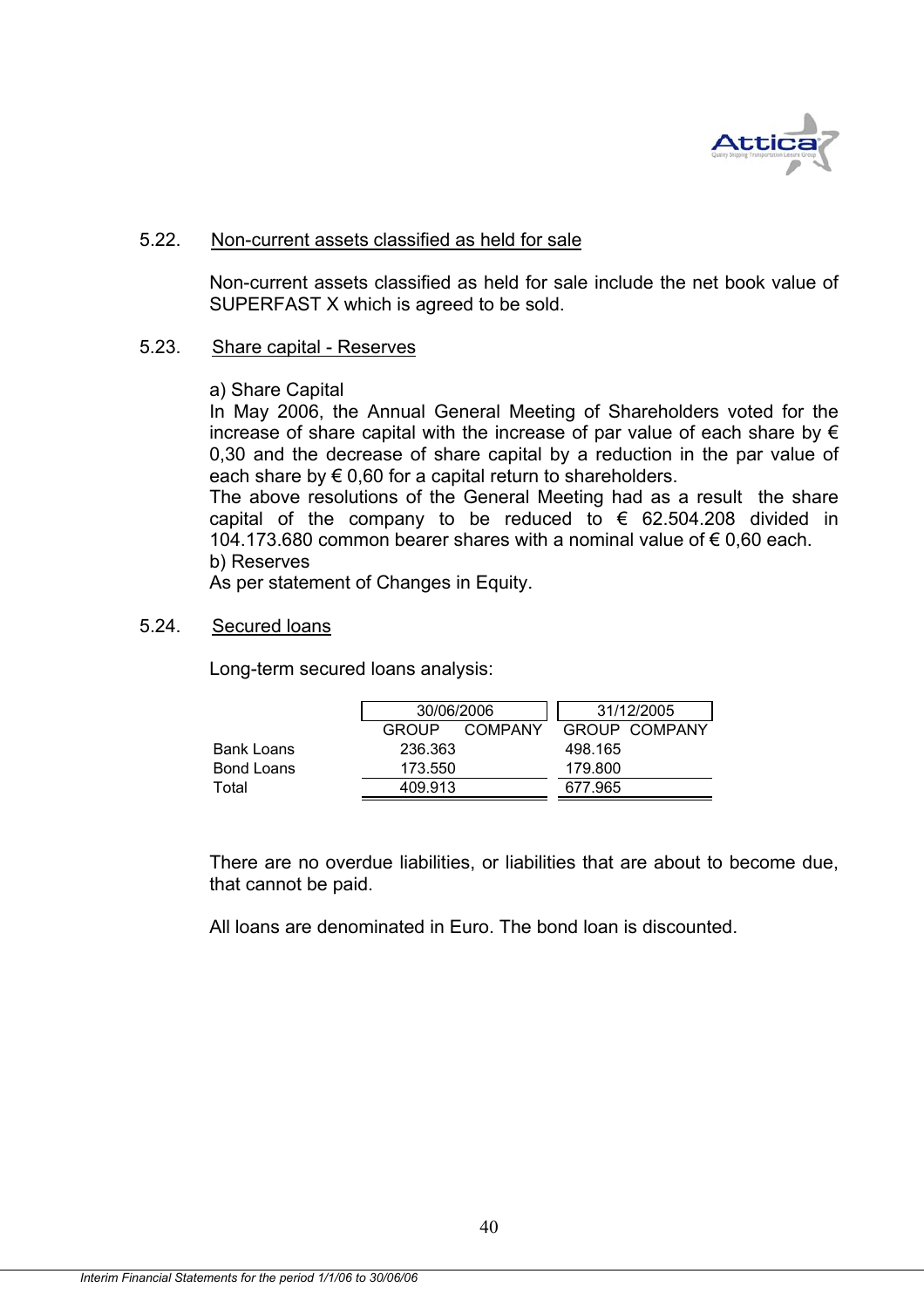

n m

The average weighted interest rates at 30/06/06 are:

|            |              |          | SUPERFAST   BLUE STAR |
|------------|--------------|----------|-----------------------|
| Bond loan  | Euribor plus |          | 1,28%                 |
| Bank loans | Euribor plus | $0.65\%$ |                       |

The loan payments are as follows:

|                                    | 30/06/2006   |         |  |
|------------------------------------|--------------|---------|--|
| Loans                              | <b>GROUP</b> | COMPANY |  |
| Payments within the next two years | 75.321       |         |  |
| Payments from 3 to 5 years         | 112.982      |         |  |
| Payments beyond 5 years            | 260.721      |         |  |

After the sale of the vessels SUPERAFAST VII, SUPERFAST VIII and SUPERFAST IX their loans were paid in full.

The above table does not include any costs that incurred in connection with the bond loan issue, while it includes the current portion of long-term debt.

#### 5.25. Unsecured loans

The company holds an unsecured loan of  $\epsilon$  25 mil. with interest rate Euribor plus 2,25%. The loan should be repaid in October 2007.

#### 5.26. Finance leases

The average weighted interest rate of the finance leases is Euribor plus 2.35%.

The payments of the Group's finance leases can be found in the following table:

|                                    | 30/06/2006 |               |  |
|------------------------------------|------------|---------------|--|
| Finance Lease                      |            | GROUP COMPANY |  |
| Payments within the next two years | 670        |               |  |
| Payments from 3 to 5 years         | 202        |               |  |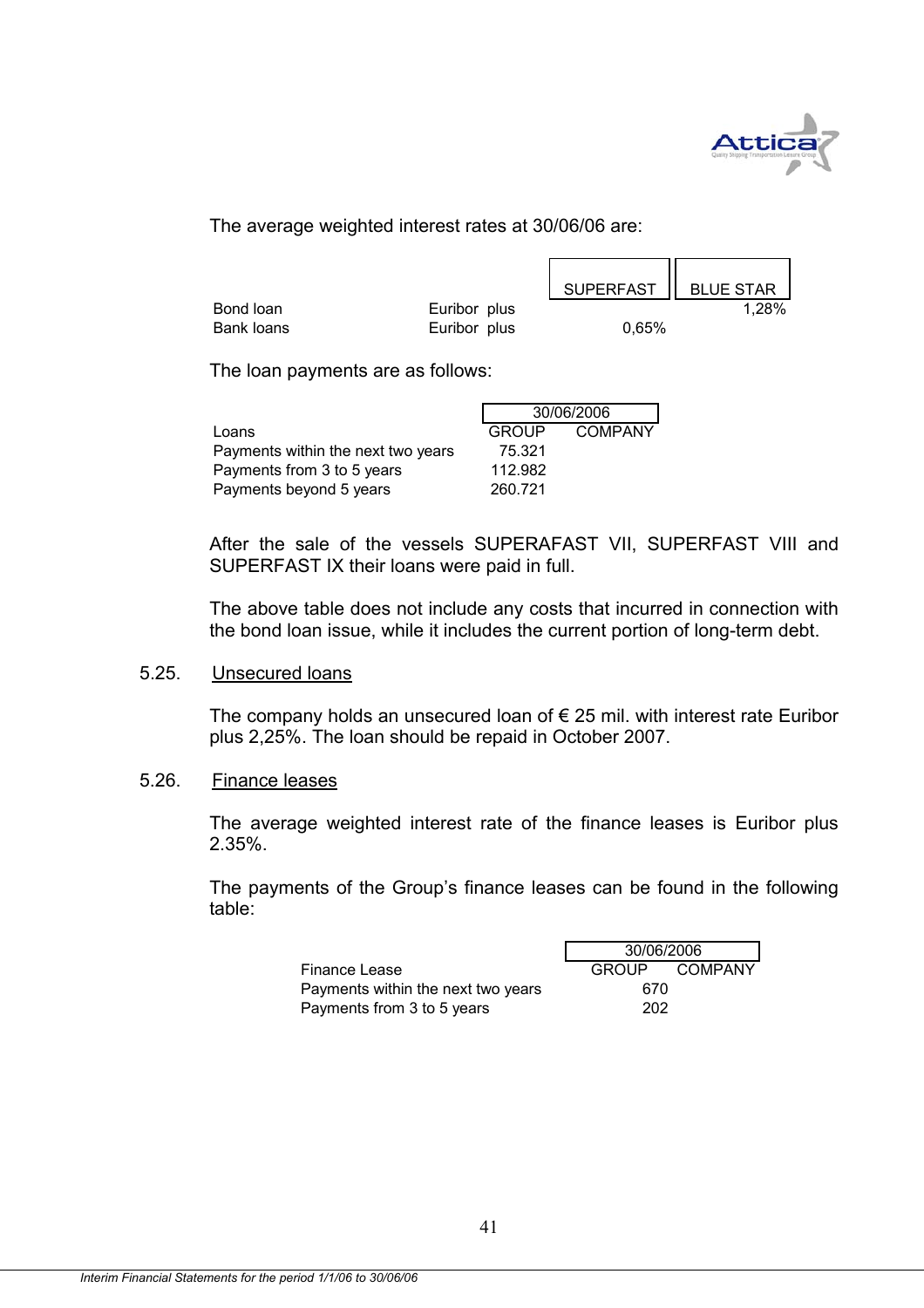

#### 5.27. Deferred tax liabilities

The deferred tax liabilities arise from the tax free reserves and other special taxable reserves that will be taxed only when distributed.

|                          | 30/06/2006                     |     |  |  |  |
|--------------------------|--------------------------------|-----|--|--|--|
|                          | <b>GROUP</b><br><b>COMPANY</b> |     |  |  |  |
| Tax-free Reserves        | 335                            | 267 |  |  |  |
| Special taxable Reserves |                                |     |  |  |  |
| Total                    | 335                            | 267 |  |  |  |

#### 5.28. Retirement benefit provisions

These provisions refer to personnel compensation due to retirement.

The Group has the legal obligation to compensate its employees when they retire on a pension.

The above-mentioned obligation is a defined benefit plan according to IAS 19.

The analysis of this liability is as follows:

|                                                    | 30/06/2006 |         | 31/12/2005 |                      |
|----------------------------------------------------|------------|---------|------------|----------------------|
|                                                    | GROUP      | COMPANY |            | <b>GROUP COMPANY</b> |
| Outstanding Balance at the Beginning of the period | 1.017      | 54      | 1.017      | 54                   |
| Expenses recognized in the Income Statement        | 91         |         |            |                      |
| Compensation paid                                  |            |         |            |                      |
| Provisions over and above the actuarial valuation  |            |         |            |                      |
|                                                    | 1.108      | 54      | 1.017      | 54                   |
|                                                    |            |         |            |                      |

#### 5.29. Other provisions

There are no legal or arbitration cases pending that could have a significant effect on the financial position of the Group.

| COMPANY<br>GROUP<br>COMPANY<br><b>GROUP</b> |  |       |  |
|---------------------------------------------|--|-------|--|
|                                             |  | 2.126 |  |
| 355                                         |  | 356   |  |
|                                             |  | 2.482 |  |
|                                             |  | 355   |  |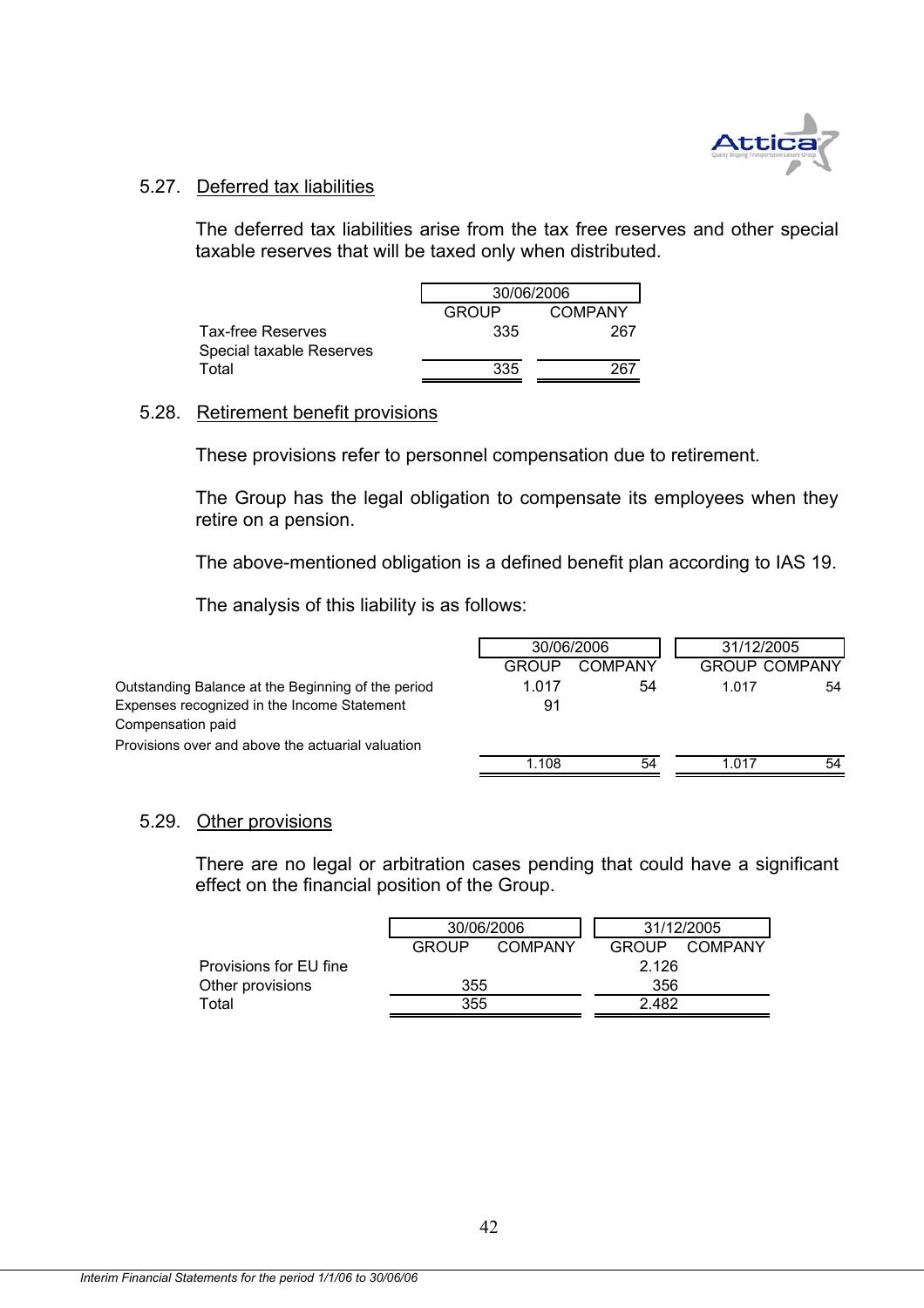

The reduction in the "Other provisions" account, is due to the fact that Blue Star Group after the rejection by the European Court of Justice of its appeal in relation to the imposition of a Euro 1,5 mln. fine by the European Competition Commission, paid in full the imposed fine as well as the accrued interest.

It should be noted that with the above provision Blue Star Group had cover the entire liability to the European Commission and therefore there will be no effect to the financial results of year 2006.

#### 5.30. Bank loans and overdrafts

The parent company has pledged 16.000.000 shares of BLUE STAR MARITIME S.A. as security of its short- term bank loan.

During January 2006 Blue Star Group has fully repaid the total amount (€ 2,20 mil) of its short-term bank loan from its own cash and cash equivalents.

The fair value of the Short-Term Borrowings is approximately equal to the book value.

#### 5.31. Trade and other payables

|            | 30/06/2006    |                                     |        |                                                                 | 31/12/2005     |
|------------|---------------|-------------------------------------|--------|-----------------------------------------------------------------|----------------|
|            | <b>GROUP</b>  |                                     |        | <b>GROUP</b>                                                    | <b>COMPANY</b> |
| Continuing | Discontinued  |                                     |        |                                                                 |                |
| operations | operations    | Total                               |        |                                                                 |                |
|            | 228           |                                     | 92     | 26.537                                                          | 32             |
| 287        |               | 287                                 |        | 410                                                             | 7              |
|            |               | 887                                 |        | 1.185                                                           |                |
|            |               |                                     |        |                                                                 |                |
|            |               |                                     |        | 1.345                                                           |                |
| 2.231      |               | 2.231                               |        | 621                                                             |                |
|            | 667           |                                     |        | 2.244                                                           |                |
|            | 216           |                                     | 70.780 | 3.380                                                           | 42             |
|            | 1.113         |                                     | 70.873 | 35.722                                                          | 81             |
|            | 27.104<br>885 | 1.366<br>1.803<br>78.344<br>112.020 |        | <b>COMPANY</b><br>27.332<br>1.366<br>2.470<br>78.560<br>113.133 |                |

\*It includes the return of capital from Attica Holdings S.A. to its shareholders amounting € 62,5 mln as well as the dividend of the fiscal year 2005 amounting  $\epsilon$  8,3 mln.

#### 5.32. Tax liabilities

|                     |              | 30/06/2006   | 31/12/2005 |                |              |                |
|---------------------|--------------|--------------|------------|----------------|--------------|----------------|
|                     | <b>GROUP</b> |              |            | <b>COMPANY</b> | <b>GROUP</b> | <b>COMPANY</b> |
|                     | Continuing   | Discontinued |            |                |              |                |
|                     | operations   | operations   | Total      |                |              |                |
| Value Added Tax     | 2.504        |              | 2.504      |                | 2.045        |                |
| Wages Tax           | 583          | 86           | 669        | 9              | 902          |                |
| Income Tax          | 363          |              | 363        |                | 381          |                |
| Taxes on crew wages | 334          |              | 334        |                | 381          |                |
| Other               | 134          |              | 134        | 56             | 199          |                |
| Total               | 3.918        | 86           | 4.004      | 65             | 3.908        |                |